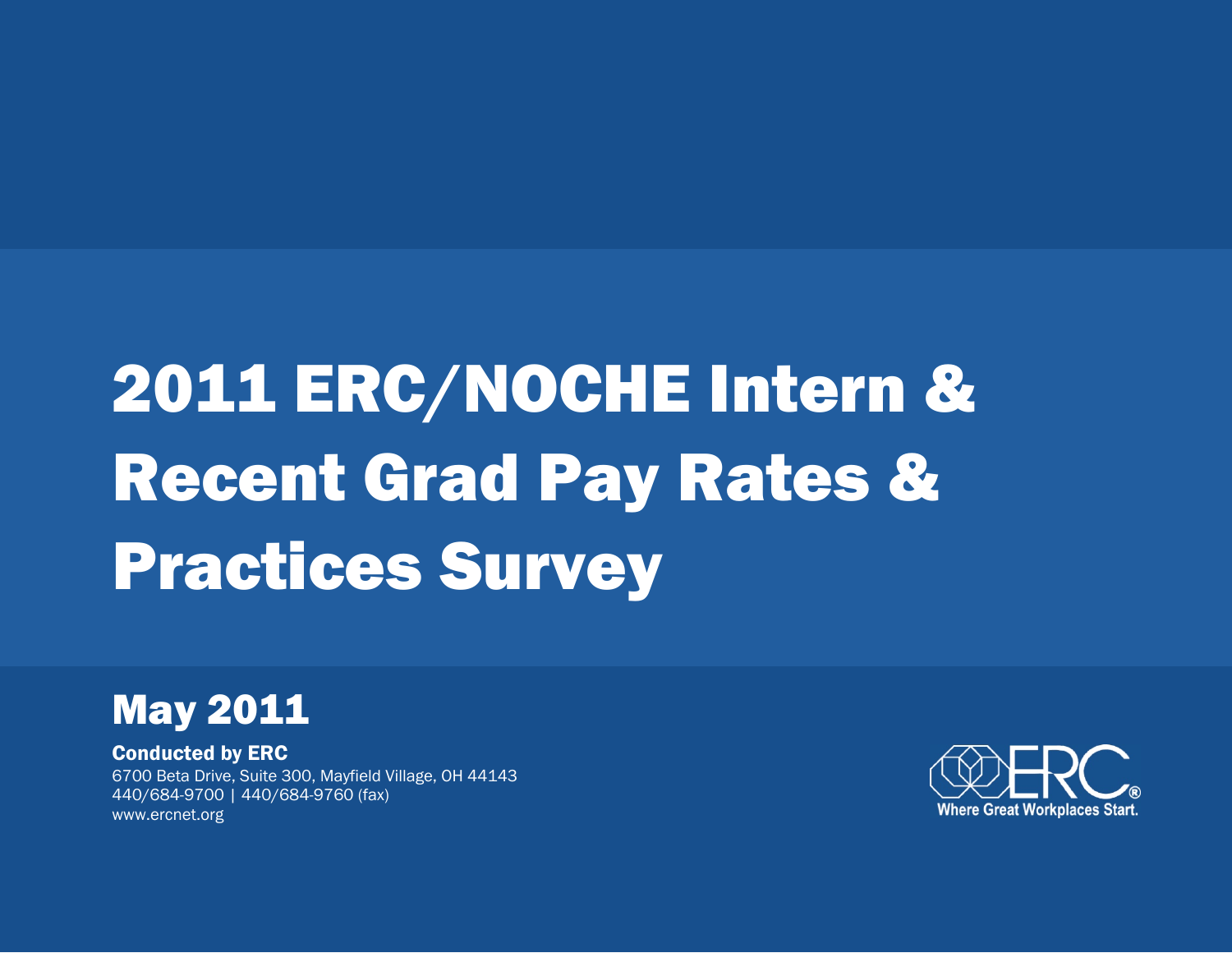# Tables of Contents

| <b>About ERC &amp; NOCHE</b>       | 2            |
|------------------------------------|--------------|
| <b>Overview &amp; Key Findings</b> | $\mathbf{3}$ |
| <b>Employment Practices</b>        | 5            |
| <b>Intern Pay Rates</b>            | 62           |
| <b>Recent Graduate Pay</b>         | 72           |
| <b>Respondent Demographics</b>     | 74           |
| <b>Participating Organizations</b> | 75           |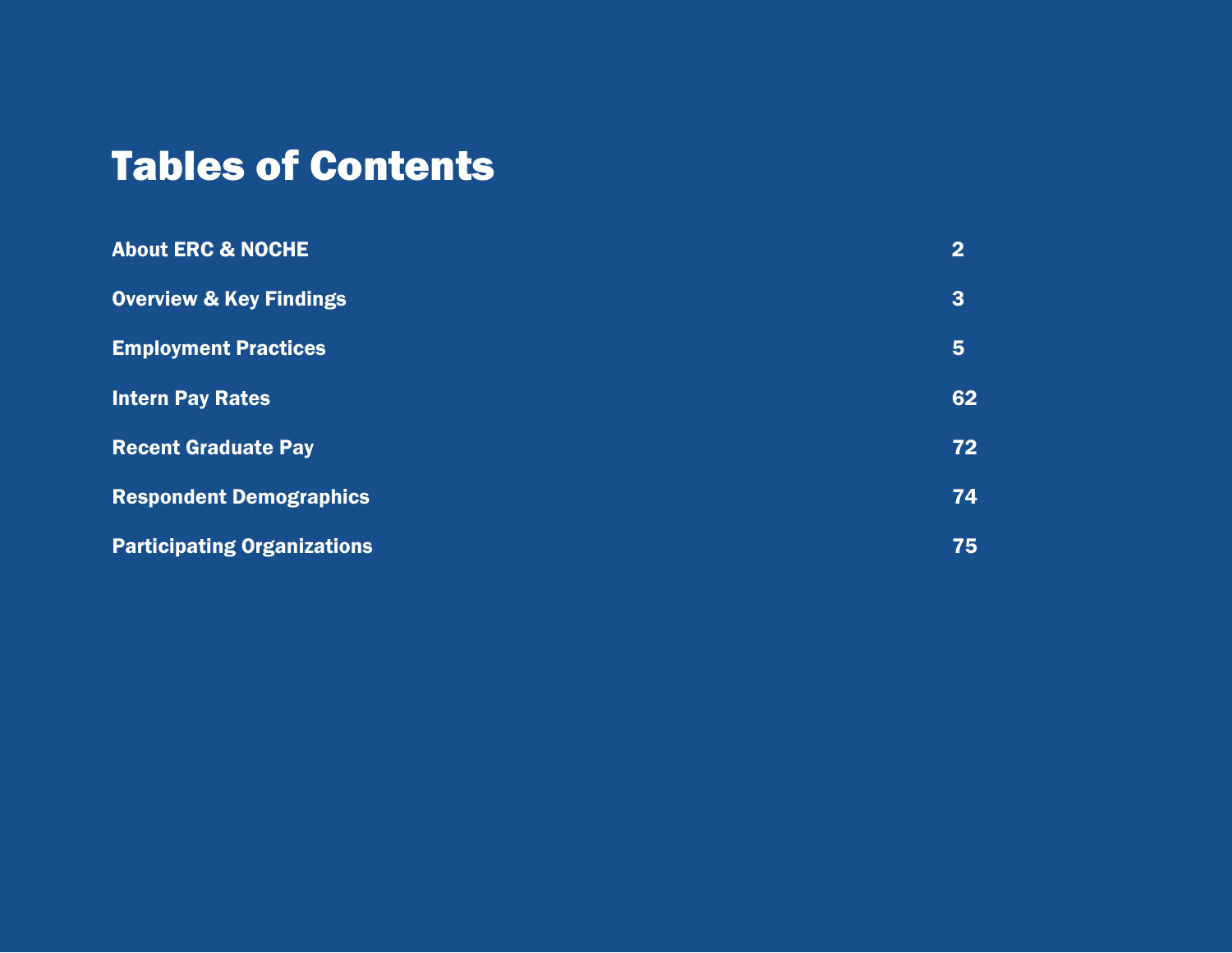#### **About ERC**

ERC is Northeast Ohio's largest organization dedicated to HR and workplace programs, practices, training and consulting. ERC membership provides employers access to an incredible amount of information, expertise, and cost savings that supports the attraction, retention, and development of great employees. We also host the nationally recognized NorthCoast 99 program and sponsor the ERC Health insurance program. For more information about ERC, please visit www.ercnet.org.

#### **About NOCHE**

Founded in 1951, NOCHE's (www.noche.org) mission is to mobilize the higher education and business communities for collective action that advances region economic development. NOCHE is leading the effort to increase college attainment in the region through the Talent Dividend and is connecting employers with college students through its signature internship program, NEOintern (www.neointern.net).

#### **Our Collaboration**

Recognizing that interns and new graduates are critical to developing a pipeline of talent for Northeast Ohio, ERC and NOCHE have once again collaborated on a survey to gather information from Northeast Ohio employers about their intern and recent graduate employment practices.

The findings of this survey will provide Northeast Ohio employers and other regional stakeholders with important information and best practices to help better develop, attract, and retain new talent to stimulate long-term growth and success for our region.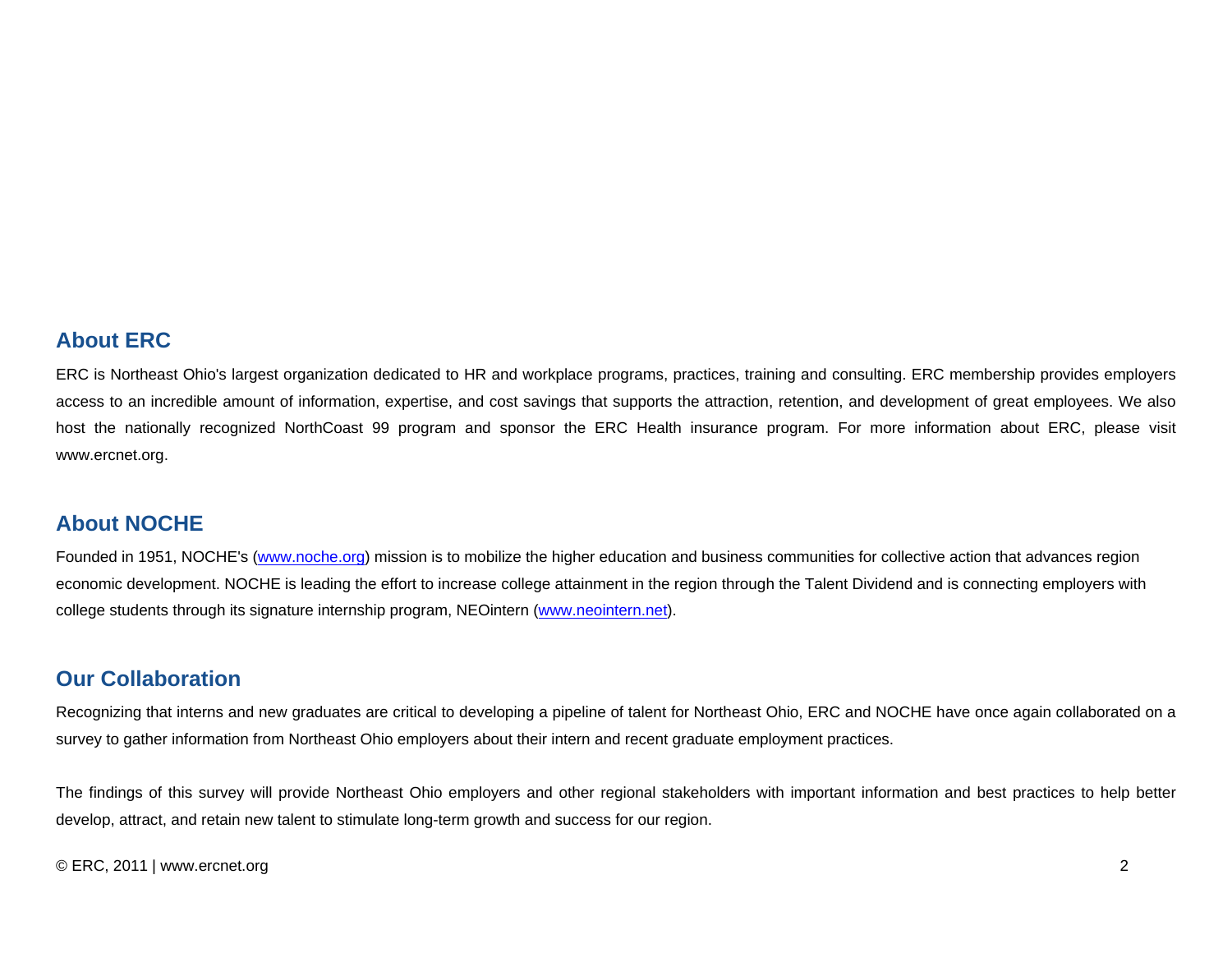#### **Overview**

ERC and Northeast Ohio Council on Higher Education (NOCHE) collaborated to gather information from Northeast Ohio employers about their internship and recent graduate employment and pay practices. Local organizations were invited to complete the survey between March 15 and April 8, 2011. The survey, published in May of 2011, reports data from 102 organizations regarding their internship practices and pay rates. Internship practices data is reported by organizational size and industry. Internship pay rate data is reported for seven positions and broken out by non-manufacturing and manufacturing industries (other breakouts are not reported due to insufficient data). Recent graduate starting salaries are reported for 10 types of college degrees. Please note that some data contained in this report may not equal 100% due to rounding of decimals and the ability to select multiple response options.

## **Key Findings**

- Intern pay rates have remained fairly stable in comparison to 2010.
- Most employers plan to maintain or increase the number of interns they employ in 2011. Few plan to reduce or eliminate interns.
- Sixty-seven percent of employers are in the process of hiring new college graduates.
- Respondents continue to cite that the most predominant reasons they use interns are to develop a talent pipeline, assist with special project work, test potential employees before hiring them, and obtain affordable workforce support.
- The most common benefits offered to interns include paying for or allowing interns to attend an organization's social events, rewards and recognition, and allowing use of on-site perks.
- Major, professionalism, interpersonal/communication skills, work ethic, and coursework are the most common criteria used to hire interns and recent graduates. Work experience is also commonly used to hire recent graduates.
- To support interns and new graduates, most organizations provide them with an orientation within their first week of employment, training and development, regular feedback and coaching, and access to a mentor.
- To continue to engage interns, 62% of employers say they offer employment if available and 49% say they keep in contact with the intern. The majority of employers (79%) offer at least some of their interns employment.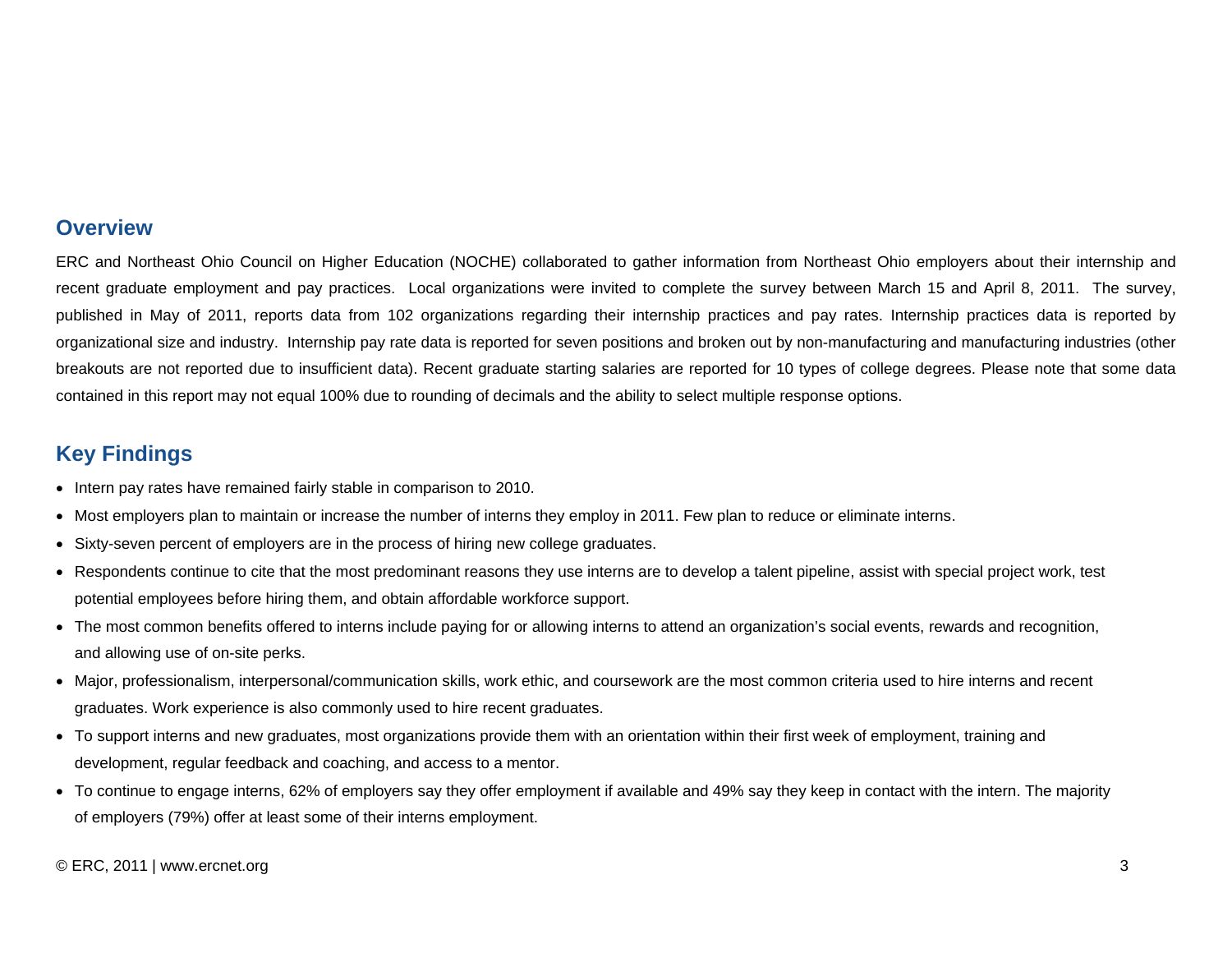## **Employment Practices**

## **Organizations planning to make modifications to internship programs in 2011**

#### **Figure 1 | All organizations**

|                            | <b>All Organizations</b> |
|----------------------------|--------------------------|
| Increase number of interns | 35%                      |
| Maintain number of interns | 42%                      |
| Reduce number of interns   | 4%                       |
| Eliminate all interns      | $1\%$                    |
| Have not hired interns     | 18%                      |

#### **Figure 1a | Industry**

|                            | Manufacturing | Non-Manufacturing | Non-Profit |
|----------------------------|---------------|-------------------|------------|
| Increase number of interns | 21%           | 32%               | 58%        |
| Maintain number of interns | 53%           | 43%               | 42%        |
| Reduce number of interns   | $0\%$         | 3%                | $0\%$      |
| Eliminate all interns      | 3%            | $0\%$             | $0\%$      |
| Have not hired interns     | 24%           | 22%               | $0\%$      |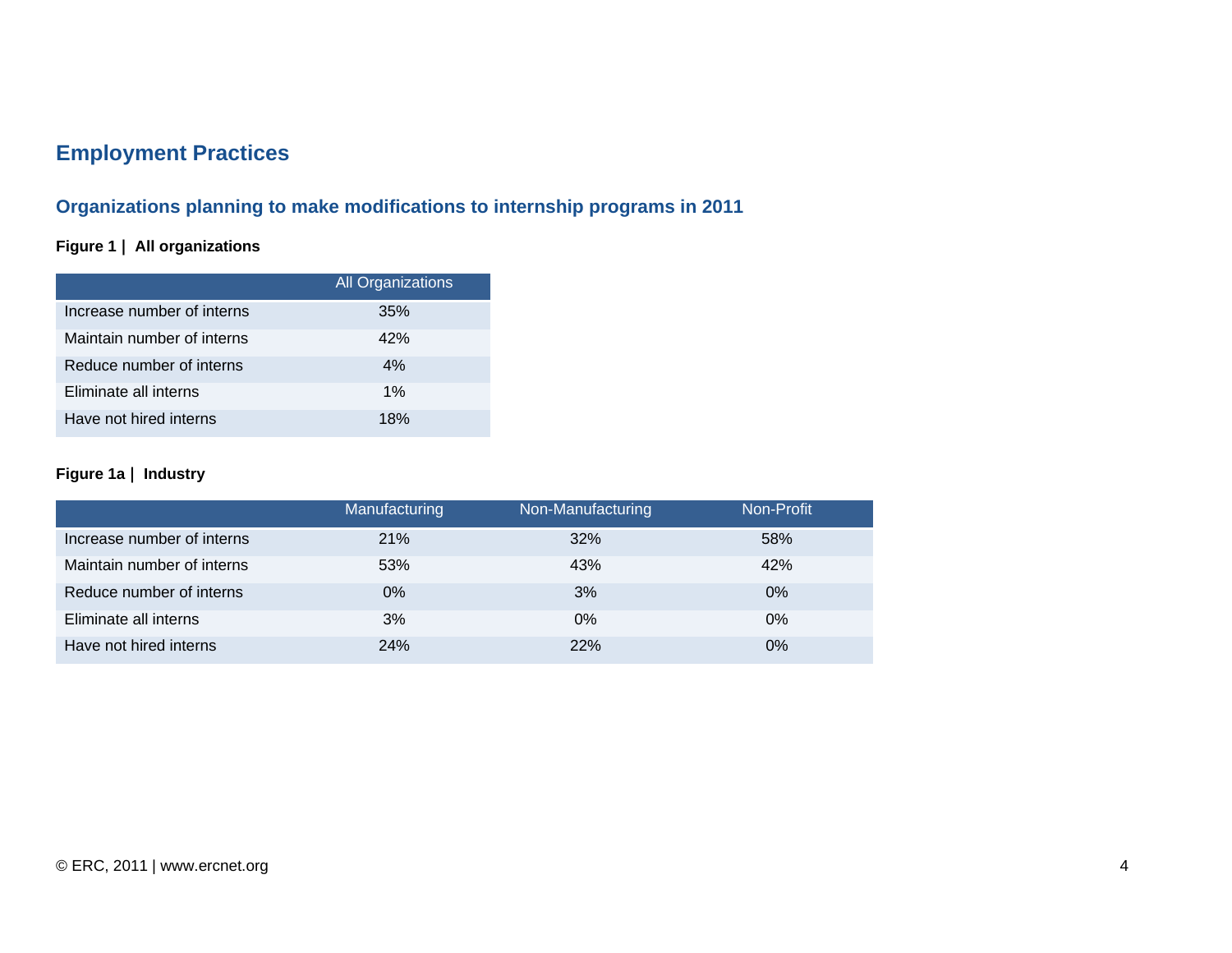#### **Figure 1b | Organizational size**

|                            | 1-50       | 51-250 | 251-500 | <b>Over 500</b> |
|----------------------------|------------|--------|---------|-----------------|
| Increase number of interns | <b>26%</b> | 23%    | 44%     | 54%             |
| Maintain number of interns | 45%        | 53%    | 44%     | 39%             |
| Reduce number of interns   | $0\%$      | 3%     | $0\%$   | 0%              |
| Eliminate all interns      | 3%         | 0%     | $0\%$   | 0%              |
| Have not hired interns     | 26%        | 20%    | 11%     | 8%              |

### **Organizations in the process of hiring or planning to hire new college graduates in 2011**

#### **Figure 2 | All breakouts**

|                            | Percent |
|----------------------------|---------|
| All Organizations          | 67%     |
| <b>Industry</b>            |         |
| Manufacturing              | 61%     |
| Non-Manufacturing          | 75%     |
| Non-Profit                 | 36%     |
| <b>Organizational Size</b> |         |
| $1 - 50$                   | 60%     |
| 51-250                     | 48%     |
| 251-500                    | 75%     |
| Over 500                   | 100%    |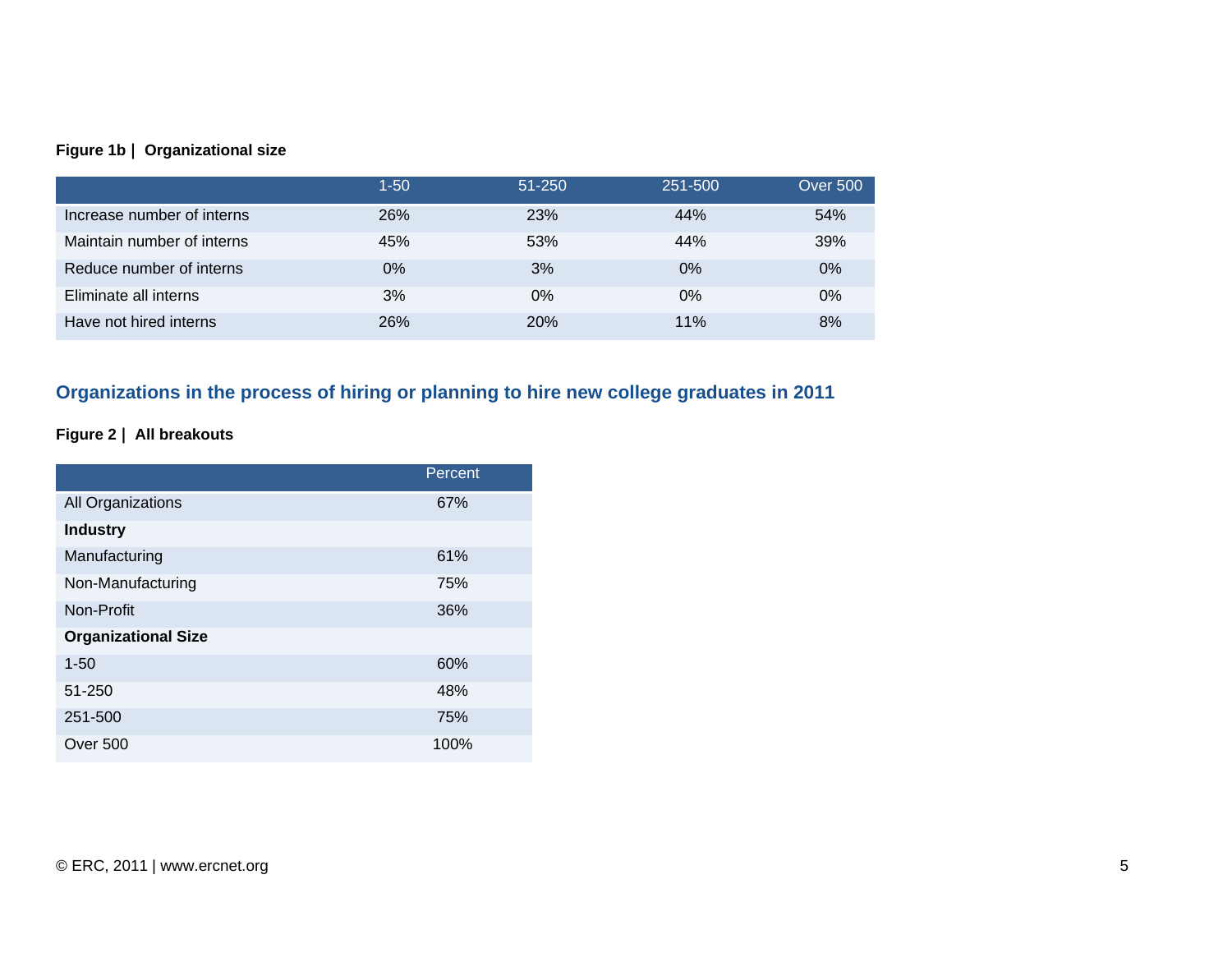## **Primary reasons organizations use interns**

#### **Figure 3 | All organizations**

|                                                                 | <b>All Organizations</b> |
|-----------------------------------------------------------------|--------------------------|
| To develop a talent pipeline                                    | 71%                      |
| To assist with special project work                             | 51%                      |
| To test potential employees before hiring them                  | 45%                      |
| To obtain affordable workforce support                          | 44%                      |
| To increase exposure at local colleges and universities         | 33%                      |
| To improve retention of new college graduates in Northeast Ohio | 32%                      |
| To solicit creative/innovative input                            | 31%                      |
| To provide administrative support                               | 19%                      |
| To develop supervisory skills                                   | 8%                       |
| Do not currently hire interns                                   | 14%                      |

#### **Figure 3a | Industry**

|                                                                 | Manufacturing | Non-Manufacturing | Non-Profit |
|-----------------------------------------------------------------|---------------|-------------------|------------|
| To develop a talent pipeline                                    | 68%           | 65%               | 67%        |
| To assist with special project work                             | 53%           | 49%               | 58%        |
| To test potential employees before hiring them                  | 50%           | 49%               | 33%        |
| To obtain affordable workforce support                          | 44%           | 43%               | 33%        |
| To increase exposure at local colleges and universities         | 29%           | 35%               | 25%        |
| To improve retention of new college graduates in Northeast Ohio | 24%           | 43%               | 33%        |
| To solicit creative/innovative input                            | 24%           | 35%               | 42%        |
| To provide administrative support                               | 12%           | 16%               | 50%        |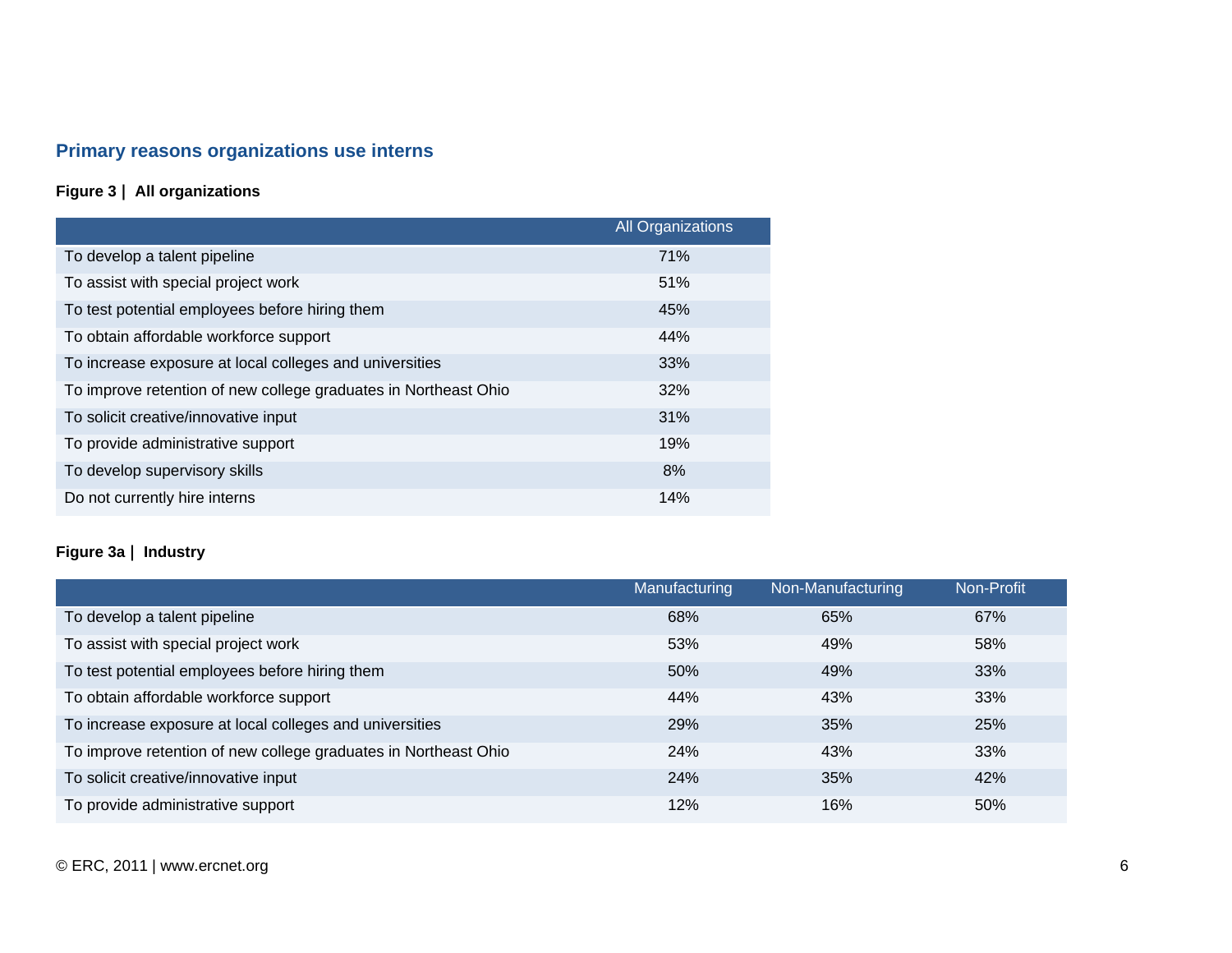|                               | Manufacturing | Non-Manufacturing | Non-Profit |
|-------------------------------|---------------|-------------------|------------|
| To develop supervisory skills | 3%            | 11%               | 8%         |
| Do not currently hire interns | 18%           | 16%               | $0\%$      |

#### **Figure 3b | Organizational size**

|                                                                 | $1 - 50$ | $51 - 250$ | 251-500    | <b>Over 500</b> |
|-----------------------------------------------------------------|----------|------------|------------|-----------------|
| To develop a talent pipeline                                    | 65%      | 57%        | 67%        | 92%             |
| To assist with special project work                             | 52%      | 50%        | 33%        | 69%             |
| To test potential employees before hiring them                  | 48%      | 40%        | 33%        | 69%             |
| To obtain affordable workforce support                          | 55%      | 40%        | 33%        | 23%             |
| To increase exposure at local colleges and universities         | 16%      | 30%        | 44%        | 62%             |
| To improve retention of new college graduates in Northeast Ohio | 29%      | 30%        | 33%        | 54%             |
| To solicit creative/innovative input                            | 29%      | 33%        | <b>22%</b> | 39%             |
| To provide administrative support                               | 16%      | 30%        | 11%        | 8%              |
| To develop supervisory skills                                   | $0\%$    | 13%        | $0\%$      | 15%             |
| Do not currently hire interns                                   | 16%      | 20%        | 11%        | $0\%$           |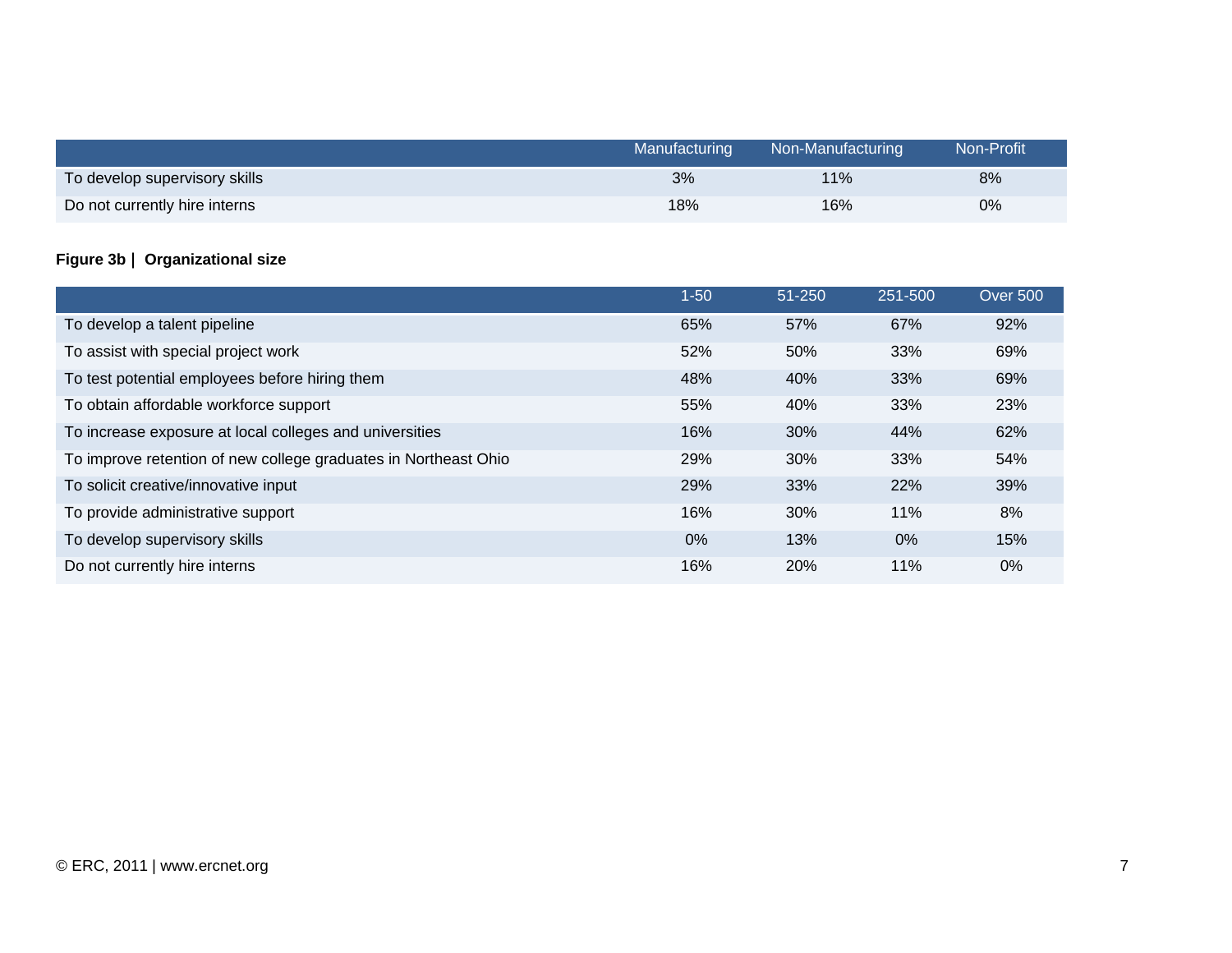## **Organizations that provide interns a job description with a set of defined responsibilities**

#### **Figure 4 | All breakouts**

|                            | Percent |
|----------------------------|---------|
| All Organizations          | 82%     |
| <b>Industry</b>            |         |
| Manufacturing              | 79%     |
| Non-Manufacturing          | 91%     |
| Non-Profit                 | 92%     |
| <b>Organizational Size</b> |         |
| $1 - 50$                   | 96%     |
| 51-250                     | 82%     |
| 251-500                    | 56%     |
| Over 500                   | 92%     |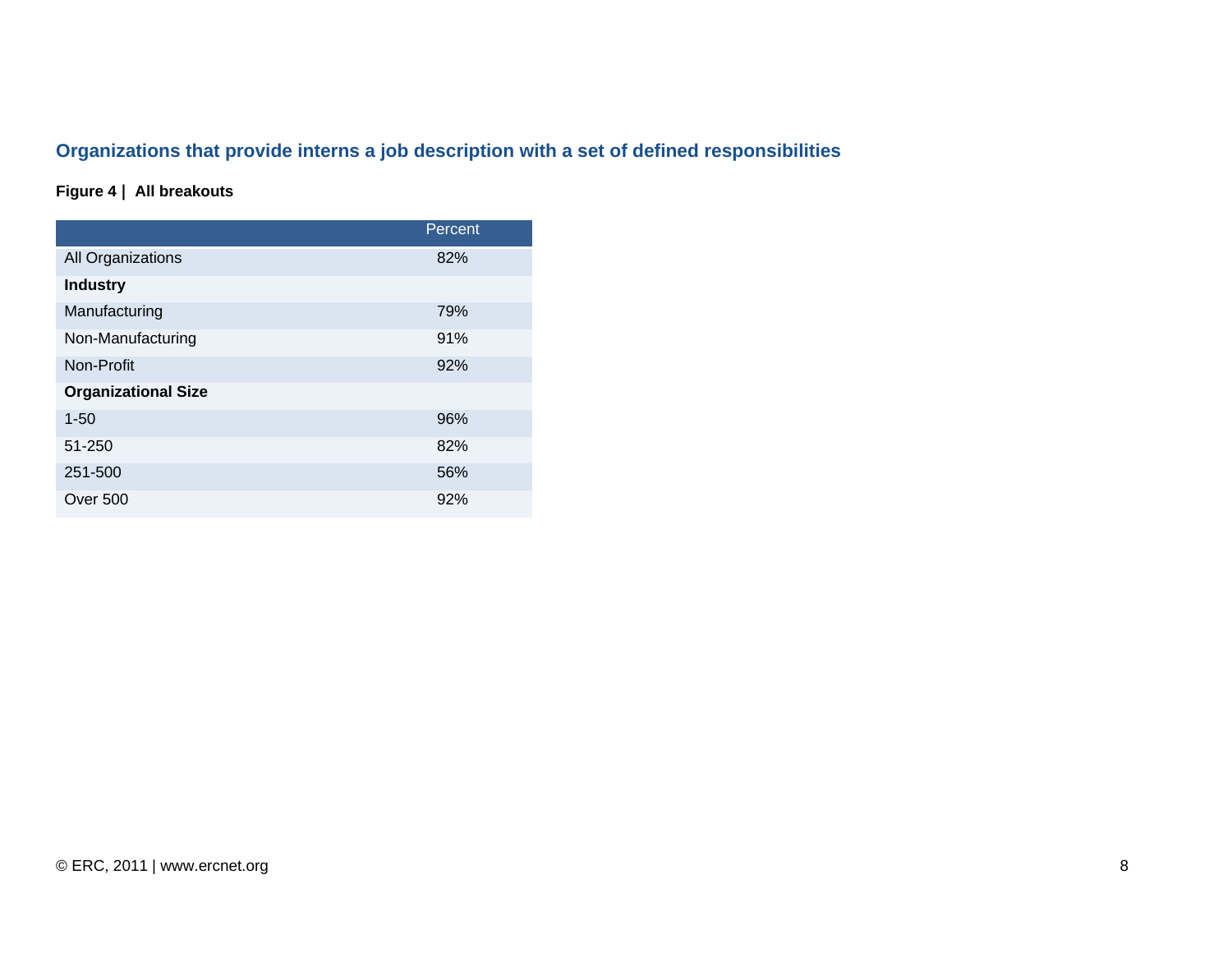## **Types of benefits offered to interns**

#### **Figure 5 | All organizations**

|                                                                   | <b>All Organizations</b> |
|-------------------------------------------------------------------|--------------------------|
| Pay for or allow intern(s) to attend organization's social events | 38%                      |
| Rewards and recognition (i.e. gift cards, peer recognition)       | 33%                      |
| No benefits offered to interns                                    | 32%                      |
| On-site perks (i.e. cafeteria, fitness center)                    | 28%                      |
| Pay for or allow intern(s) to attend networking events            | <b>27%</b>               |
| Credit towards benefits for time worked if hired after graduation | 11%                      |
| Paid holidays                                                     | 10%                      |
| Performance incentives (i.e. cash bonuses)                        | 7%                       |
| 401(k)/403(b)                                                     | 5%                       |
| Subsidized parking                                                | 5%                       |
| Leaves of absence                                                 | 4%                       |
| Bus pass or gas card                                              | $1\%$                    |
| Paid sick days/time off                                           | $0\%$                    |
| Tuition reimbursement                                             | $0\%$                    |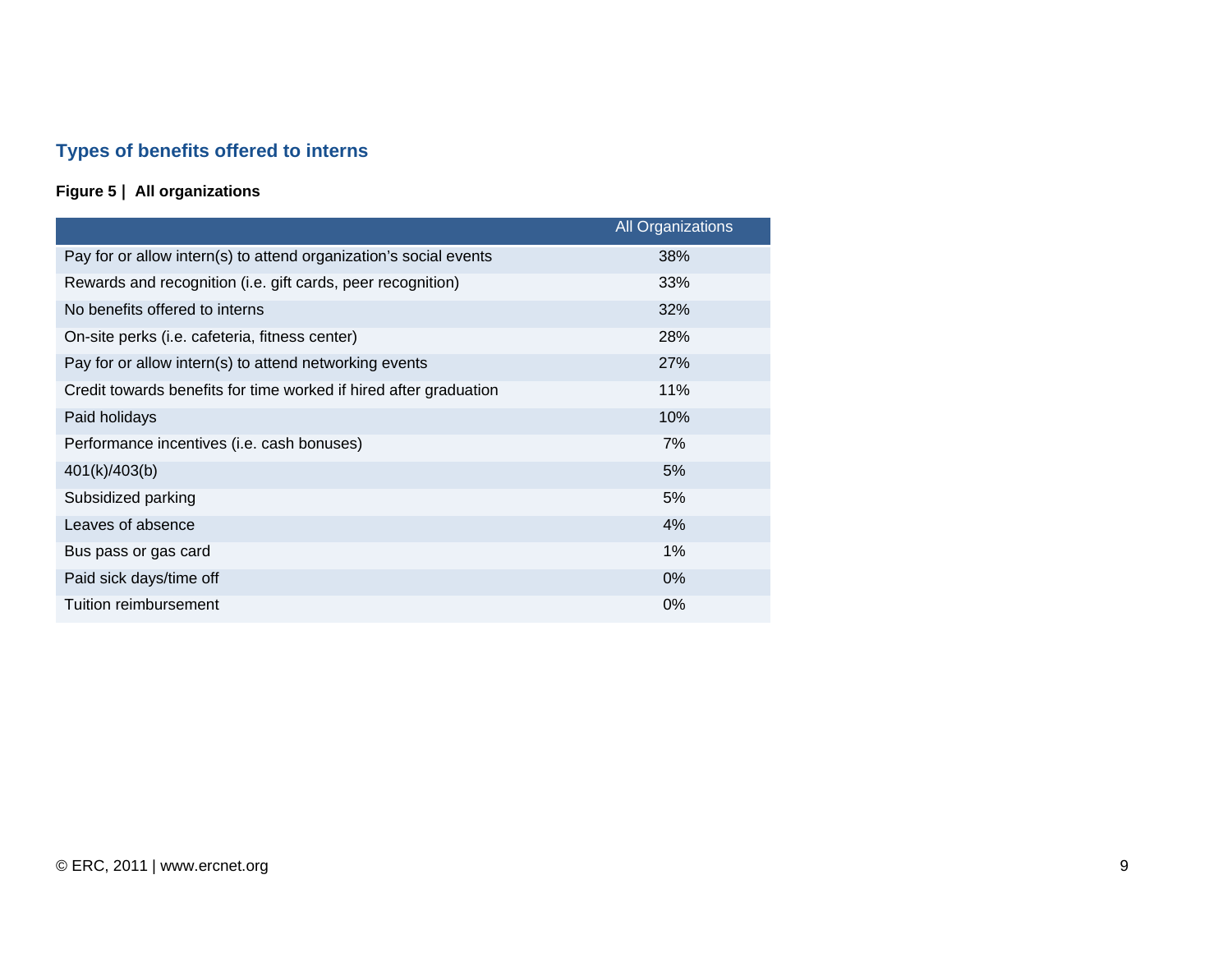#### **Figure 5a | Industry**

|                                                                   | Manufacturing | Non-Manufacturing | Non-Profit |
|-------------------------------------------------------------------|---------------|-------------------|------------|
| Pay for or allow intern(s) to attend organization's social events | 32%           | 46%               | 33%        |
| On-site perks (i.e. cafeteria, fitness center)                    | 18%           | 41%               | 25%        |
| Rewards and recognition (i.e. gift cards, peer recognition)       | 47%           | 24%               | 25%        |
| Pay for or allow intern(s) to attend networking events            | 18%           | 27%               | 42%        |
| Subsidized parking                                                | 21%           | <b>27%</b>        | 33%        |
| Credit towards benefits for time worked if hired after graduation | 12%           | 11%               | 8%         |
| Paid holidays                                                     | 12%           | 8%                | 8%         |
| Performance incentives (i.e. cash bonuses)                        | 0%            | 19%               | $0\%$      |
| 401(k) / 403(b)                                                   | 6%            | 5%                | $0\%$      |
| Leaves of absence                                                 | 0%            | 5%                | 17%        |
| Paid sick days / time off                                         | 3%            | 3%                | 8%         |
| Tuition reimbursement                                             | 0%            | $0\%$             | 8%         |
| Paid sick days/time off                                           | 0%            | $0\%$             | $0\%$      |
| Tuition reimbursement                                             | 0%            | 0%                | $0\%$      |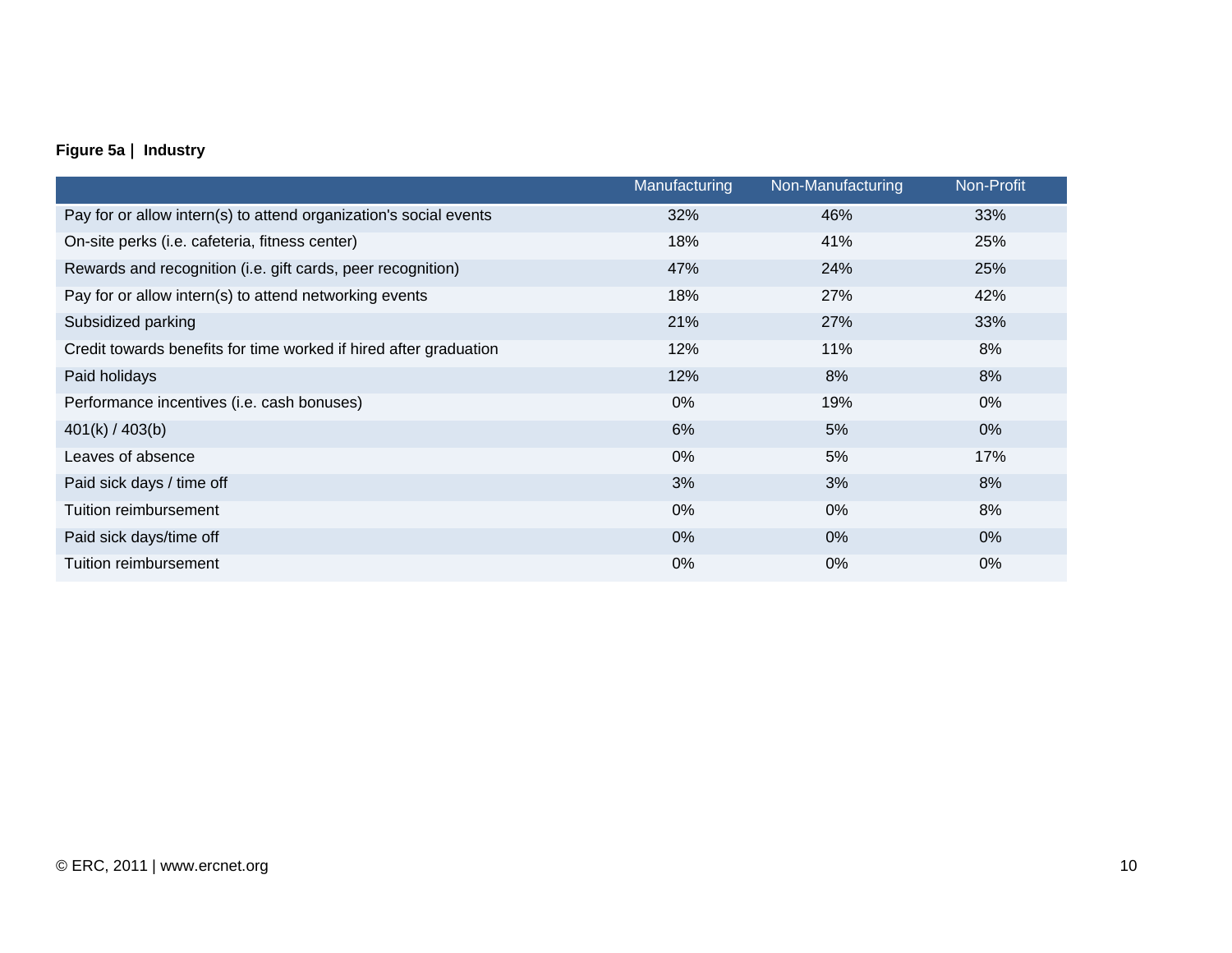#### **Figure 5b | Organizational size**

|                                                                   | $1 - 50$ | 51-250 | 251-500 | <b>Over 500</b> |
|-------------------------------------------------------------------|----------|--------|---------|-----------------|
| Pay for or allow intern(s) to attend organization's social events | 42%      | 23%    | 44%     | 62%             |
| On-site perks (i.e. cafeteria, fitness center)                    | 26%      | 23%    | 33%     | 46%             |
| Rewards and recognition (i.e. gift cards, peer recognition)       | 29%      | 50%    | 33%     | 8%              |
| Pay for or allow intern(s) to attend networking events            | 16%      | 17%    | 44%     | 54%             |
| Subsidized parking                                                | 32%      | 13%    | 11%     | 46%             |
| Credit towards benefits for time worked if hired after graduation | 7%       | 17%    | $0\%$   | 15%             |
| Paid holidays                                                     | 3%       | 10%    | 11%     | 23%             |
| Performance incentives (i.e. cash bonuses)                        | 16%      | 3%     | $0\%$   | 8%              |
| 401(k) / 403(b)                                                   | $0\%$    | 3%     | $0\%$   | 23%             |
| Leaves of absence                                                 | 7%       | 3%     | $0\%$   | 8%              |
| Paid sick days / time off                                         | 7%       | $0\%$  | $0\%$   | 8%              |
| Tuition reimbursement                                             | 3%       | $0\%$  | $0\%$   | $0\%$           |
| Paid sick days/time off                                           | $0\%$    | $0\%$  | $0\%$   | $0\%$           |
| Tuition reimbursement                                             | $0\%$    | $0\%$  | $0\%$   | $0\%$           |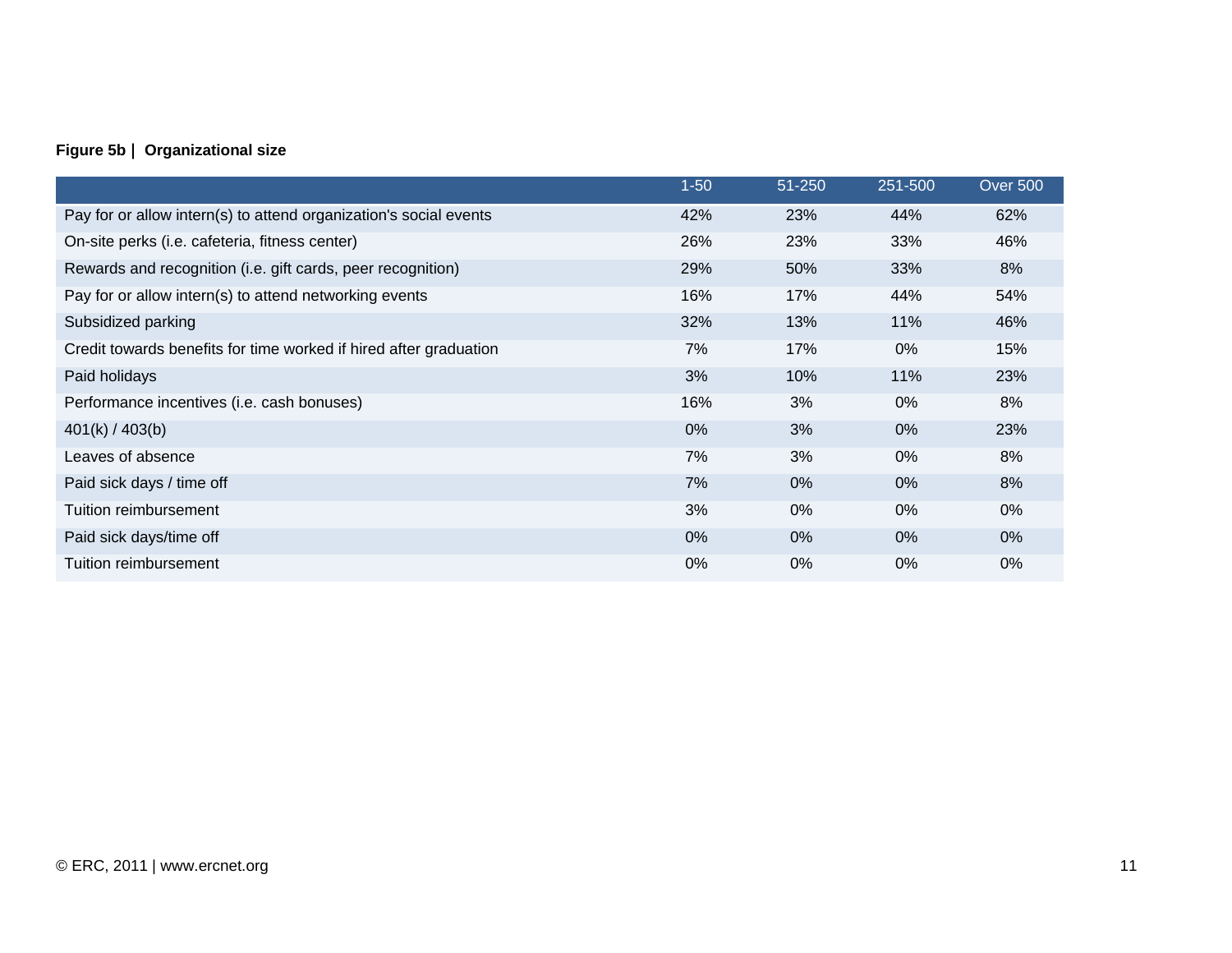#### **Other benefits provided to interns**

- Mileage reimbursement, free CEU training
- Per diem when travelling, time and a half for overtime
- Steel toe shoe reimbursement, relocation reimbursement (housing/gas/food)
- Opportunities to attend organizational functions and special events
- Ability to network with the top leaders of NEO
- Interns are hired under same benefits as all other employees in the same class
- Letters of recommendation to future employers
- Opportunity for lunch with CEO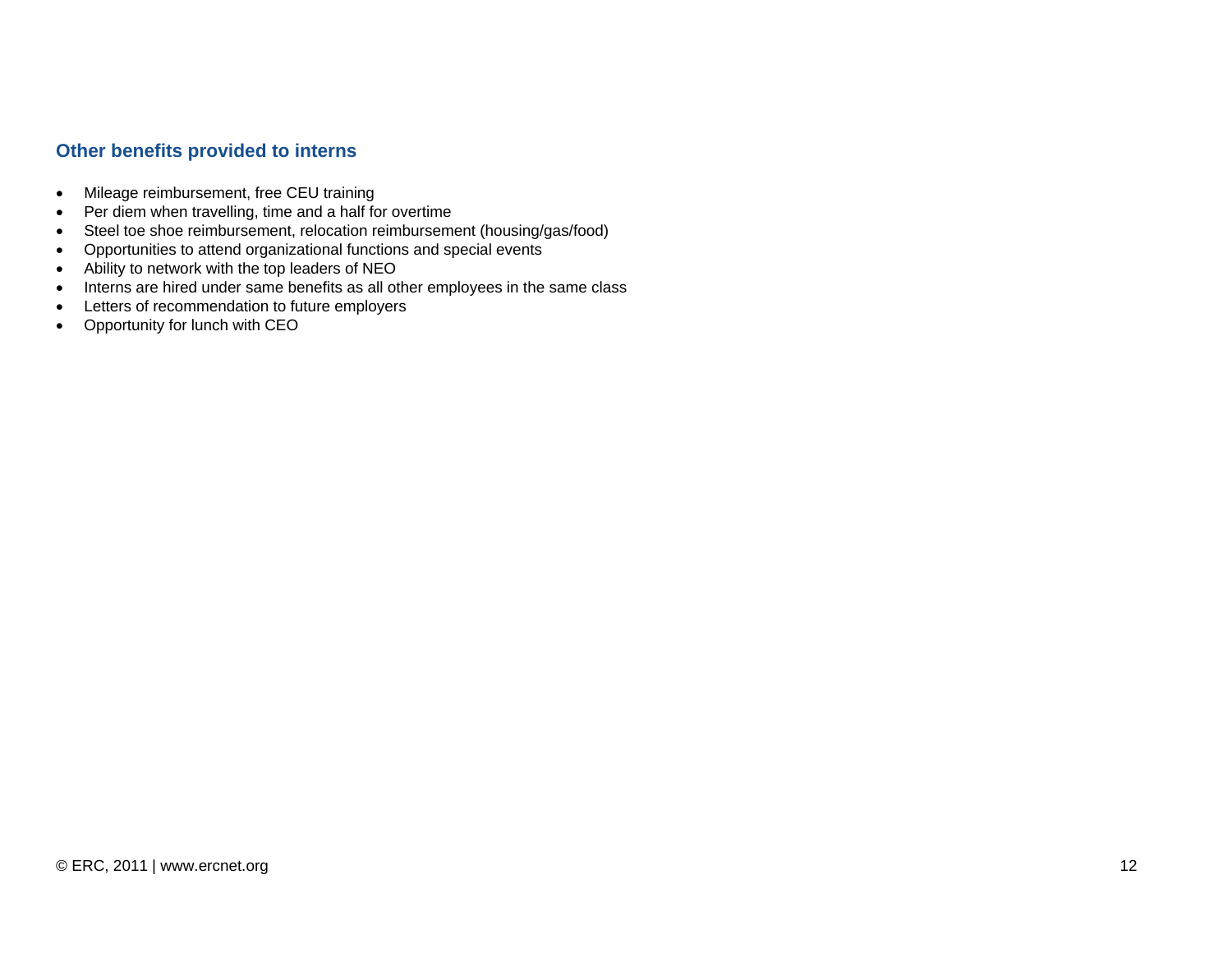#### **Sources used to recruit interns**

#### **Figure 6 | All organizations**

|                                                                        | <b>All Organizations</b> |
|------------------------------------------------------------------------|--------------------------|
| Job postings on college/university career center websites              | 61%                      |
| Job postings on college graduate/intern focused job boards or websites | 57%                      |
| Building relationships with college/university professors              | 49%                      |
| Alumni contacts with college/university                                | 46%                      |
| Other referrals (employees, customers, etc.)                           | 46%                      |
| Partnerships with college/university career centers                    | 41%                      |
| NEOintern.net                                                          | 39%                      |
| Participation in college/university job fairs                          | 38%                      |
| <b>Faculty referrals</b>                                               | 33%                      |
| Co-ops                                                                 | 27%                      |
| Social media (Facebook, LinkedIn, or Twitter)                          | <b>20%</b>               |

#### **Figure 6a | Industry**

|                                                                        | Manufacturing | Non-Manufacturing | Non-Profit |
|------------------------------------------------------------------------|---------------|-------------------|------------|
| Job postings on college/university career center websites              | 50%           | 60%               | 83%        |
| Job postings on college graduate/intern focused job boards or websites | 41%           | 60%               | 83%        |
| Building relationships with college/university professors              | 35%           | 57%               | 42%        |
| Alumni contacts with college/university                                | 44%           | 46%               | 58%        |
| Other referrals (employees, customers, etc.)                           | 32%           | 60%               | 50%        |
| Partnerships with college/university career centers                    | 29%           | 41%               | 33%        |
| NEOintern.net                                                          | 24%           | 41%               | 67%        |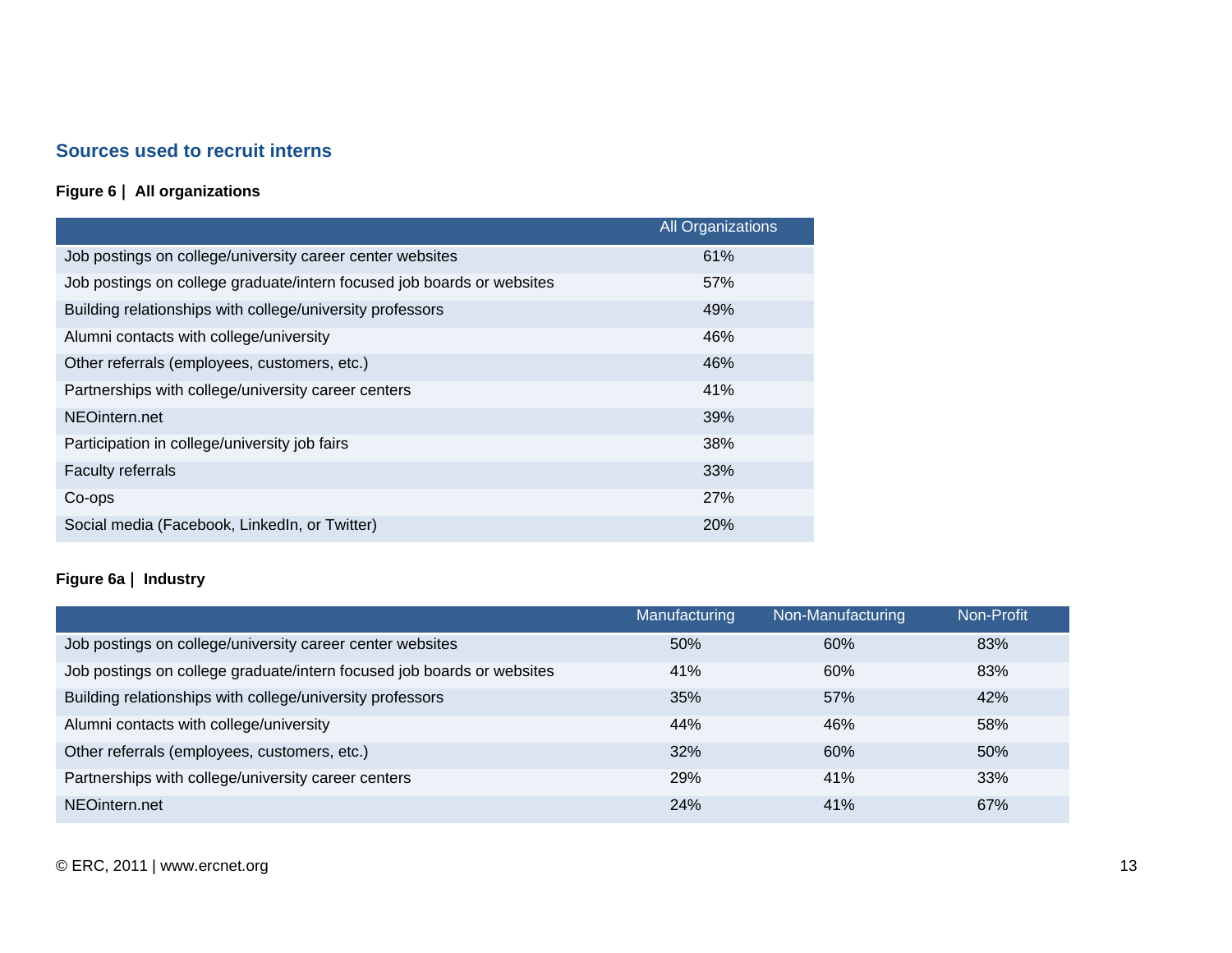|                                               | Manufacturing | Non-Manufacturing | Non-Profit |
|-----------------------------------------------|---------------|-------------------|------------|
| Participation in college/university job fairs | 32%           | 35%               | 42%        |
| <b>Faculty referrals</b>                      | <b>29%</b>    | 30%               | 50%        |
| Co-ops                                        | 27%           | 14%               | 25%        |
| Social media (Facebook, LinkedIn, or Twitter) | 3%            | 35%               | 25%        |

#### **Figure 6b | Organizational size**

|                                                                        | $1 - 50$ | 51-250     | 251-500 | <b>Over 500</b> |
|------------------------------------------------------------------------|----------|------------|---------|-----------------|
| Job postings on college/university career center websites              | 45%      | 60%        | 67%     | 85%             |
| Job postings on college graduate/intern focused job boards or websites | 48%      | 50%        | 56%     | 85%             |
| Building relationships with college/university professors              | 48%      | 33%        | 33%     | 77%             |
| Alumni contacts with college/university                                | 55%      | 37%        | 22%     | 69%             |
| Other referrals (employees, customers, etc.)                           | 42%      | 47%        | 56%     | 54%             |
| Partnerships with college/university career centers                    | 19%      | 33%        | 44%     | 69%             |
| NEOintern.net                                                          | 48%      | 23%        | 22%     | 54%             |
| Participation in college/university job fairs                          | 19%      | 30%        | 44%     | 77%             |
| Faculty referrals                                                      | 29%      | 27%        | 22%     | 62%             |
| Co-ops                                                                 | 16%      | <b>20%</b> | $0\%$   | 46%             |
| Social media (Facebook, LinkedIn, or Twitter)                          | 26%      | 17%        | 22%     | 15%             |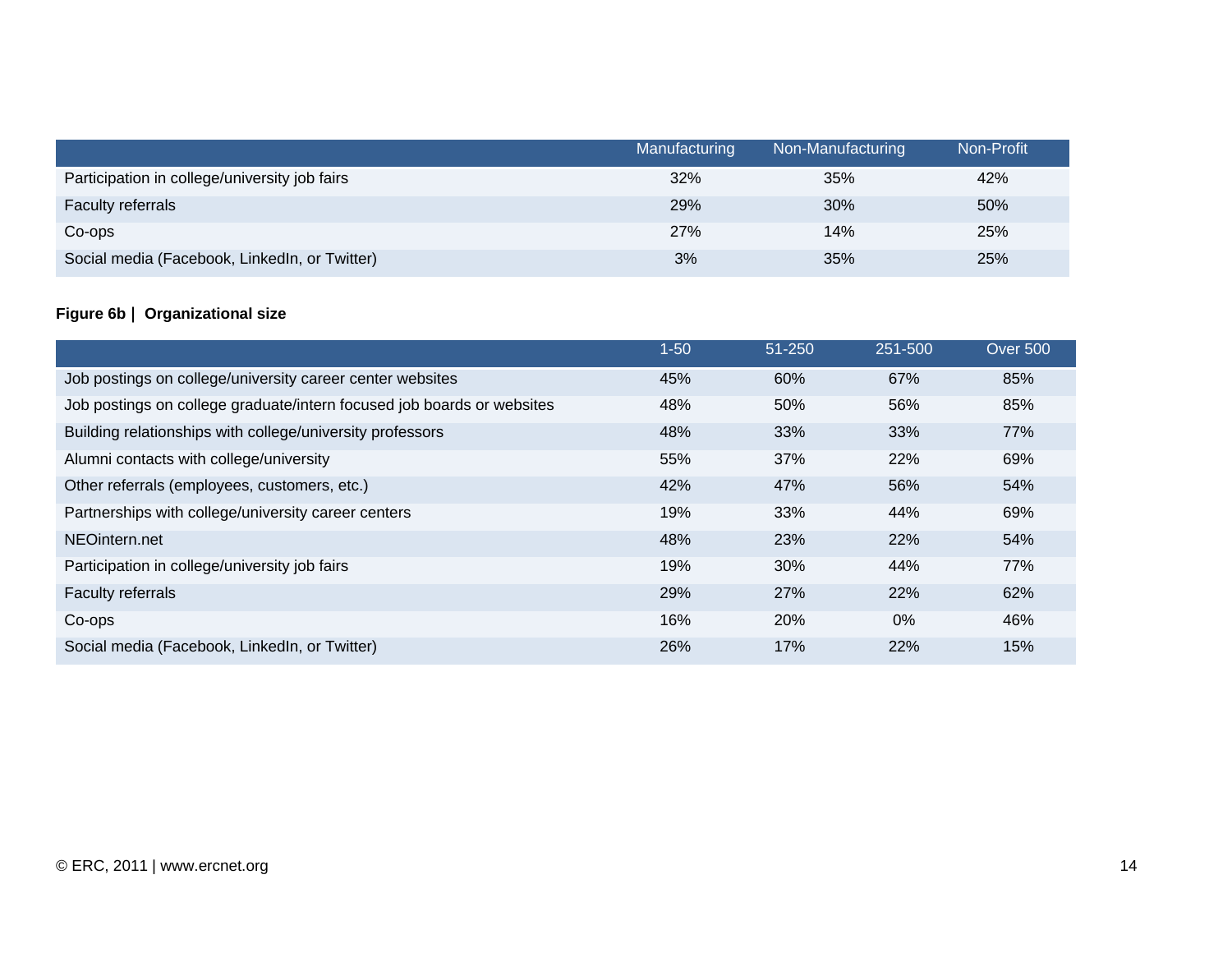## **Sources used to recruit college graduates**

#### **Figure 7 | All organizations**

|                                                                        | <b>All Organizations</b> |
|------------------------------------------------------------------------|--------------------------|
| Job postings on college/university career center websites              | 48%                      |
| Internships                                                            | 43%                      |
| Other referrals (employees, customers, etc.)                           | 43%                      |
| Alumni contacts with college/university                                | 40%                      |
| Building relationships with college/university professors              | 40%                      |
| Job postings on college graduate/intern focused job boards or websites | 40%                      |
| Partnerships with college/university career centers                    | 33%                      |
| Participation in college/university job fairs                          | 32%                      |
| <b>Faculty referrals</b>                                               | 25%                      |
| Social media (Facebook, LinkedIn, or Twitter)                          | <b>20%</b>               |
| Co-ops                                                                 | 13%                      |
| NEOintern.net                                                          | 12%                      |
| No active or targeted recruitment of college graduates                 | 8%                       |

#### **Figure 7a | Industry**

|                                                           | Manufacturing | Non-Manufacturing | Non-Profit |
|-----------------------------------------------------------|---------------|-------------------|------------|
| Job postings on college/university career center websites | 41%           | 57%               | 42%        |
| Internships                                               | 35%           | 49%               | 17%        |
| Other referrals (employees, customers, etc.)              | 27%           | 57%               | 50%        |
| Alumni contacts with college/university                   | 35%           | 49%               | 33%        |
| Building relationships with college/university professors | 32%           | 54%               | 8%         |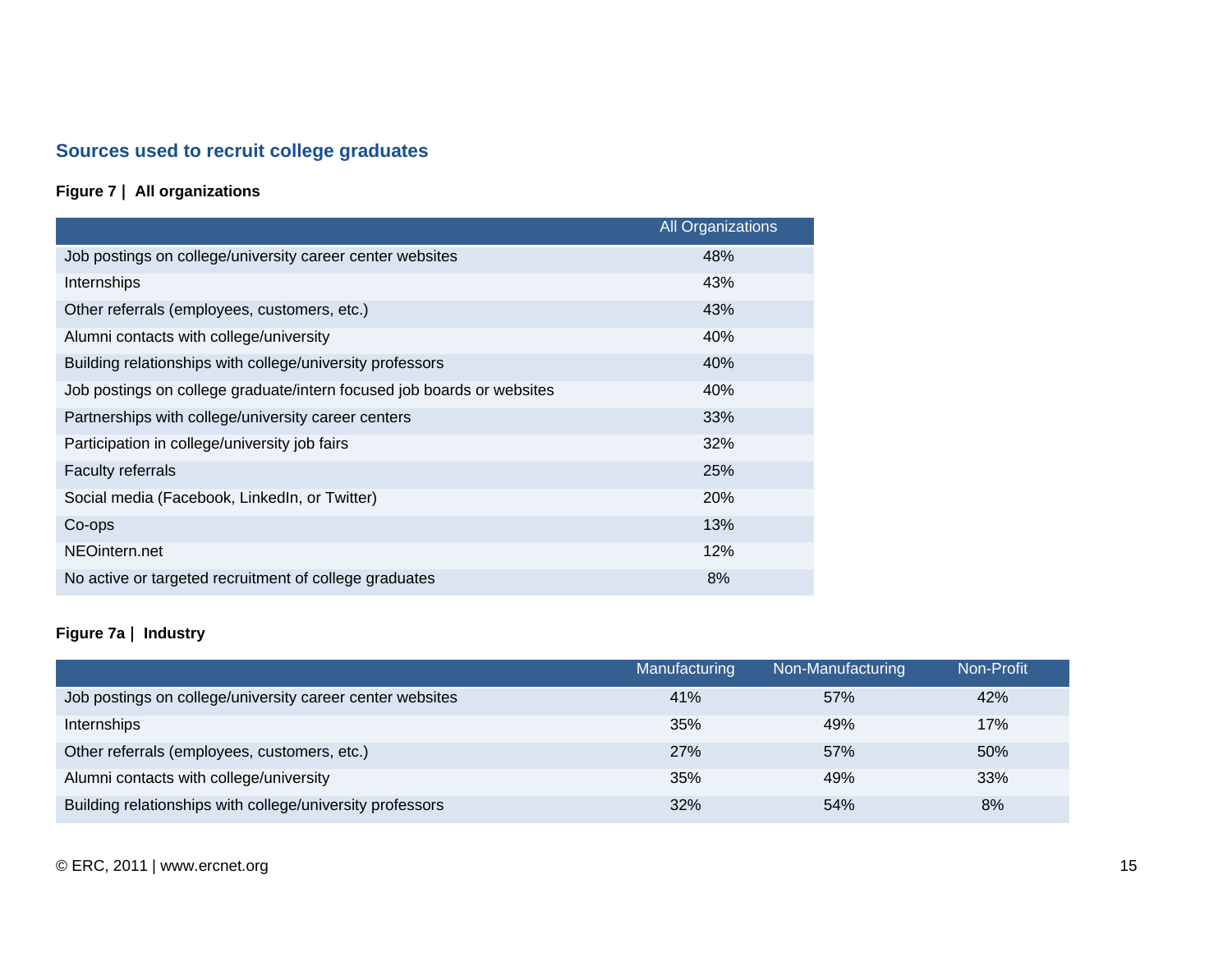|                                                                        | Manufacturing | Non-Manufacturing | Non-Profit |
|------------------------------------------------------------------------|---------------|-------------------|------------|
| Job postings on college graduate/intern focused job boards or websites | 32%           | 51%               | 33%        |
| Partnerships with college/university career centers                    | 21%           | 38%               | 25%        |
| Participation in college/university job fairs                          | 21%           | 38%               | 17%        |
| <b>Faculty referrals</b>                                               | 24%           | 30%               | 8%         |
| Social media (Facebook, LinkedIn, or Twitter)                          | 6%            | 38%               | 8%         |
| Co-ops                                                                 | 21%           | 8%                | $0\%$      |
| NEOintern.net                                                          | 6%            | 19%               | 8%         |
| No active or targeted recruitment of college graduates                 | 9%            | 8%                | 17%        |

#### **Figure 7b | Organizational size**

|                                                                        | $1 - 50$ | 51-250 | 251-500 | Over 500 |
|------------------------------------------------------------------------|----------|--------|---------|----------|
| Job postings on college/university career center websites              | 36%      | 43%    | 56%     | 85%      |
| <b>Internships</b>                                                     | 26%      | 40%    | 22%     | 77%      |
| Other referrals (employees, customers, etc.)                           | 32%      | 40%    | 56%     | 69%      |
| Alumni contacts with college/university                                | 39%      | 33%    | 44%     | 62%      |
| Building relationships with college/university professors              | 32%      | 30%    | 44%     | 69%      |
| Job postings on college graduate/intern focused job boards or websites | 32%      | 40%    | 44%     | 62%      |
| Partnerships with college/university career centers                    | 16%      | 20%    | 44%     | 69%      |
| Participation in college/university job fairs                          | 16%      | 17%    | 44%     | 69%      |
| Faculty referrals                                                      | 16%      | 20%    | 33%     | 46%      |
| Social media (Facebook, LinkedIn, or Twitter)                          | 23%      | 13%    | 22%     | 31%      |
| Co-ops                                                                 | 3%       | 13%    | 11%     | 31%      |
| NEOintern.net                                                          | 13%      | 13%    | $0\%$   | 15%      |
| No active or targeted recruitment of college graduates                 | 13%      | 10%    | $0\%$   | 8%       |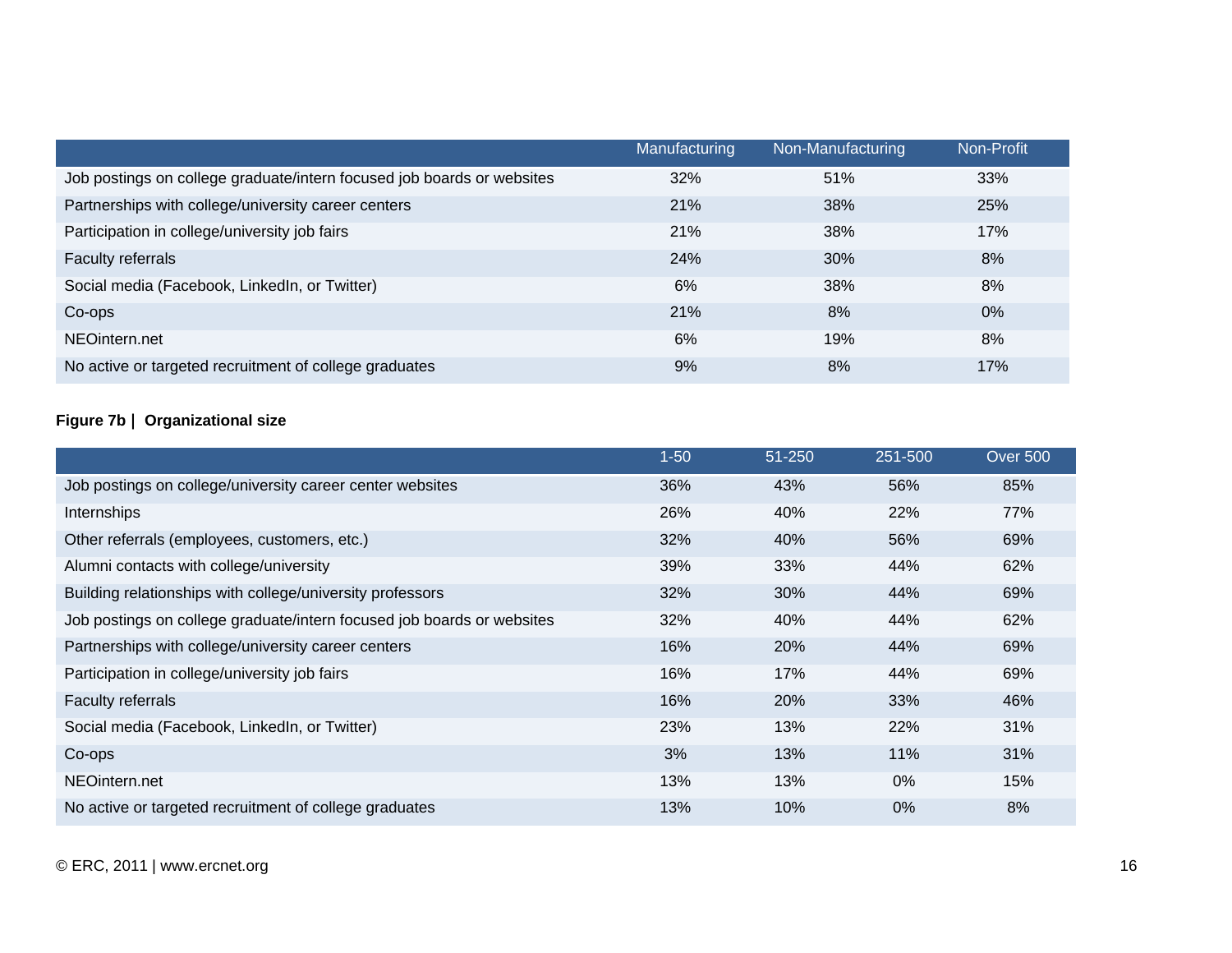#### **Criteria used to hire interns**

#### **Figure 8 | All organizations**

|                                            | All Organizations |
|--------------------------------------------|-------------------|
| Major                                      | 66%               |
| Professionalism                            | 62%               |
| Interpersonal/communication skills         | 61%               |
| Work ethic                                 | 57%               |
| Coursework                                 | 56%               |
| Career goals                               | 48%               |
| Academic year                              | 46%               |
| Work experience                            | 46%               |
| Grade point average (GPA)                  | 44%               |
| Internship/co-op                           | 35%               |
| Projects                                   | 31%               |
| Location of college/university             | 29%               |
| Involvement in extra-curricular activities | 28%               |
| <b>Business acumen</b>                     | 27%               |
| <b>Extracurricular activities</b>          | 27%               |
| Writing sample                             | 22%               |
| College/university attended                | 19%               |
| Certifications                             | 15%               |
| Assessment/testing                         | 9%                |
| Study abroad experience                    | 7%                |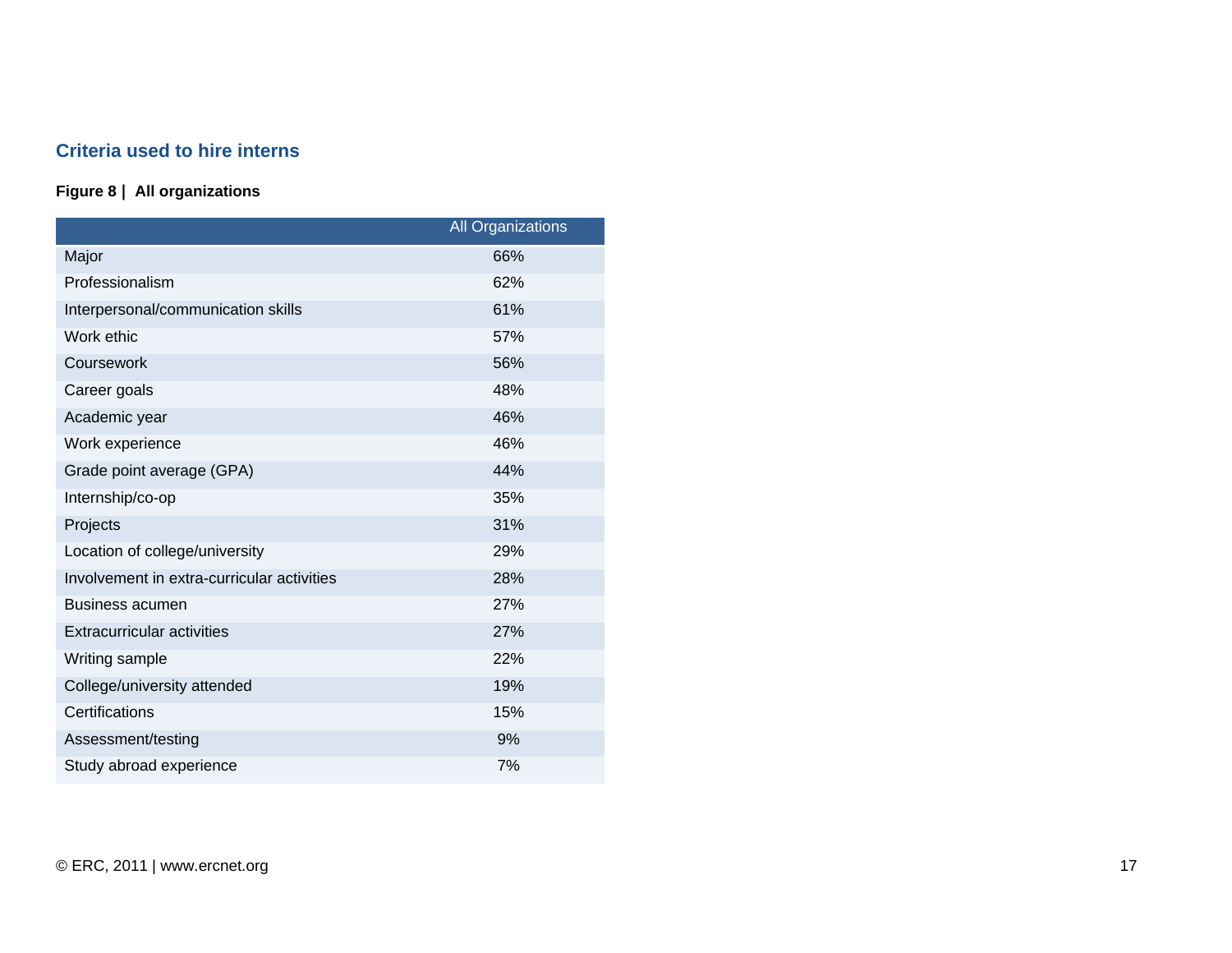#### **Figure 8a | Industry**

|                                            | Manufacturing | Non-Manufacturing | Non-Profit |
|--------------------------------------------|---------------|-------------------|------------|
| Major                                      | 62%           | 62%               | 83%        |
| Professionalism                            | 62%           | 62%               | 75%        |
| Interpersonal/communication skills         | 62%           | 65%               | 75%        |
| Work ethic                                 | 53%           | 60%               | 75%        |
| Coursework                                 | 65%           | 51%               | 75%        |
| Career goals                               | 47%           | 57%               | 58%        |
| Academic year                              | 44%           | 46%               | 50%        |
| Work experience                            | 44%           | 51%               | 58%        |
| Grade point average (GPA)                  | 41%           | 41%               | 33%        |
| Internship/co-op                           | 38%           | 30%               | 42%        |
| Projects                                   | 27%           | 32%               | 50%        |
| Location of college/university             | 32%           | 24%               | 33%        |
| Involvement in extra-curricular activities | 29%           | 24%               | 42%        |
| <b>Business acumen</b>                     | 24%           | 38%               | 8%         |
| <b>Extracurricular activities</b>          | 27%           | 30%               | 42%        |
| Writing sample                             | 6%            | 32%               | 42%        |
| College/university attended                | 18%           | 14%               | 25%        |
| Certifications                             | 15%           | 11%               | 17%        |
| Assessment/testing                         | 3%            | 14%               | 0%         |
| Study abroad experience                    | 6%            | 11%               | 0%         |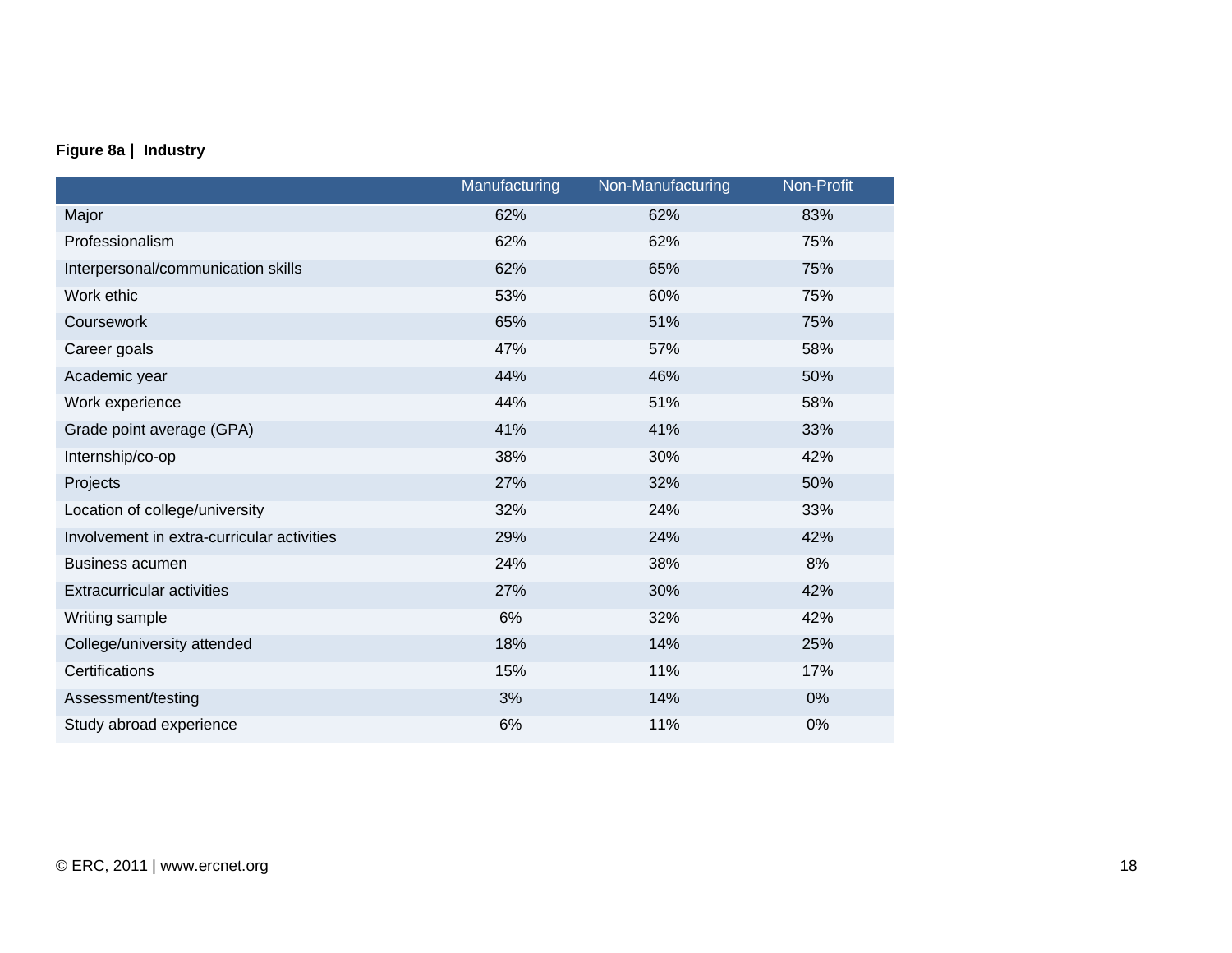#### **Figure 8b | Organizational size**

|                                            | $1 - 50$ | 51-250 | 251-500 | <b>Over 500</b> |
|--------------------------------------------|----------|--------|---------|-----------------|
| Major                                      | 61%      | 67%    | 78%     | 62%             |
| Professionalism                            | 58%      | 60%    | 89%     | 69%             |
| Interpersonal/communication skills         | 61%      | 67%    | 78%     | 62%             |
| Work ethic                                 | 65%      | 47%    | 78%     | 62%             |
| Coursework                                 | 68%      | 50%    | 56%     | 69%             |
| Career goals                               | 48%      | 50%    | 56%     | 69%             |
| Academic year                              | 45%      | 40%    | 33%     | 69%             |
| Work experience                            | 55%      | 37%    | 67%     | 54%             |
| Grade point average (GPA)                  | 42%      | 37%    | 44%     | 39%             |
| Internship/co-op                           | 36%      | 23%    | 44%     | 54%             |
| Projects                                   | 36%      | 27%    | 22%     | 46%             |
| Location of college/university             | 23%      | 33%    | 22%     | 39%             |
| Involvement in extra-curricular activities | 23%      | 23%    | 44%     | 46%             |
| <b>Business acumen</b>                     | 23%      | 20%    | 44%     | 46%             |
| <b>Extracurricular activities</b>          | 36%      | 20%    | 33%     | 39%             |
| Writing sample                             | 42%      | 13%    | 0%      | 15%             |
| College/university attended                | 16%      | 17%    | 11%     | 23%             |
| Certifications                             | 13%      | 17%    | 0%      | 15%             |
| Assessment/testing                         | 13%      | 0%     | 0%      | 15%             |
| Study abroad experience                    | 0%       | 3%     | 11%     | 31%             |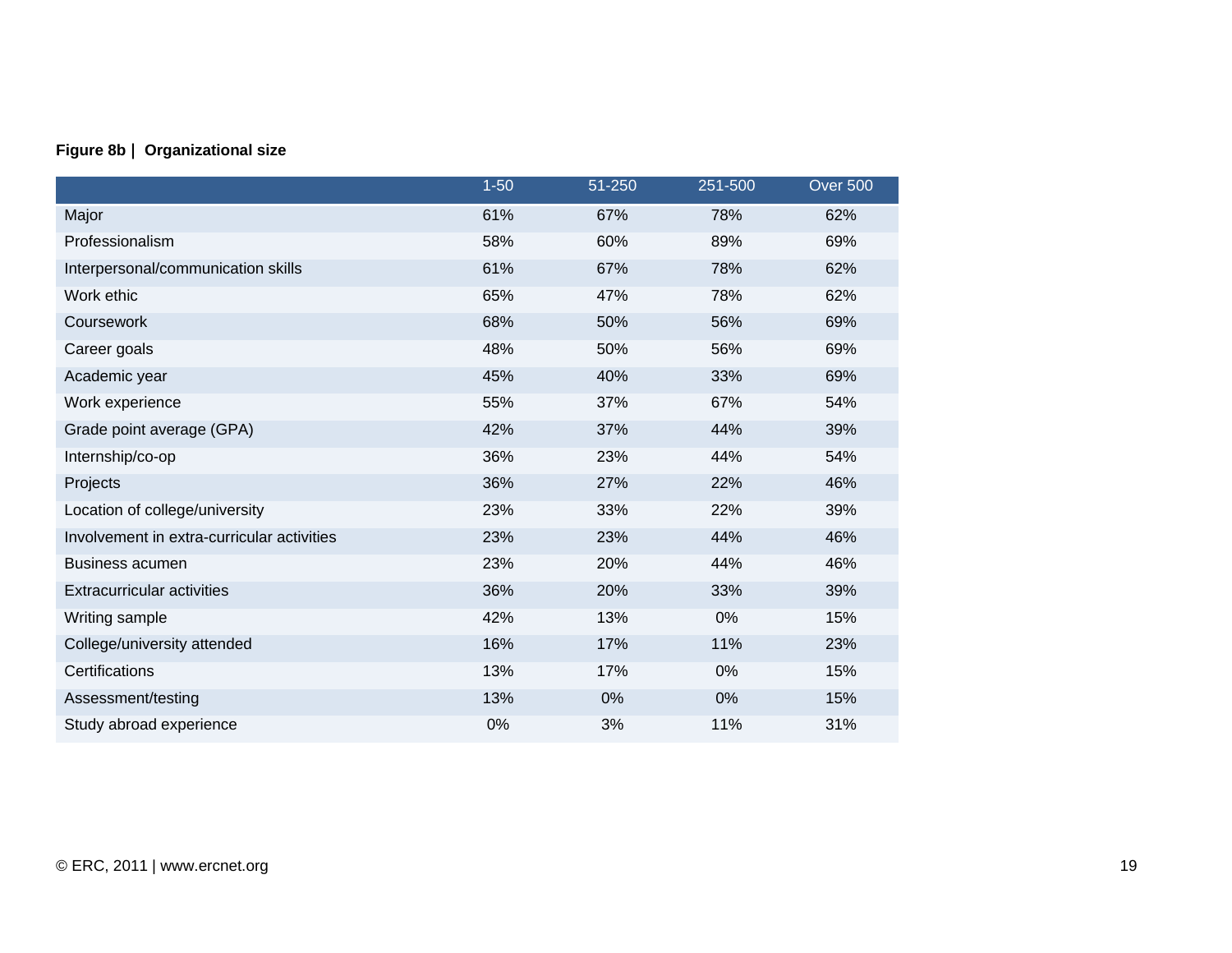## **Criteria used to hire new college graduates**

#### **Figure 9 | All organizations**

|                                            | <b>All Organizations</b> |
|--------------------------------------------|--------------------------|
| Work experience                            | 62%                      |
| Interpersonal/communication skills         | 60%                      |
| Professionalism                            | 57%                      |
| Major                                      | 56%                      |
| Work ethic                                 | 54%                      |
| Internship/co-op                           | 48%                      |
| Career goals                               | 45%                      |
| Coursework                                 | 45%                      |
| Grade point average (GPA)                  | 37%                      |
| Certifications                             | 36%                      |
| <b>Business acumen</b>                     | 30%                      |
| Projects                                   | 28%                      |
| <b>Extracurricular activities</b>          | 26%                      |
| Involvement in extra-curricular activities | 25%                      |
| College/university attended                | 22%                      |
| Assessment/testing                         | 21%                      |
| Location of college/university             | 15%                      |
| Writing sample                             | 15%                      |
| Study abroad experience                    | 7%                       |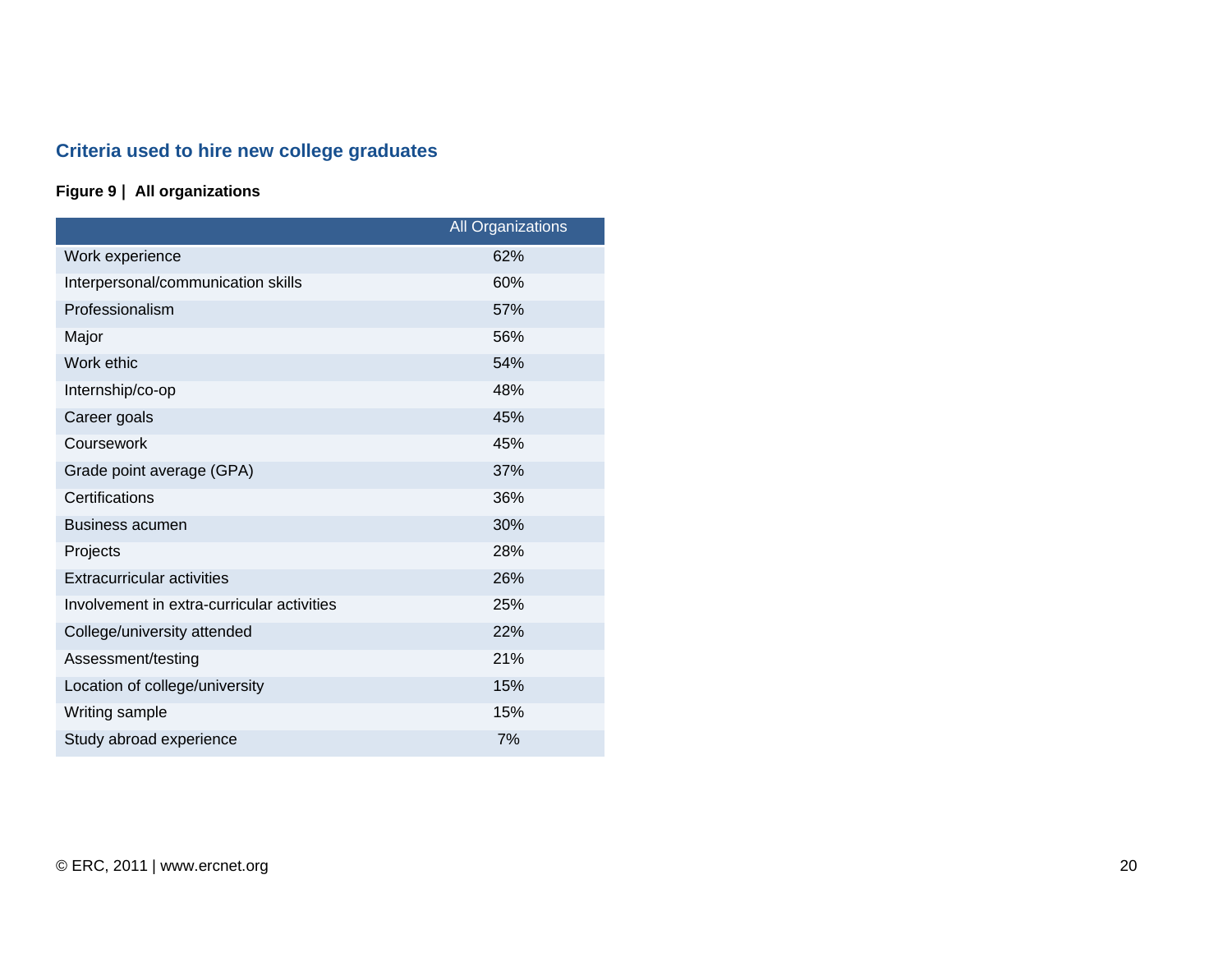#### **Figure 9a | Industry**

|                                            | Manufacturing | Non-Manufacturing | Non-Profit |
|--------------------------------------------|---------------|-------------------|------------|
| Work experience                            | 56%           | 62%               | 75%        |
| Interpersonal/communication skills         | 53%           | 68%               | 75%        |
| Professionalism                            | 53%           | 65%               | 50%        |
| Major                                      | 56%           | 57%               | 50%        |
| Work ethic                                 | 44%           | 65%               | 58%        |
| Internship/co-op                           | 44%           | 51%               | 42%        |
| Career goals                               | 41%           | 54%               | 42%        |
| Coursework                                 | 47%           | 46%               | 42%        |
| Grade point average (GPA)                  | 41%           | 32%               | 25%        |
| Certifications                             | 29%           | 35%               | 42%        |
| <b>Business acumen</b>                     | 21%           | 43%               | 25%        |
| Projects                                   | 29%           | 35%               | 17%        |
| <b>Extracurricular activities</b>          | 24%           | 30%               | 33%        |
| Involvement in extra-curricular activities | 21%           | 24%               | 42%        |
| College/university attended                | 21%           | 14%               | 42%        |
| Assessment/testing                         | 12%           | 32%               | 8%         |
| Location of college/university             | 21%           | 11%               | 17%        |
| Writing sample                             | 6%            | 24%               | 17%        |
| Study abroad experience                    | 3%            | 11%               | $0\%$      |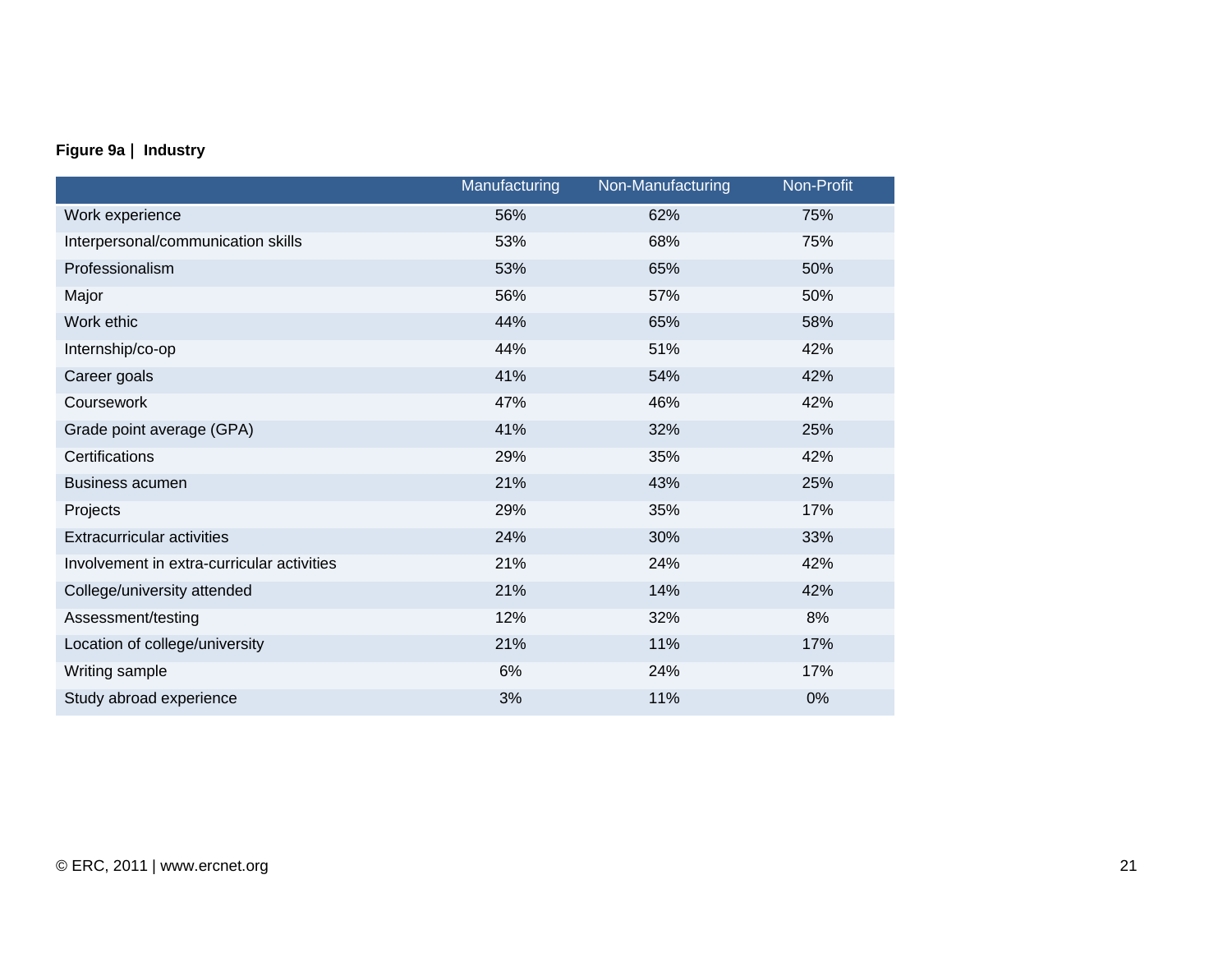#### **Figure 9b | Organizational size**

|                                            | $1 - 50$ | 51-250 | 251-500 | <b>Over 500</b> |
|--------------------------------------------|----------|--------|---------|-----------------|
| Work experience                            | 65%      | 50%    | 67%     | 77%             |
| Interpersonal/communication skills         | 65%      | 53%    | 67%     | 77%             |
| Professionalism                            | 58%      | 53%    | 67%     | 62%             |
| Major                                      | 48%      | 53%    | 67%     | 69%             |
| Work ethic                                 | 61%      | 47%    | 56%     | 62%             |
| Internship/co-op                           | 45%      | 37%    | 56%     | 69%             |
| Career goals                               | 32%      | 50%    | 67%     | 62%             |
| Coursework                                 | 48%      | 33%    | 56%     | 62%             |
| Grade point average (GPA)                  | 42%      | 27%    | 44%     | 31%             |
| Certifications                             | 39%      | 20%    | 44%     | 46%             |
| Business acumen                            | 29%      | 23%    | 44%     | 46%             |
| Projects                                   | 32%      | 27%    | 22%     | 39%             |
| <b>Extracurricular activities</b>          | 26%      | 17%    | 44%     | 46%             |
| Involvement in extra-curricular activities | 26%      | 13%    | 44%     | 39%             |
| College/university attended                | 26%      | 13%    | $0\%$   | 39%             |
| Assessment/testing                         | 16%      | 13%    | 22%     | 46%             |
| Location of college/university             | 10%      | 17%    | 11%     | 31%             |
| Writing sample                             | 29%      | 7%     | 0%      | 15%             |
| Study abroad experience                    | 0%       | 3%     | 11%     | 23%             |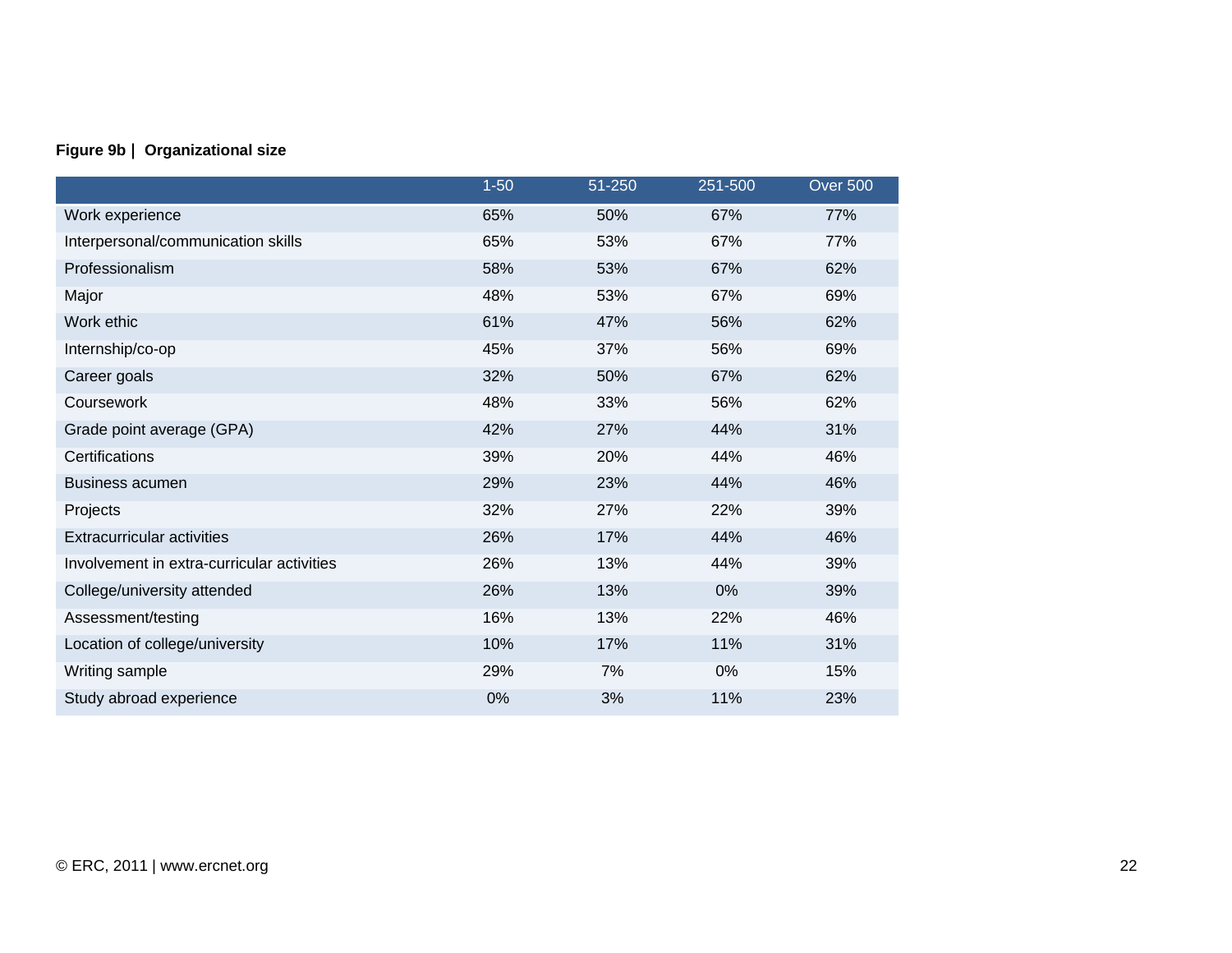#### **Other criteria used to hire new college graduates**

- Flexible hours
- Reputation of college/university within specific field
- How much they have researched the organization before the interview.
- Company work load and project need
- Personality, will they fit in, do a good job
- Multiple interviews with members of the interviewing team
- Case studies
- Testing if position is technical in nature
- References, successful through the interview selection process
- Attitude, energy, enthusiasm and customer service skills
- Industry standards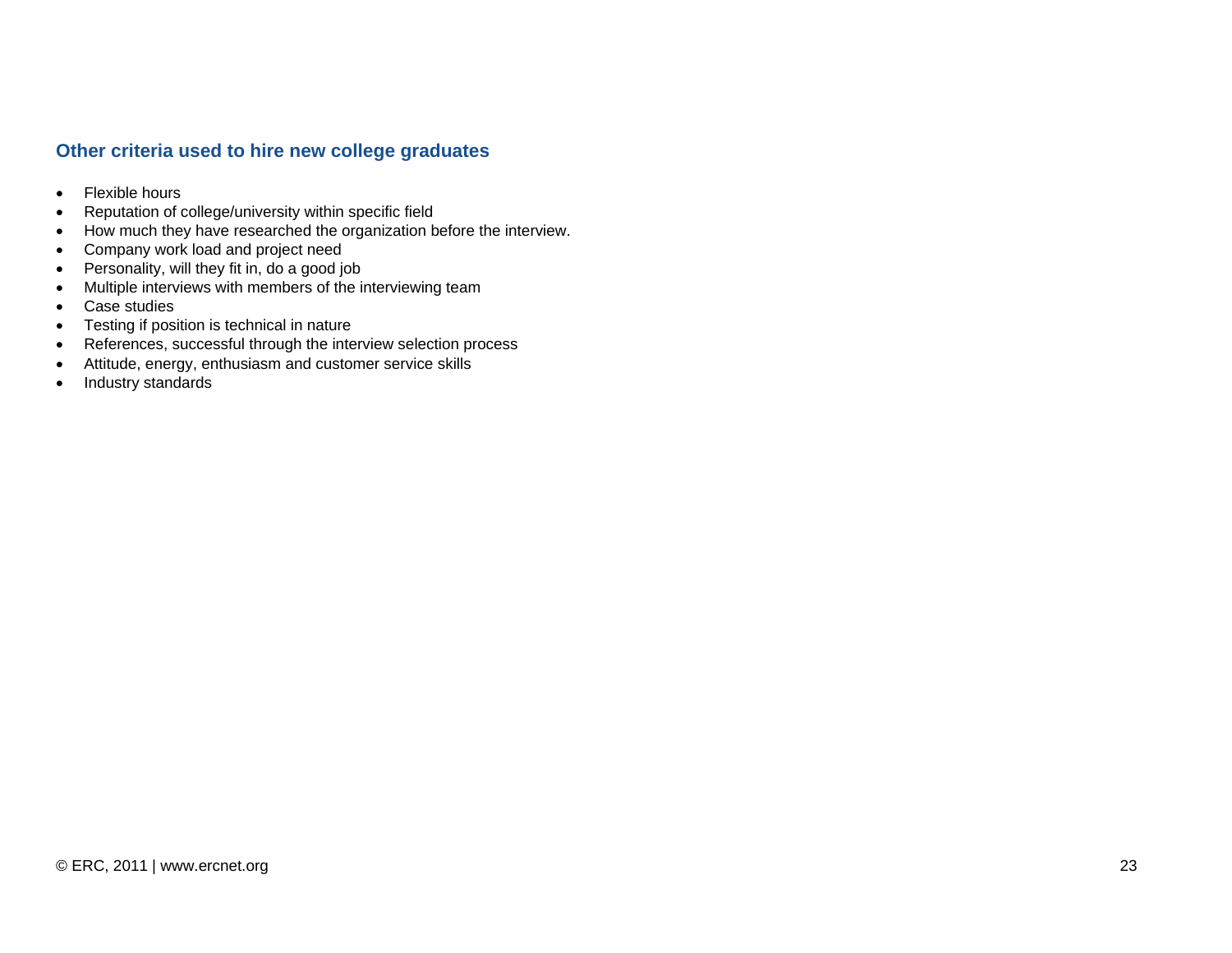## **Criteria used to determine new college graduate salaries**

#### **Figure 10 | All organizations**

|                                            | All Organizations |
|--------------------------------------------|-------------------|
| Work experience                            | 33%               |
| Major                                      | 18%               |
| Certifications                             | 17%               |
| Professionalism                            | 14%               |
| Work ethic                                 | 13%               |
| Internship/co-op                           | 11%               |
| <b>Business acumen</b>                     | 9%                |
| Interpersonal/communication skills         | 7%                |
| College/university attended                | 6%                |
| Grade point average (GPA)                  | 6%                |
| Assessment/testing                         | 5%                |
| Career goals                               | 5%                |
| Projects                                   | 5%                |
| Writing sample                             | 5%                |
| Coursework                                 | 3%                |
| Academic year                              | 2%                |
| <b>Extracurricular activities</b>          | 1%                |
| Involvement in extra-curricular activities | 1%                |
| Location of college/university             | 1%                |
| Study abroad experience                    | 1%                |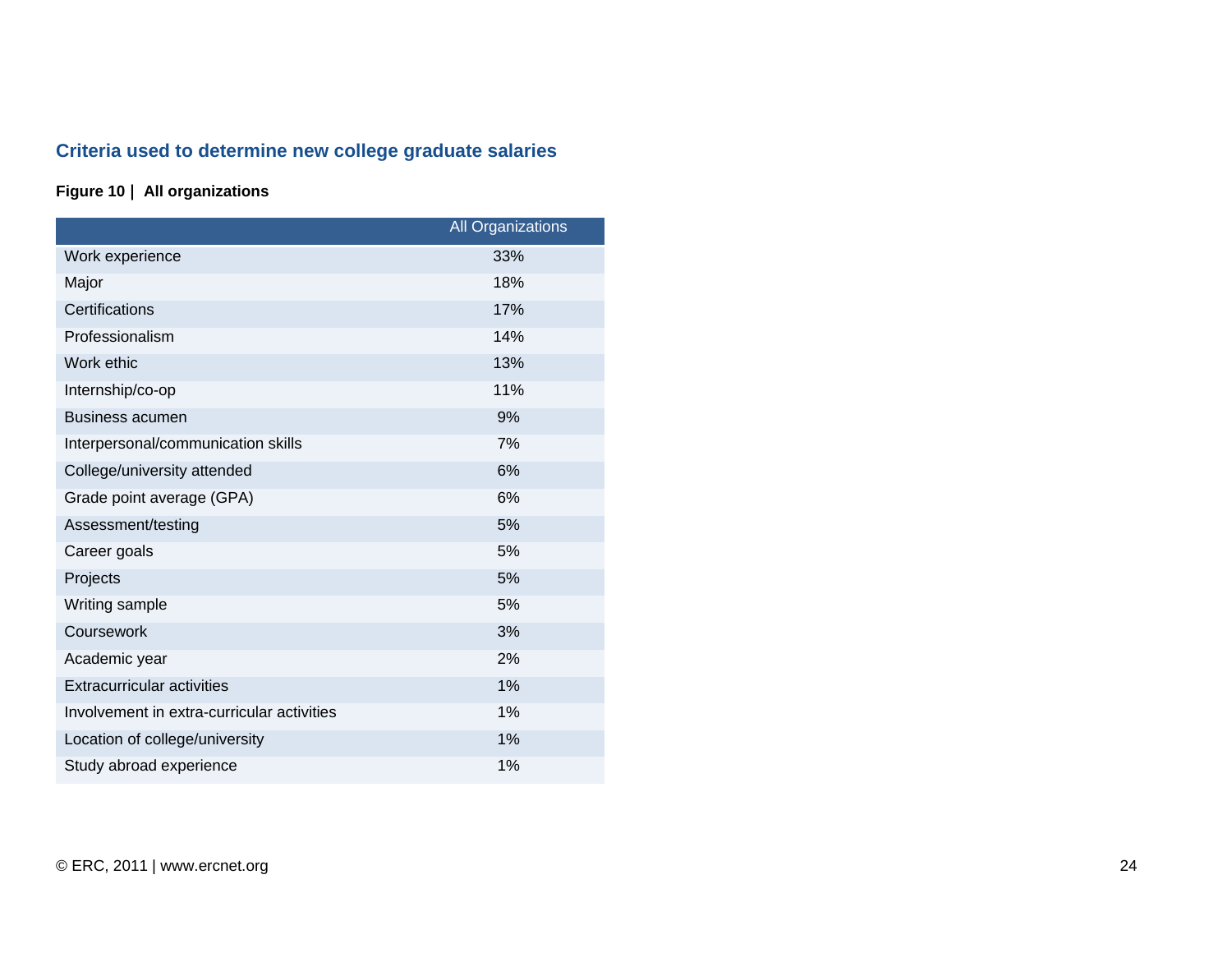#### **Figure 10a | Industry**

|                                            | Manufacturing | Non-Manufacturing | Non-Profit |
|--------------------------------------------|---------------|-------------------|------------|
| Work experience                            | 27%           | 46%               | 25%        |
| Major                                      | 29%           | 11%               | 8%         |
| Certifications                             | 12%           | 22%               | 17%        |
| Professionalism                            | 9%            | 22%               | 8%         |
| Work ethic                                 | 15%           | 16%               | 0%         |
| Internship/co-op                           | 12%           | 11%               | 0%         |
| <b>Business acumen</b>                     | 3%            | 22%               | 0%         |
| Interpersonal/communication skills         | 3%            | 16%               | 0%         |
| College/university attended                | 6%            | 5%                | 8%         |
| Grade point average (GPA)                  | 12%           | 3%                | 0%         |
| Assessment/testing                         | 9%            | 5%                | 0%         |
| Career goals                               | $6\%$         | 5%                | 8%         |
| Projects                                   | 6%            | 5%                | 0%         |
| Writing sample                             | 6%            | 8%                | 0%         |
| Coursework                                 | 6%            | 3%                | 0%         |
| Academic year                              | 6%            | 0%                | 0%         |
| <b>Extracurricular activities</b>          | 0%            | 3%                | 0%         |
| Involvement in extra-curricular activities | 0%            | 3%                | 0%         |
| Location of college/university             | 0%            | 0%                | 0%         |
| Study abroad experience                    | 0%            | 3%                | 0%         |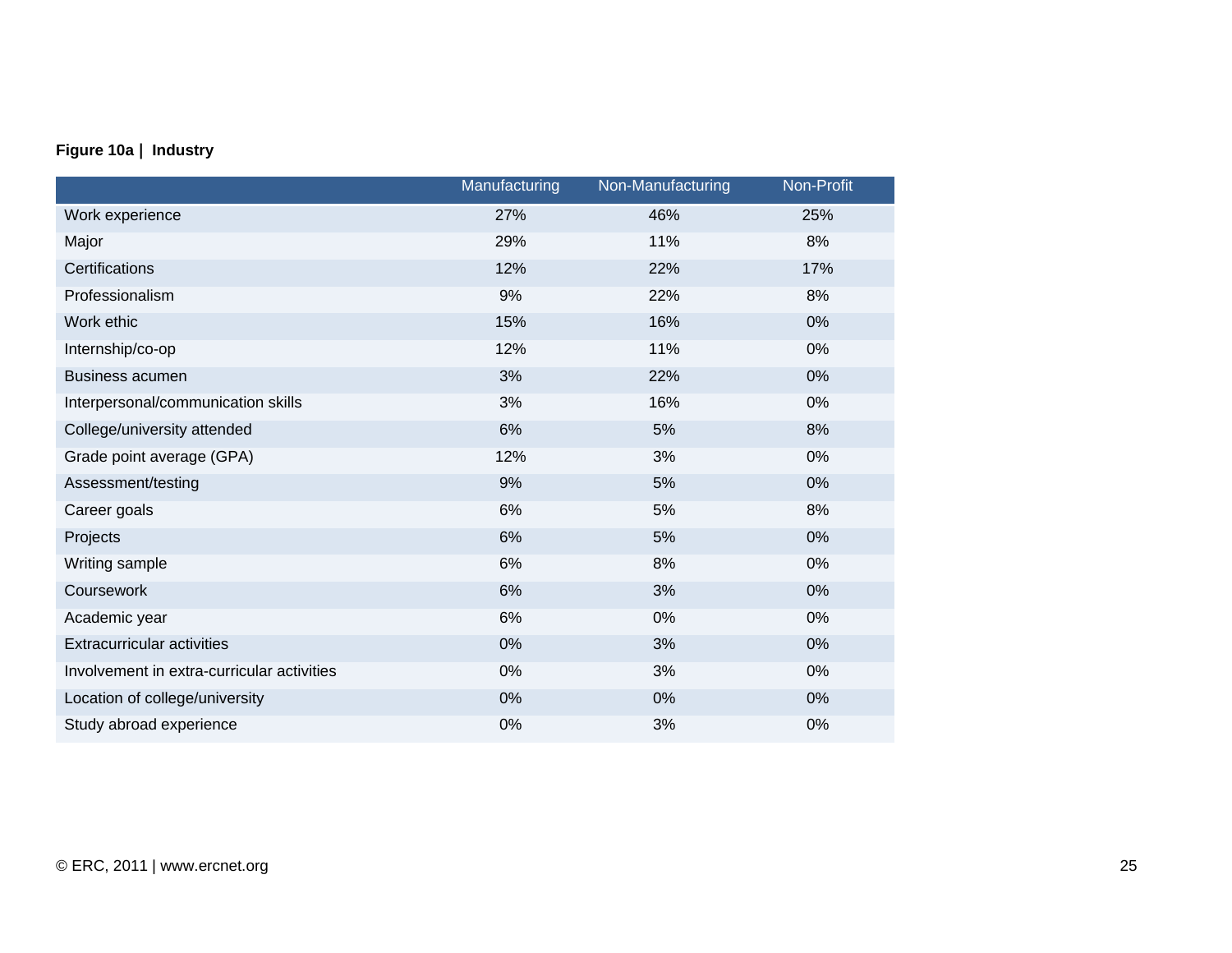#### **Figure 10b | Organizational size**

|                                            | $1 - 50$ | 51-250 | 251-500 | Over 500 |
|--------------------------------------------|----------|--------|---------|----------|
| Work experience                            | 36%      | 43%    | 33%     | 15%      |
| Major                                      | 16%      | 23%    | 22%     | 8%       |
| Certifications                             | 19%      | 13%    | 33%     | 8%       |
| Professionalism                            | 13%      | 23%    | 11%     | 0%       |
| Work ethic                                 | 10%      | 23%    | 11%     | 0%       |
| Internship/co-op                           | 10%      | 10%    | 22%     | 0%       |
| <b>Business acumen</b>                     | 10%      | 20%    | 0%      | 0%       |
| Interpersonal/communication skills         | 13%      | 7%     | 11%     | 0%       |
| College/university attended                | 3%       | 10%    | 0%      | 8%       |
| Grade point average (GPA)                  | 7%       | 10%    | 0%      | 0%       |
| Assessment/testing                         | 3%       | 13%    | 0%      | 0%       |
| Career goals                               | 3%       | 13%    | 0%      | $0\%$    |
| Projects                                   | 10%      | 3%     | 0%      | 0%       |
| Writing sample                             | 10%      | 7%     | 0%      | 0%       |
| Coursework                                 | 7%       | 3%     | 0%      | 0%       |
| Academic year                              | 0%       | 3%     | 0%      | 8%       |
| <b>Extracurricular activities</b>          | 3%       | 0%     | 0%      | 0%       |
| Involvement in extra-curricular activities | 3%       | 0%     | 0%      | 0%       |
| Location of college/university             | 0%       | 0%     | 0%      | 0%       |
| Study abroad experience                    | 0%       | 3%     | 0%      | 0%       |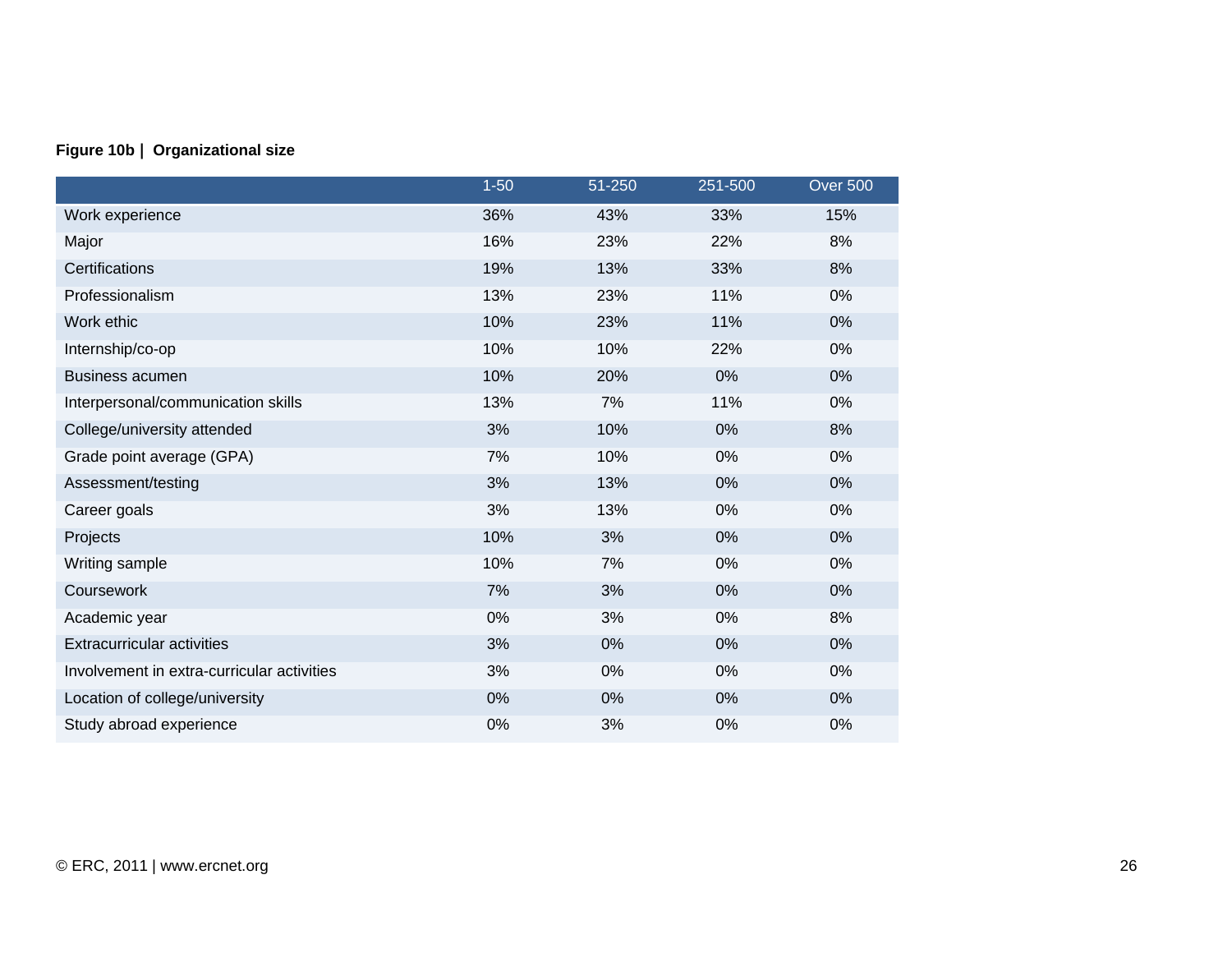#### **Other criteria used to determine salaries for new college graduates**

- Advanced degree
- Budget
- Candidate expectations
- Coursework
- Demand for particular major
- Double major
- Experience
- Internal process
- Job grade or range of the position applying for
- Licenses (CPA, etc.)
- Local data for similar positions
- Market
- Master's degree
- Performance
- Qualifications
- Salary surveys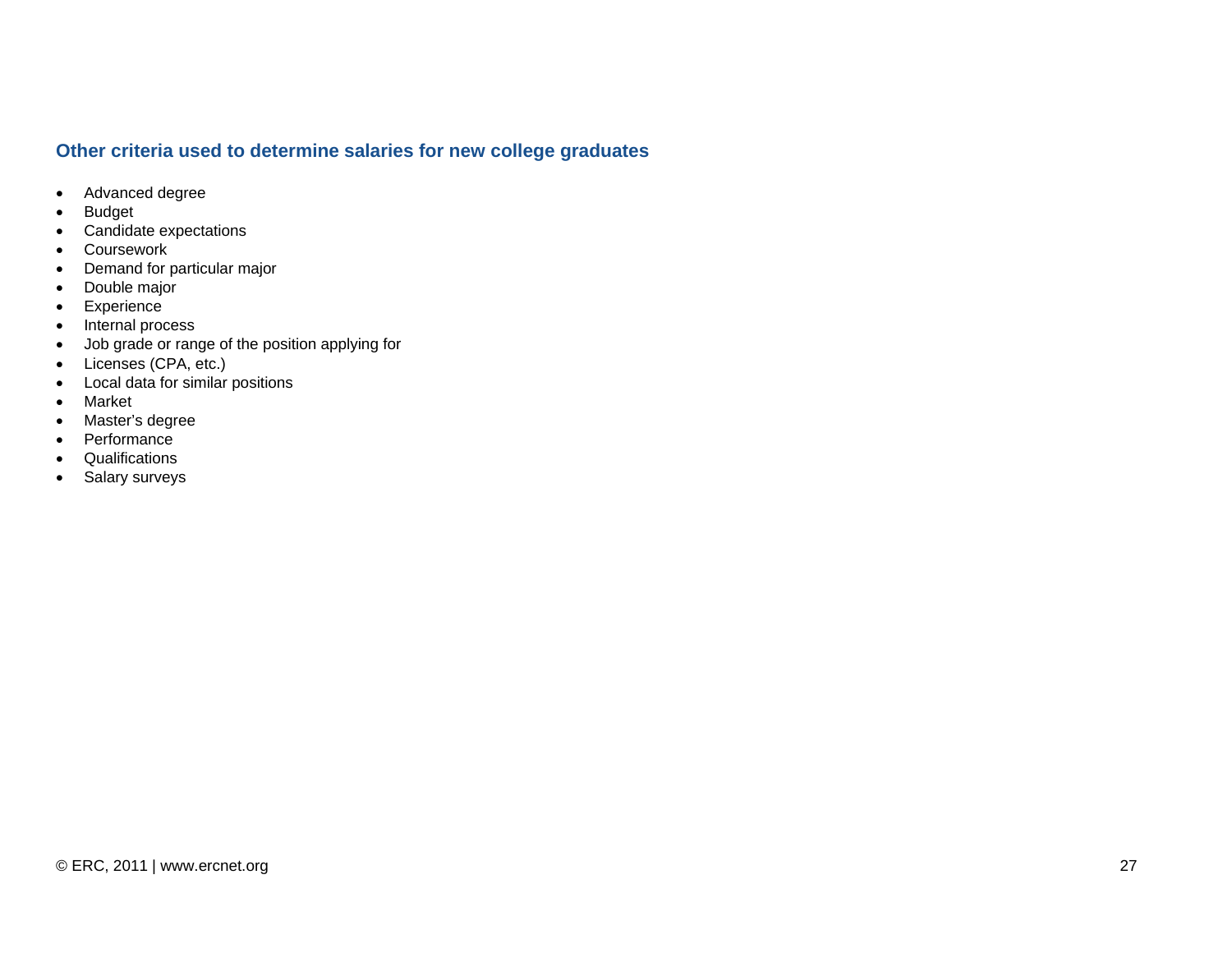## **Average cut-off GPAs (if GPA is used as criteria) for hiring interns**

#### **Figure 11 | All breakouts**

|                            | Average |
|----------------------------|---------|
| All Organizations          | 2.9     |
| <b>Industry</b>            |         |
| Manufacturing              | 2.9     |
| Non-Manufacturing          | 2.9     |
| Non-Profit                 | 3.0     |
| <b>Organizational Size</b> |         |
| $1 - 50$                   | 2.8     |
| 51-250                     | 2.9     |
| 251-500                    | 2.9     |
| Over 500                   | 2.9     |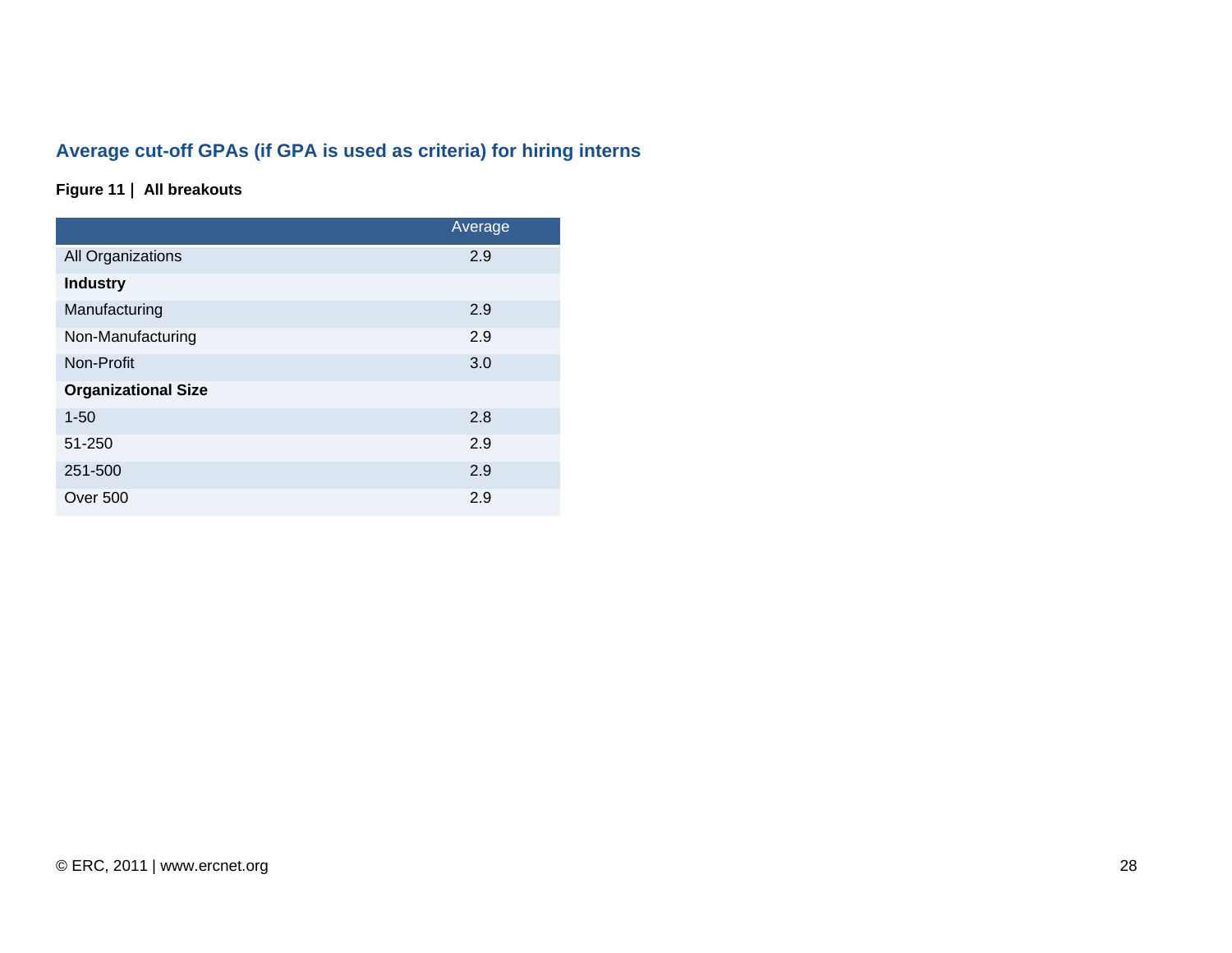## **Average cut-off GPAs (if GPA is used as criteria) for hiring new graduates**

#### **Figure 12 | All breakouts**

|                            | Average |
|----------------------------|---------|
| All Organizations          | 3.0     |
| <b>Industry</b>            |         |
| Manufacturing              | 2.9     |
| Non-Manufacturing          | 2.9     |
| Non-Profit                 | 3.1     |
| <b>Organizational Size</b> |         |
| $1 - 50$                   | 3.0     |
| 51-250                     | 3.0     |
| 251-500                    | 2.9     |
| Over 500                   | 2.9     |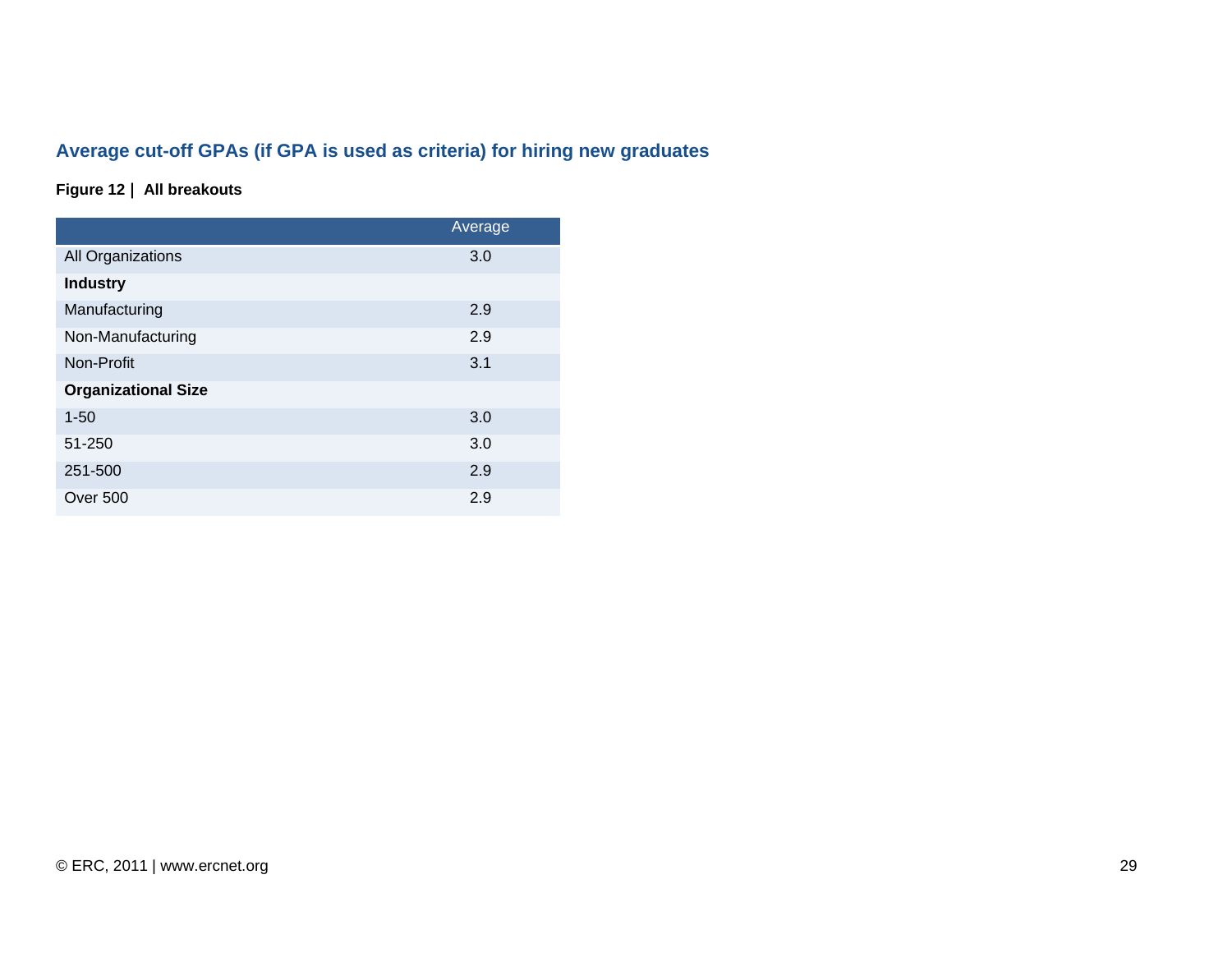## **Academic year required for internships**

#### **Figure 13 | All organizations**

|                   | <b>All Organizations</b> |
|-------------------|--------------------------|
| No requirement    | 32%                      |
| Year 1            | 8%                       |
| Year 2            | 27%                      |
| Year <sub>3</sub> | 39%                      |
| Year 4            | 29%                      |
| Graduate          | 15%                      |

#### **Figure 13a | Industry**

|                   | Manufacturing | Non-Manufacturing | Non-Profit |
|-------------------|---------------|-------------------|------------|
| No requirement    | 32%           | 35%               | 50%        |
| Year 1            | 9%            | 3%                | 25%        |
| Year <sub>2</sub> | 32%           | 14%               | 33%        |
| Year <sub>3</sub> | 35%           | 35%               | 25%        |
| Year 4            | 24%           | 32%               | 8%         |
| Graduate          | 12%           | 11%               | 8%         |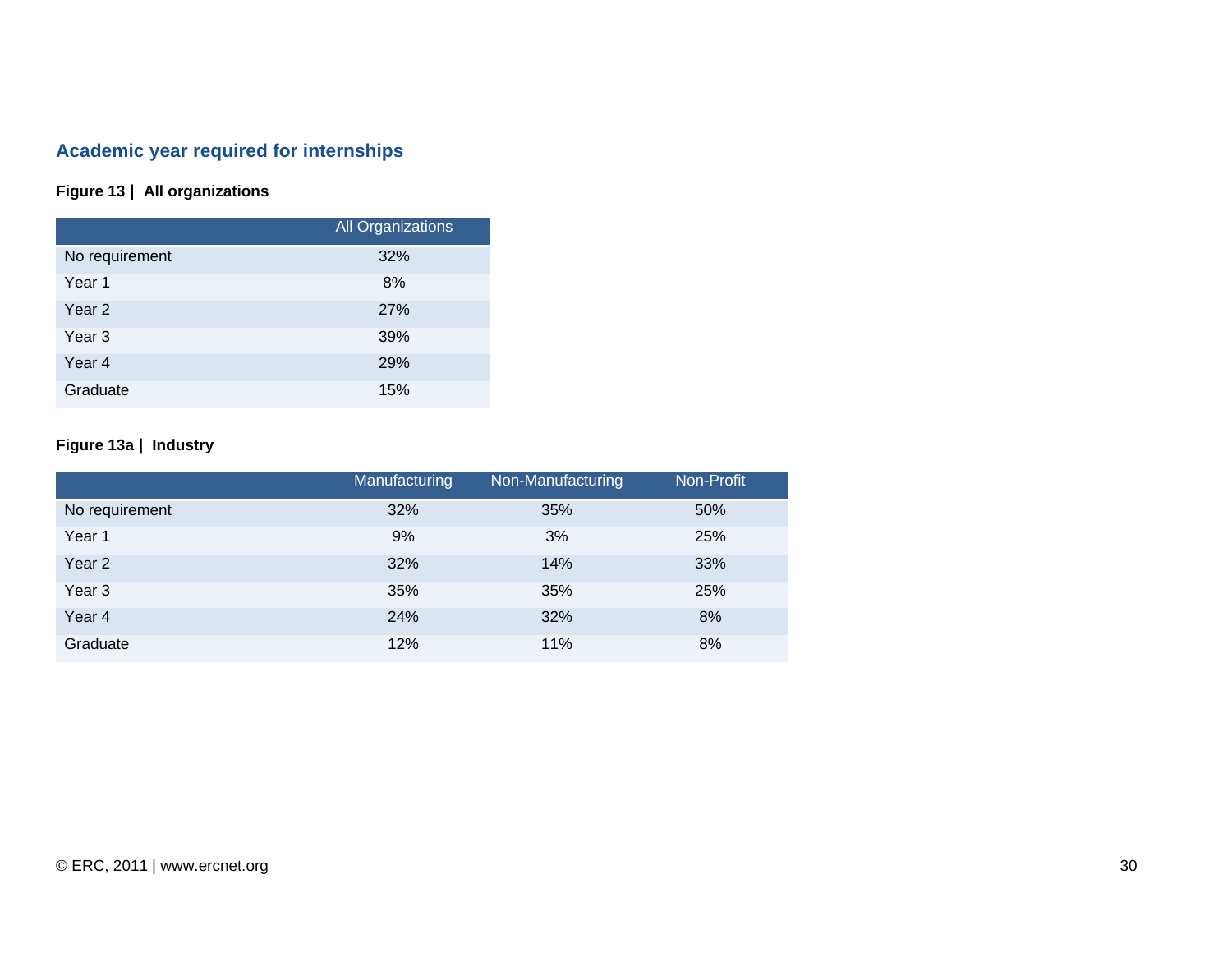#### **Figure 13b | Organizational size**

|                   | $1 - 50$ | 51-250 | 251-500 | Over 500 |
|-------------------|----------|--------|---------|----------|
| No requirement    | 42%      | 37%    | 22%     | 31%      |
| Year 1            | 10%      | 10%    | $0\%$   | 8%       |
| Year <sub>2</sub> | 23%      | 23%    | 22%     | 31%      |
| Year <sub>3</sub> | 26%      | 30%    | 44%     | 54%      |
| Year 4            | 23%      | 23%    | 22%     | 39%      |
| Graduate          | 10%      | 7%     | 11%     | 23%      |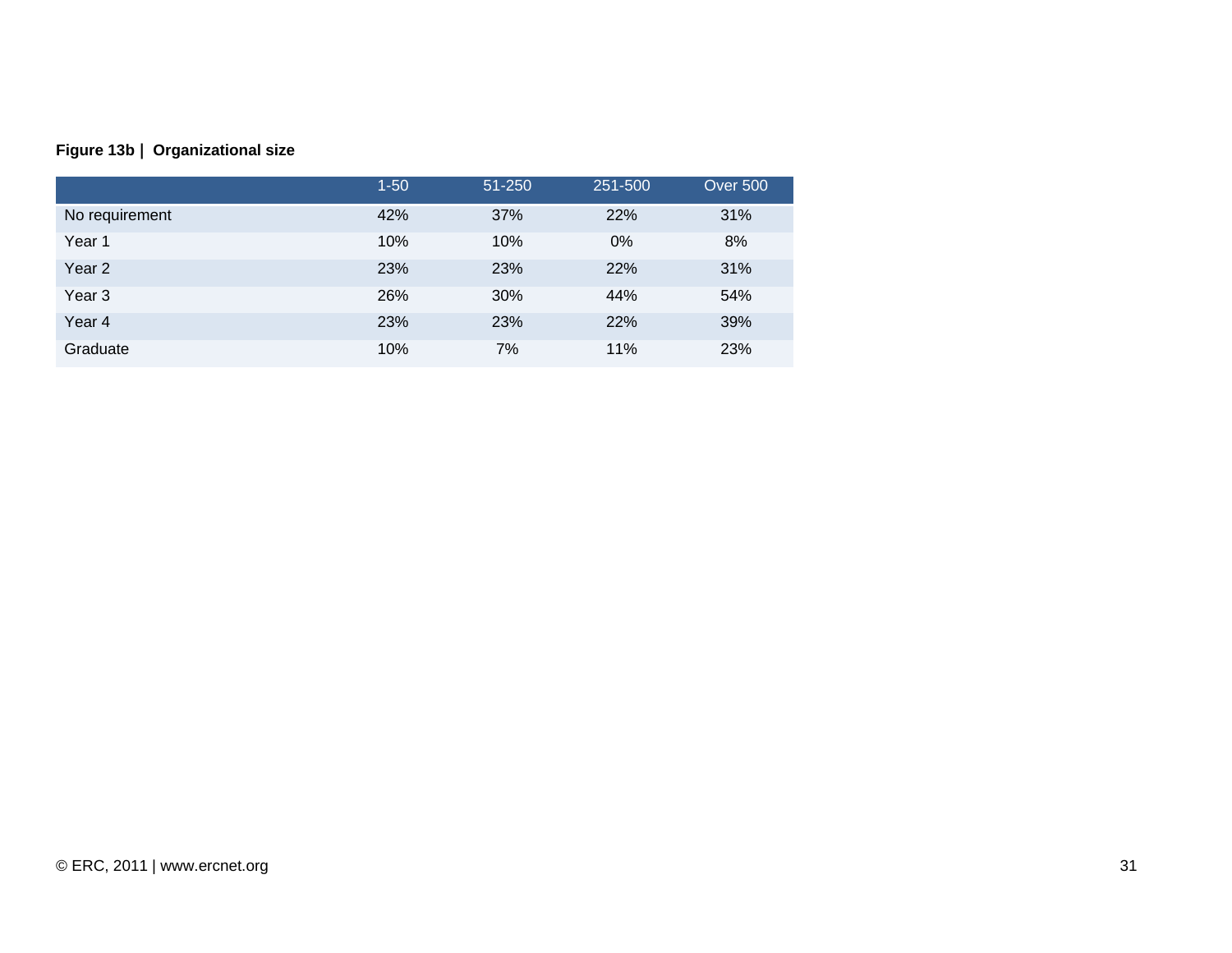## **Organizations that recruit from the following colleges for interns**

#### **Figure 14 | All breakouts**

|                            | 2-year colleges (i.e. Tri-C,<br>LCCC) | For-profit colleges (i.e. ITT-<br>Tech, Devry University) |
|----------------------------|---------------------------------------|-----------------------------------------------------------|
| All Organizations          | 41%                                   | 25%                                                       |
| <b>Industry</b>            |                                       |                                                           |
| Manufacturing              | 29%                                   | 9%                                                        |
| Non-Manufacturing          | 43%                                   | 27%                                                       |
| Non-Profit                 | 58%                                   | 42%                                                       |
| <b>Organizational Size</b> |                                       |                                                           |
| $1 - 50$                   | 36%                                   | 13%                                                       |
| 51-250                     | 47%                                   | 27%                                                       |
| 251-500                    | 33%                                   | 11%                                                       |
| <b>Over 500</b>            | 39%                                   | 39%                                                       |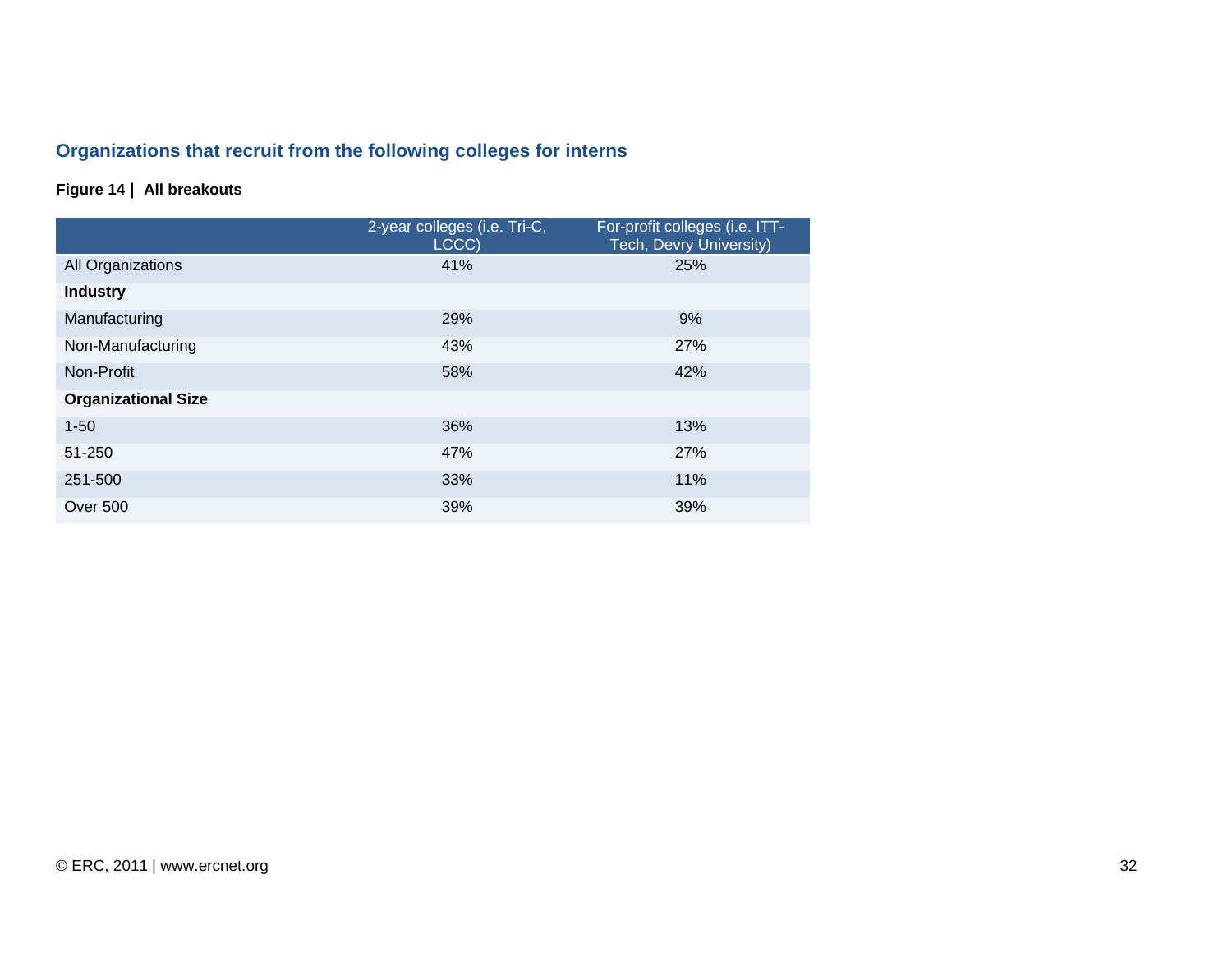## **Organizations that recruit from the following colleges for recent graduates**

#### **Figure 15 | All breakouts**

|                            | 2-year colleges (i.e. Tri-C,<br>LCCC) | For-profit colleges (i.e. ITT-<br>Tech, Devry University) |
|----------------------------|---------------------------------------|-----------------------------------------------------------|
| All Organizations          | 27%                                   | 26%                                                       |
| <b>Industry</b>            |                                       |                                                           |
| Manufacturing              | 21%                                   | 12%                                                       |
| Non-Manufacturing          | 35%                                   | 35%                                                       |
| Non-Profit                 | 17%                                   | 25%                                                       |
| <b>Organizational Size</b> |                                       |                                                           |
| $1 - 50$                   | 10%                                   | 16%                                                       |
| 51-250                     | 43%                                   | 33%                                                       |
| 251-500                    | 22%                                   | 11%                                                       |
| Over 500                   | 31%                                   | 31%                                                       |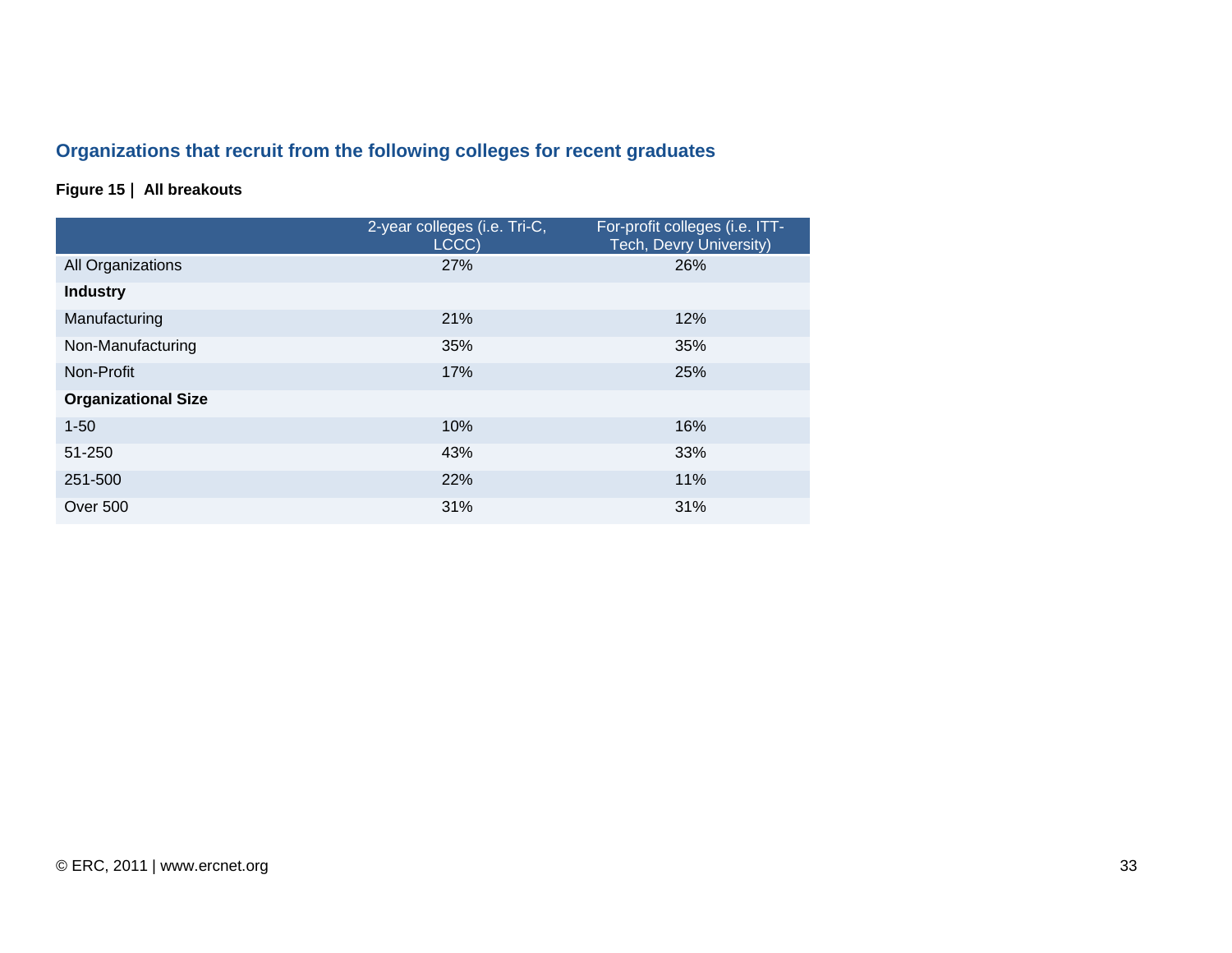## **Job levels for which organizations typically hire new graduates**

#### **Figure 16 | All organizations**

|                           | <b>All Organizations</b> |
|---------------------------|--------------------------|
| Entry-Level               | 92%                      |
| Mid-Level/Non-Supervisory | 23%                      |
| Supervisor                | 4%                       |
| Manager                   | 2%                       |

#### **Figure 16a | Industry**

|                           | Manufacturing | Non-Manufacturing | Non-Profit |
|---------------------------|---------------|-------------------|------------|
| Entry-Level               | 91%           | 92%               | 100%       |
| Mid-Level/Non-Supervisory | 21%           | 24%               | 25%        |
| Supervisor                | $0\%$         | 5%                | 8%         |
| Manager                   | $0\%$         | 3%                | 8%         |

#### **Figure 16b | Organizational size**

|                           | $1 - 50$ | 51-250 | 251-500 | <b>Over 500</b> |
|---------------------------|----------|--------|---------|-----------------|
| Entry-Level               | 94%      | 93%    | 89%     | 92%             |
| Mid-Level/Non-Supervisory | 32%      | 17%    | 22%     | 15%             |
| Supervisor                | 3%       | 3%     | $0\%$   | 8%              |
| Manager                   | 3%       | 3%     | 0%      | 0%              |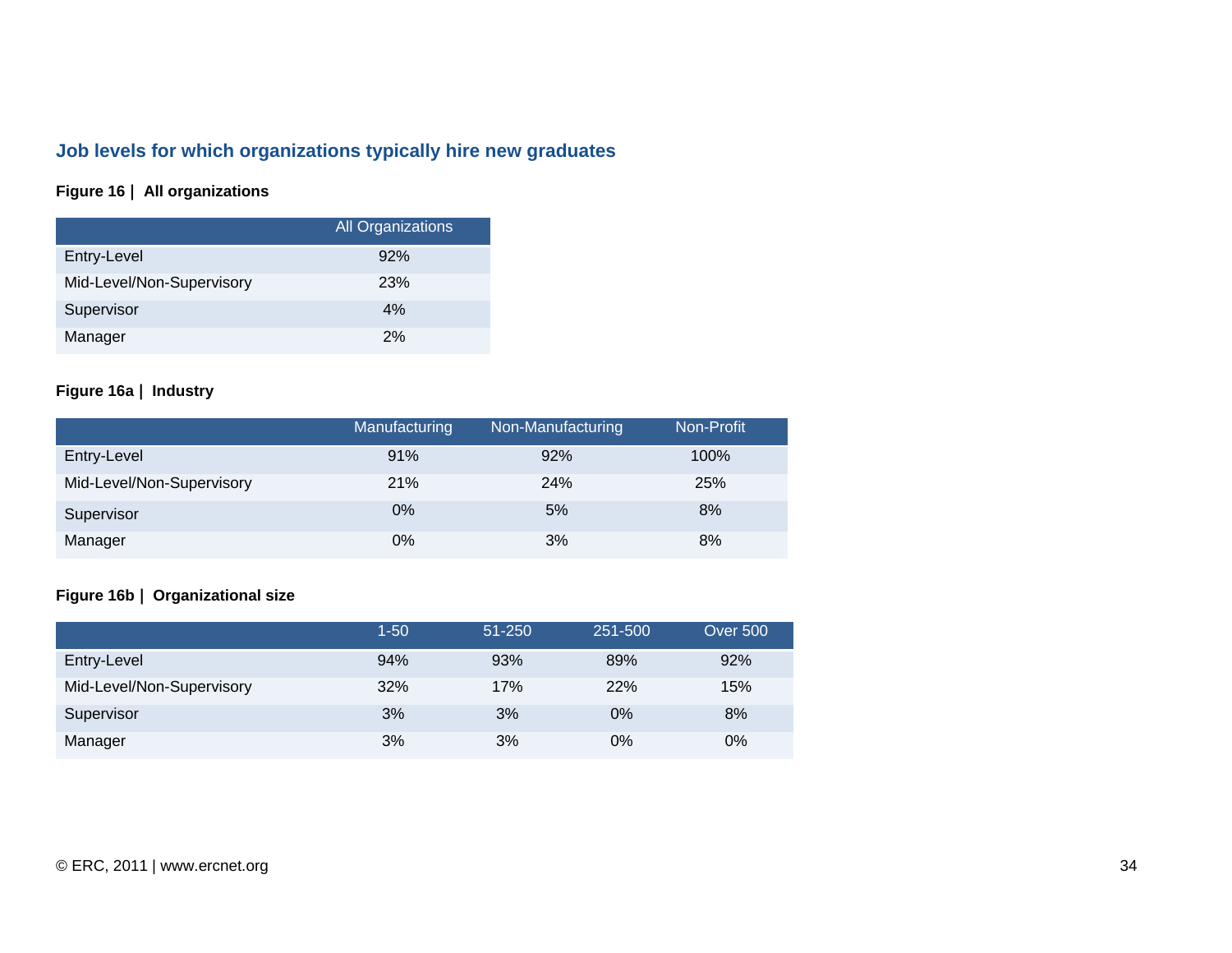## **Organizations that provide interns with the following**

#### **Figure 17 | All organizations**

|                                                    | All Organizations |
|----------------------------------------------------|-------------------|
| An orientation within the first week of employment | 84%               |
| Access to a mentor                                 | 65%               |
| Formal training                                    | 54%               |
| Performance evaluation                             | 57%               |
| Regular feedback and coaching                      | 78%               |

#### **Figure 17a | Industry**

|                                                    | Manufacturing | Non-Manufacturing | Non-Profit |
|----------------------------------------------------|---------------|-------------------|------------|
| An orientation within the first week of employment | <b>77%</b>    | 87%               | 100%       |
| Access to a mentor                                 | 56%           | 65%               | 75%        |
| Formal training                                    | 41%           | 57%               | 67%        |
| Performance evaluation                             | 53%           | 57%               | 42%        |
| Regular feedback and coaching                      | 71%           | 76%               | 100%       |

#### **Figure 17b | Organizational size**

|                                                    | 1-50 | $51 - 250$ | 251-500 | <b>Over 500</b> |
|----------------------------------------------------|------|------------|---------|-----------------|
| An orientation within the first week of employment | 87%  | 73%        | 89%     | 100%            |
| Access to a mentor                                 | 68%  | 57%        | 67%     | 62%             |
| Formal training                                    | 52%  | 53%        | 33%     | 62%             |
| Performance evaluation                             | 58%  | 43%        | 56%     | 62%             |
| Regular feedback and coaching                      | 81%  | 77%        | 78%     | 69%             |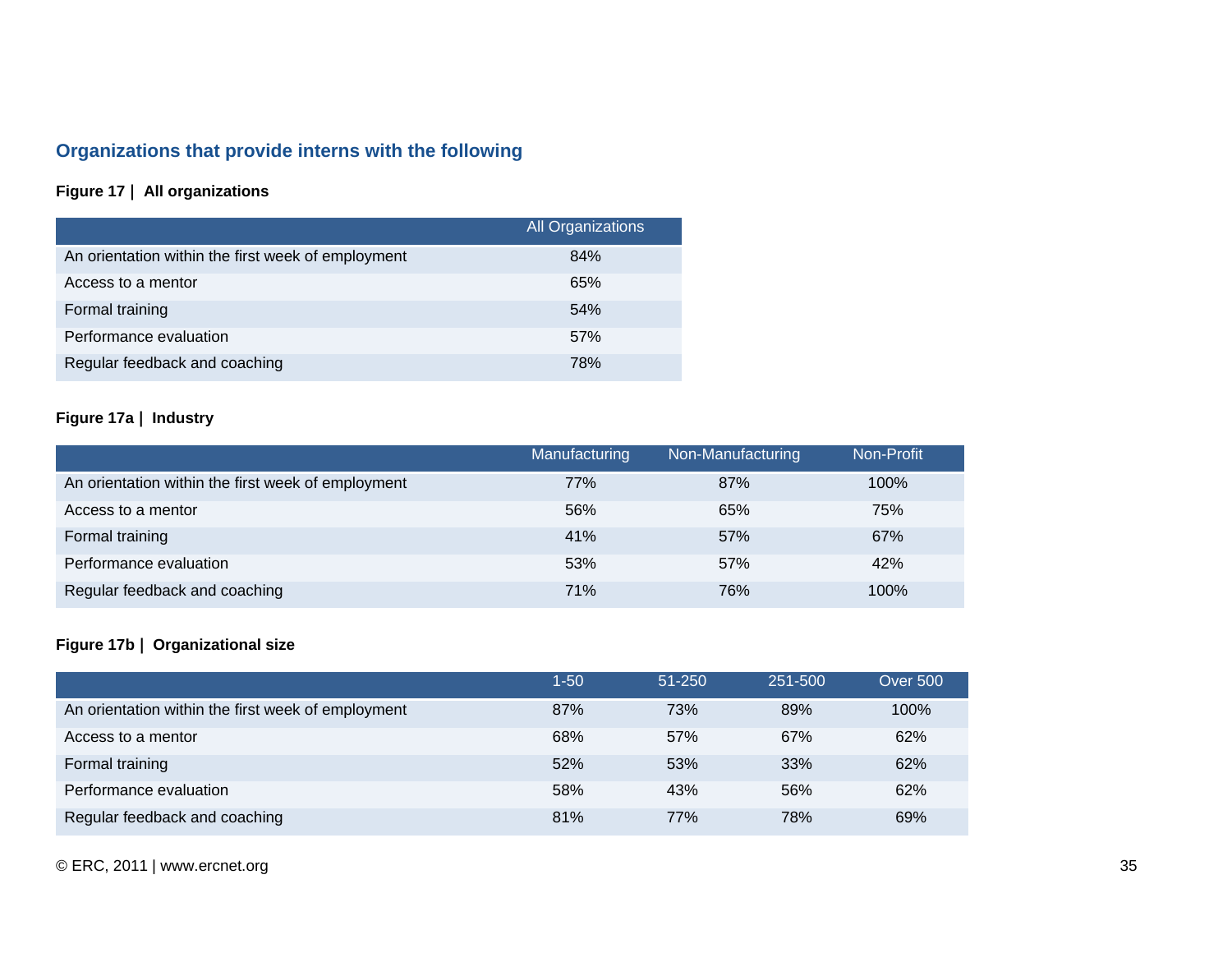# **Organizations that provide new graduates with the following**

### **Figure 18 | All organizations**

|                                                    | <b>All Organizations</b> |
|----------------------------------------------------|--------------------------|
| An orientation within the first week of employment | 72%                      |
| Access to a mentor                                 | 52%                      |
| Formal training                                    | 56%                      |
| Performance evaluation                             | 71%                      |
| Regular feedback and coaching                      | 71%                      |

### **Figure 18a | Industry**

|                                                    | Manufacturing | Non-Manufacturing | Non-Profit |
|----------------------------------------------------|---------------|-------------------|------------|
| An orientation within the first week of employment | 59%           | 78%               | 83%        |
| Access to a mentor                                 | 38%           | 65%               | 50%        |
| Formal training                                    | 47%           | 60%               | 67%        |
| Performance evaluation                             | 62%           | 78%               | 67%        |
| Regular feedback and coaching                      | 59%           | 81%               | 75%        |

### **Figure 18b | Organizational size**

|                                                    | 1-50 | $51 - 250$ | 251-500 | <b>Over 500</b> |
|----------------------------------------------------|------|------------|---------|-----------------|
| An orientation within the first week of employment | 71%  | 63%        | 67%     | 92%             |
| Access to a mentor                                 | 52%  | 50%        | 56%     | 54%             |
| Formal training                                    | 48%  | 53%        | 56%     | 77%             |
| Performance evaluation                             | 65%  | 67%        | 67%     | 92%             |
| Regular feedback and coaching                      | 71%  | 67%        | 67%     | 85%             |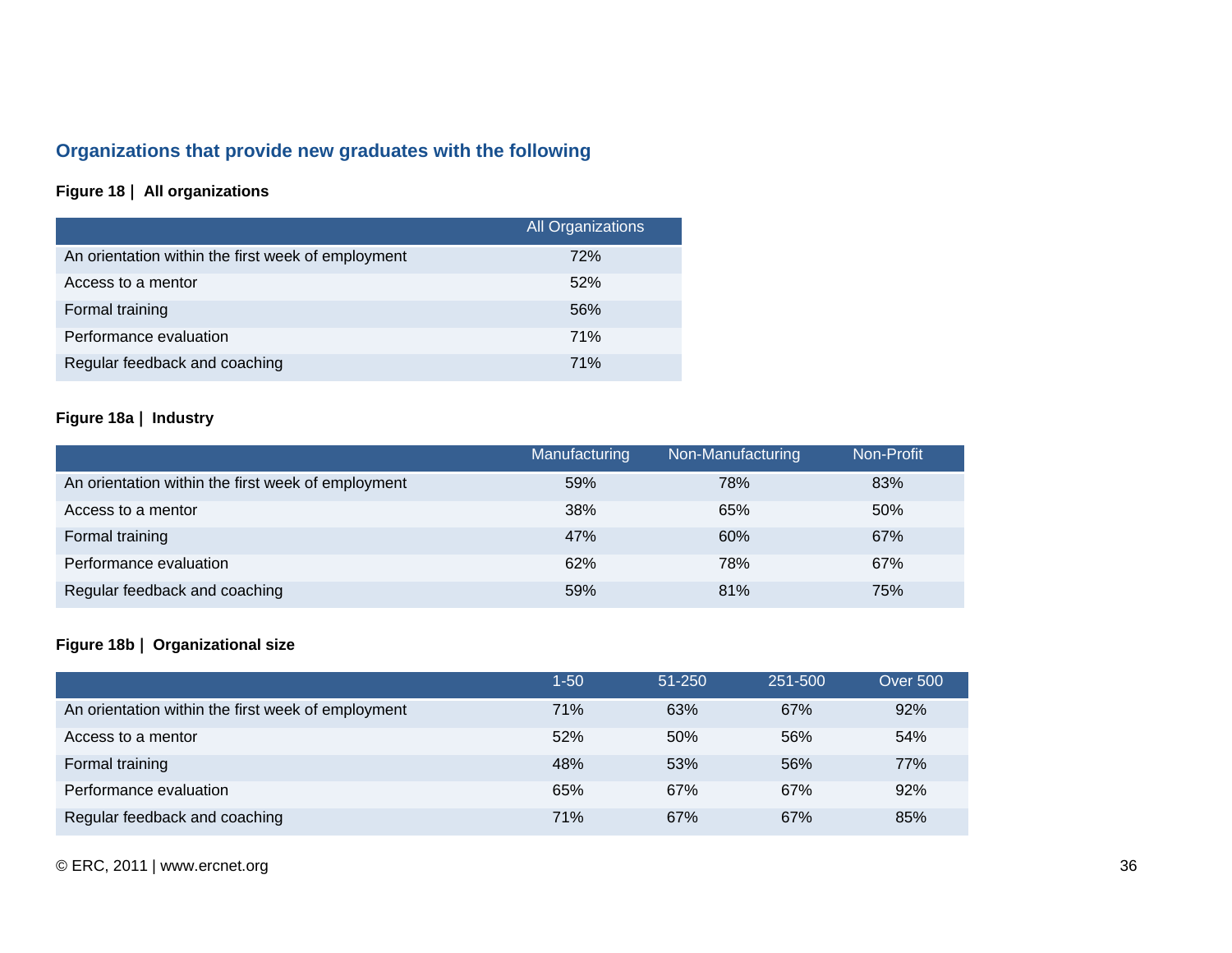## **Types of training and development opportunities provided to interns**

- All interns have been engineering related, so they work with our project engineers and receive training on projects through them
- Mentoring and supervision from managerial staff at Agency. Formal training that counts toward internship credits.
- Experiential training through structured job rotations. Formal performance objectives and performance review. Regular feedback and coaching.
- Training for the work expected in the internship itself is provided. We also train on the service offerings of our company. If an exemplary intern is graduating, and we have the appropriate opportunity open, we consider the intern a good candidate.
- First week is spent training and learning about the company and our process. Training for programs we use is also completed.
- Given internship guidelines and also do chair-sides with all employees on team to see what each employee does. HR reviews resume and cover letter at end of internship.
- Product training. Project assignment
- Shadowing senior trainers; formal staff development meetings are held weekly; one-on-one mentoring regarding program design
- New intern orientation day. Presentations regarding the program overview and training.
- One on one training with experienced staff.
- New Hire Orientation
- On the job training within business function.
- CATIA Training (Design software package), Driver's Training, any on-site training
- We have an intern specific training that focuses on our internal systems and software.
- Interns go through our on boarding process as if they were a new hire. All the curriculum and trainings a new staff would receive our interns receive the same (schedule permitting)
- Specific to the job.
- State mandated safety training
- Policy and procedures
- Equipment operation
- Both internal agency operations & policies as well as training about related community & sector work in this field.
- Company overview/orientation, product training, market overview, software training, project specifications, project history
- We hire engineering students their training is on going with a mentor and training on several types of specific engineering software.
- Interns are provided the same exact training that our full time benefits eligible employees do. We do one on one desk side, classroom and on the job training. Interns are exposed to other departments and participate in department meetings and company functions.
- The intern works with various individuals who train them for the job they will do.
- Mentoring, training with an account manager for specific fields, inclusion in company-wide programs
- They are required to work on special projects as well as learn aspects of position they are working in.
- Introduction to many types of software and other web-based tools; independent projects culminating in presentations to management; opportunities to take relevant webinars/research time during work hours; participate in department meetings
- Most of the training is done by working one-on-one with a co-worker/mentor or through directed self-study. The best training anyone can receive here is on the job through practical experience and trial / error.
- On boarding, training on specific internship project, proprietary software training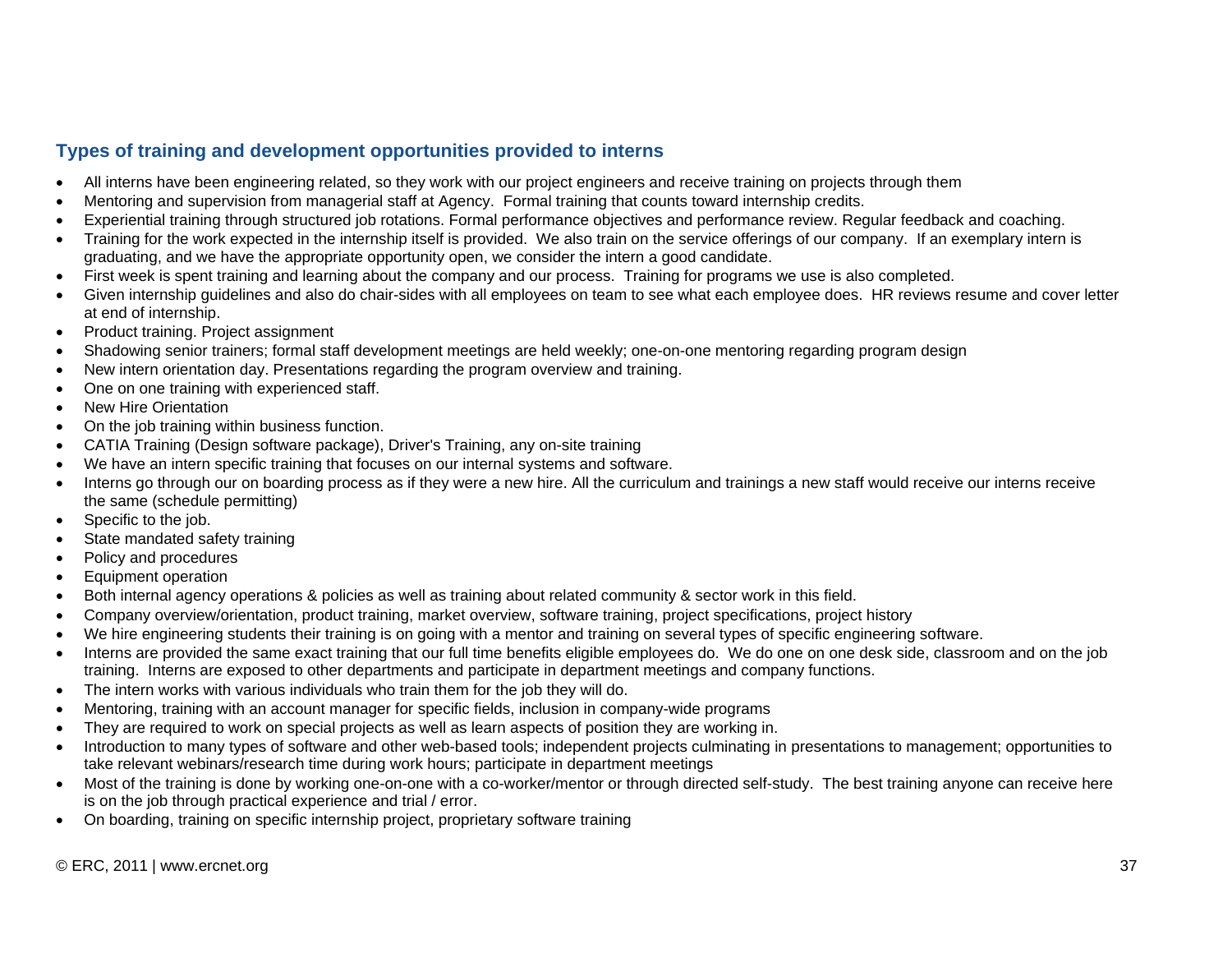- Hands on, in house training from other employees in the same area as they will be working in.
- Depending on the position; product training is the most frequent used
- OJT, any workshops or seminars that support their work
- Insurance and financial concepts
- Intro to consulting, intro to video editing, presentation skills; technical skills needed for their job ibm websphere commerce, Google analytics, etc. All interns spend the first week in a formal training session where they are taught all of the systems that they will be using and the different types of work they will be handling. Interns are also assigned a 'buddy' to be their go-to person during the internship for any questions they may have. In addition to answering intern questions, the 'buddy' is responsible for helping the intern get acclimated to the company and our culture as well as get to know other employees in the company. Directors are also available to answer any questions the interns may have.
- Internal training department, mentoring program, external training events, departmental training
- Online courses, on-the-job training and networking events with other interns/co-ops
- Job training, corporate culture training, opportunities for full time employment, if available, upon graduation
- VP gears training to our ISO systems
- They received training on the task that is given to them.
- Safety, ISO, internal ERP system
- On-the-job training in computer skills, management, communication skills, organizational skills, administrative skills
- Presentation skills for new interns.
- One week of broad training around all of the internal software our company uses.
- Orientation, product training, functional training
- This is more on the job training with another intern or another employee within the department.
- Safety training and/or other relevant to specific major. Mostly on-the-job.
- Whatever they need.
- Basic new hire training and on-going training within their specific department. Also, monthly training on business basics. (Presentations, Outlook, etc.)
- Safety training, job specific training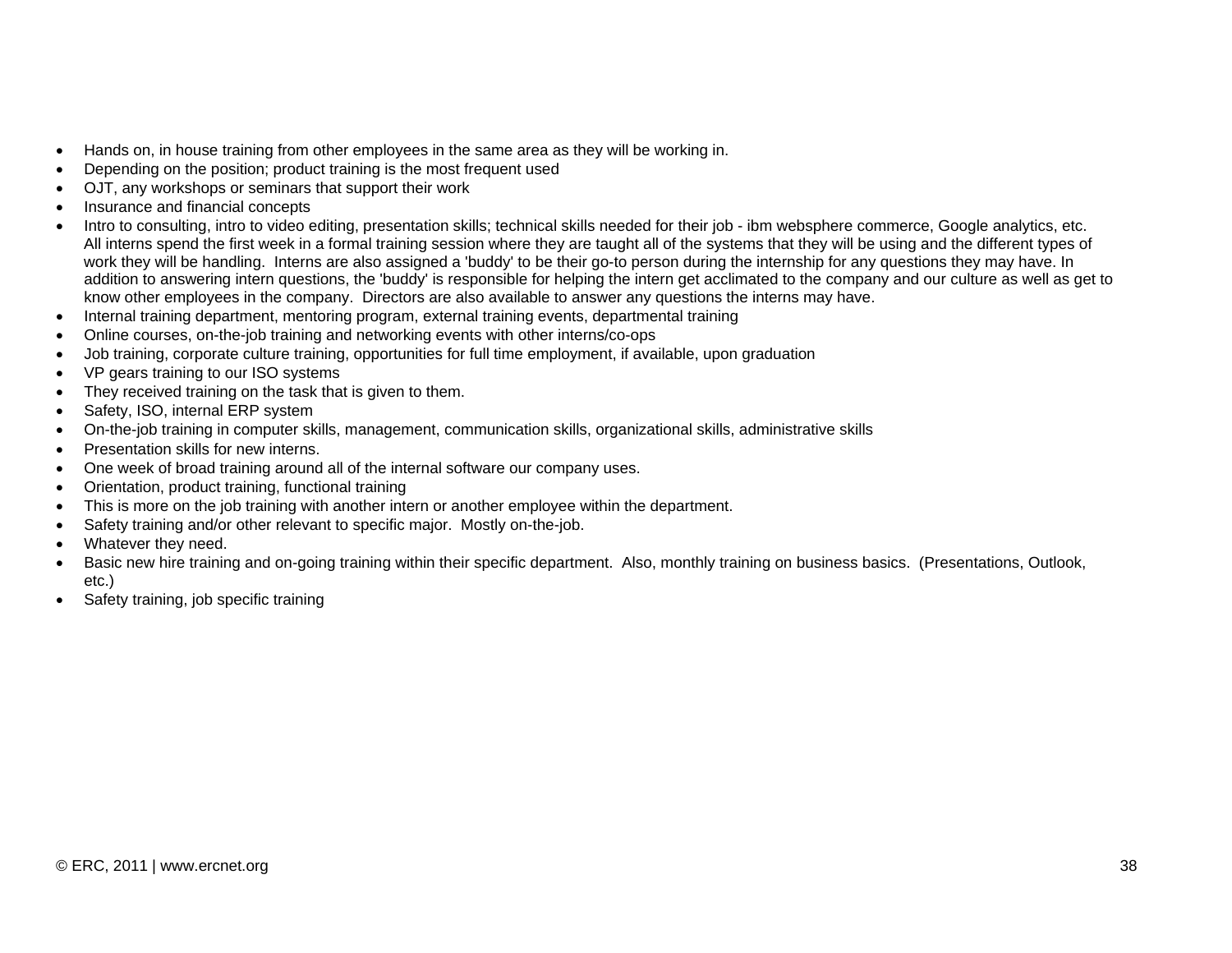## **Types of training and development opportunities provided to new college graduates**

- They would work specifically with a project engineer relating to different tasks for that project and training would be related to the project, also the Engineering Manager would specify additional training and have them make sure they get that training whether off plant or in.
- Mentoring and supervision, formal training.
- We provide training initially on the position for which the candidate was hired, and then train on the various service and product offerings as well as what work each department is focused on. We have career paths in each of our departments.
- Business systems, computer software, product and technical information, marketing and distribution information
- First week is spent training and learning about the company and our process. Training for programs we use is also completed.
- Product training; project assignment
- Shadowing senior trainers; formal staff development meetings are held weekly; one-on-one mentoring regarding program design
- One on one training with experienced staff.
- New hire orientation; on the job training within business function; professional certifications paid.
- CATIA training (design software package), driver's training, any on-site training, professional memberships and seminars.
- We have a seven week training course that all new employees go through to learn about our software system. After the initial training is complete, our internal training department has a variety of technical and professional development courses available for employees to take.
- All new hires go through Orientation, 30 and 60 day training then depending on the position we branch off into job specific training. Employees are required to attend at least 3 classes a quarter through our corporate university.
- Relevant training on software system, selling techniques and overcoming objections
- Depending on the certification level, new grads might be put on a supervisory training program that requires 2 years supervision. All new hires are given direct supervision meetings once a month.
- Same as above plus additional training in clinical practice part of the work.
- Company overview/orientation, product training, market overview, software training, project specifications, project history
- The employee works with other employees to learn the job and gain experience in the field they will work in.
- Mentoring, training with an account manager for specific fields, inclusion in company wide programs
- Department training for their position, but company offers development classes they are eligible to participate in.
- Training on all job related Standard Operating Procedures (SOP).
- Attendance at conferences, webinars, etc.
- On boarding, software training, training on internal work processes, customer training
- Depends on their job.
- Comprehensive product training; business system training; continuing education
- OJT, any workshops or seminars that support their work
- Same as interns
- We have a formal week long training course at the beginning of each year for new hires and interns to attend. We also have a learning manager that is responsible for making sure that all employees receive any training they need throughout the year to make sure that they remain technically competent in their field and have met all requirements to keep whatever license(s) they may have. If an employee is interested in a training course that is not offered internally, the company will pay for the employee to attend the course through an outside vendor. Staff are also encouraged to join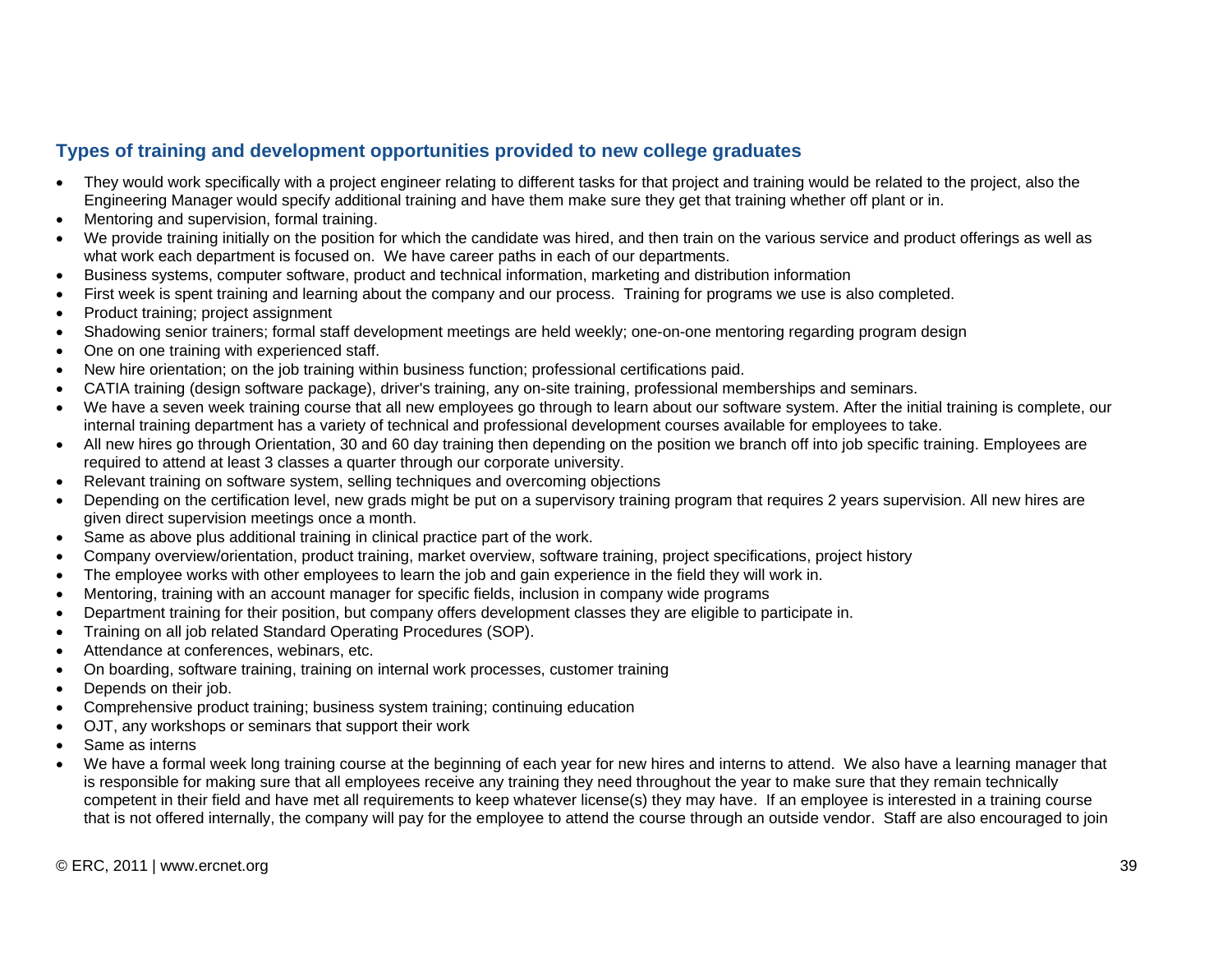any professional associations that they are interested in and the company will pay for the membership. Finally, the company has a tuition reimbursement program that will reimburse employees for a portion of the fees for a master's level course; employees do not have to be with the company for a set amount of time before they are eligible to participate in this program.

- Internal training department, mentoring program, external training events, departmental training, tuition assistance
- Online courses, on-the-job training and networking events with other professionals
- Assigned to a mentor and receive an in depth week of product/process training. On-going webinars available.
- Job training, corporate culture training.
- It depends on the task. There are too many to list here.
- Safety, ISO, internal ERP system
- On-the-job training in computer skills, management, communication skills, organizational skills, administrative skills
- Networking luncheons. Participation in Community Relations activities
- One week of specialized training in the field that they are identified with. Along with training around the software our company utilizes.
- Orientation, product training, functional training, leadership development (targeted)
- The majority of our college graduates are hired into a Management Trainee Program. This program is very structured in the sense that they go through formal training in a 'Mock' Store, and then afterward, follow around an Assistant Manager or Manager of a stores. The Stores manager is responsible to certain things throughout the training program.
- Safety training and/or other relevant to specific major. Mostly on-the-job.
- Basic new hire training and on-going training within their specific department
- Depends on the position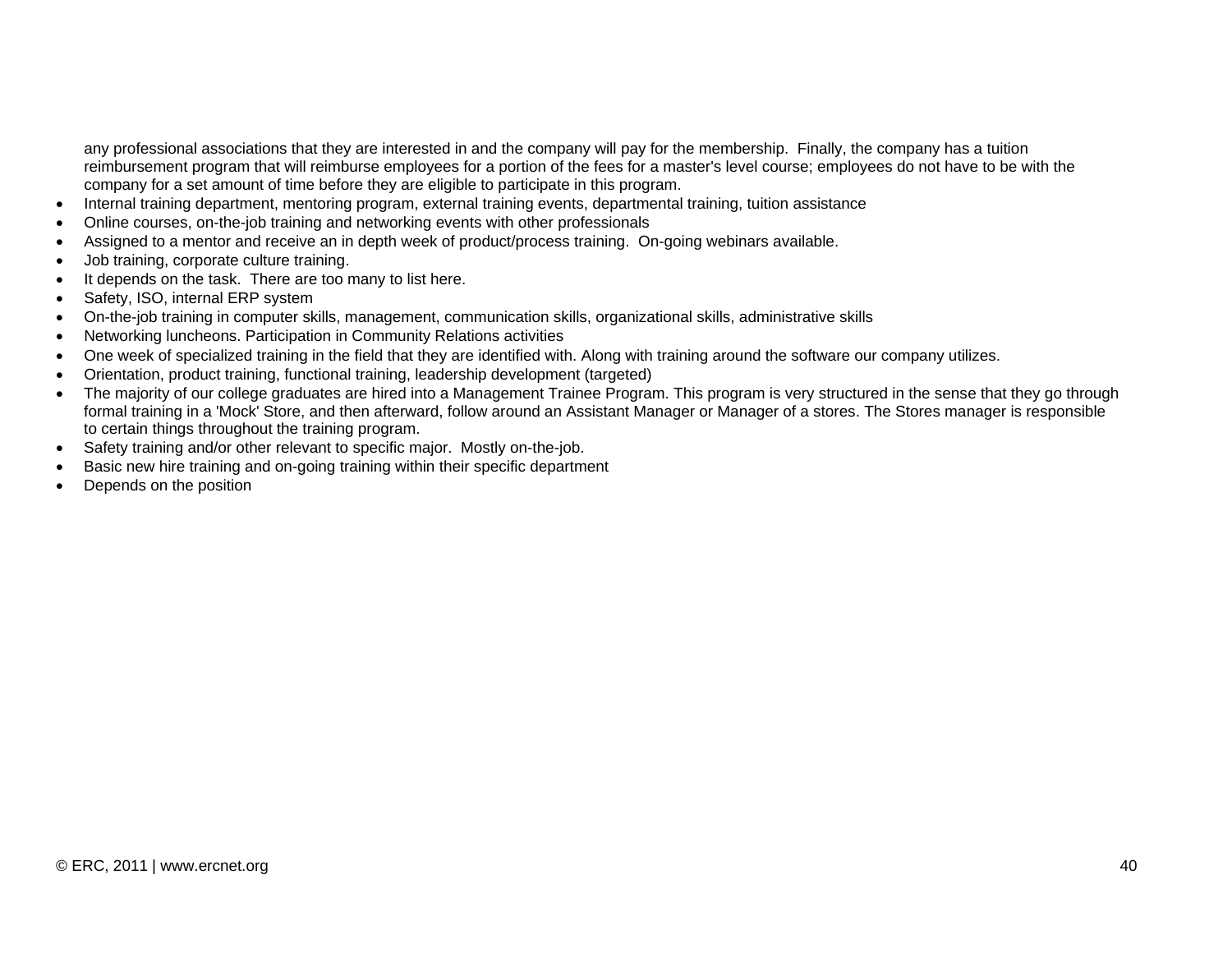# **Organizations that offer management in training programs for new college graduates**

### **Figure 19 | All breakouts**

|                            | Percent |
|----------------------------|---------|
| All Organizations          | 21%     |
| <b>Industry</b>            |         |
| Manufacturing              | 21%     |
| Non-Manufacturing          | 16%     |
| Non-Profit                 | 25%     |
| <b>Organizational Size</b> |         |
| $1 - 50$                   | 8%      |
| 51-250                     | 8%      |
| 251-500                    | 38%     |
| <b>Over 500</b>            | 54%     |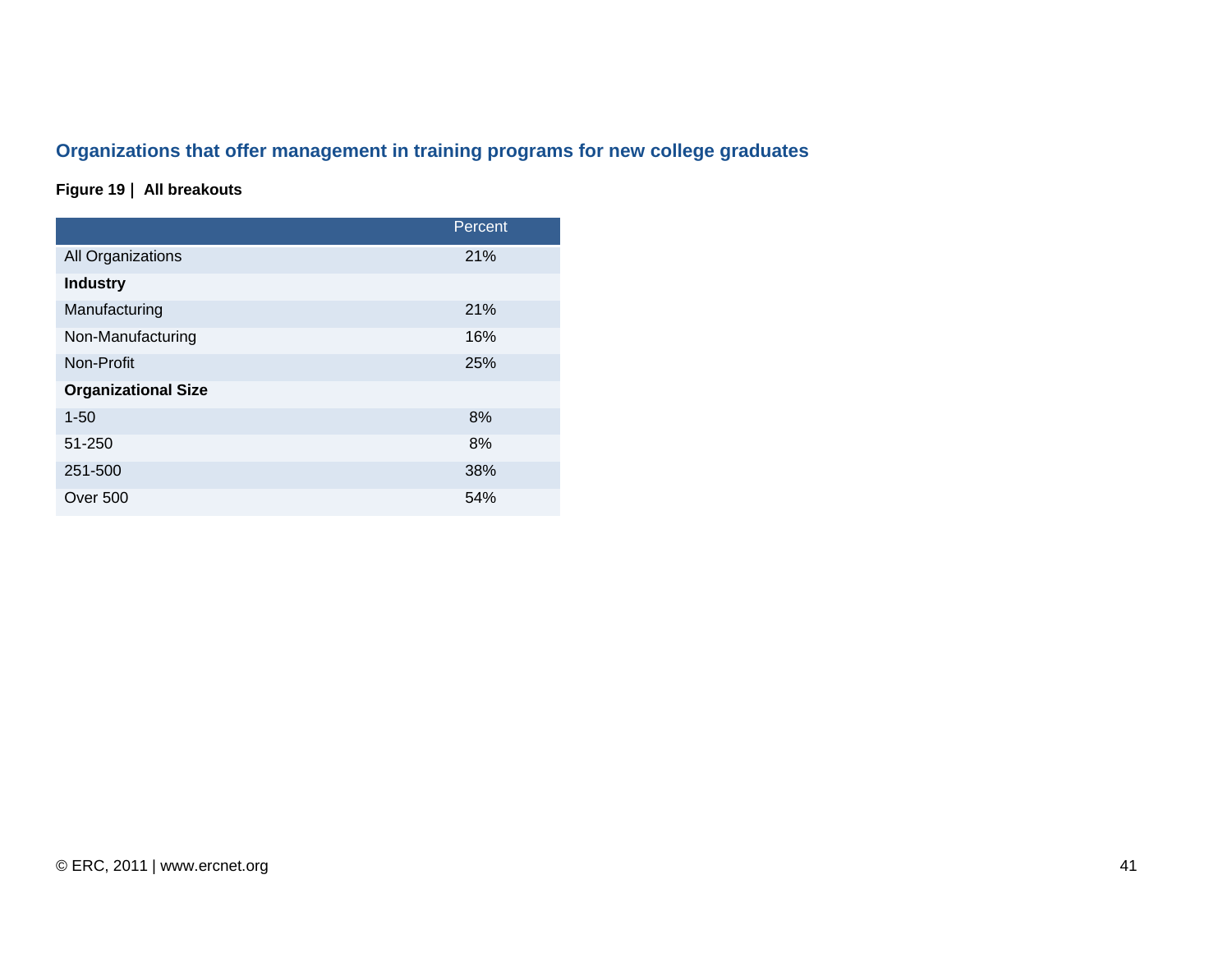## **Types of management in training programs**

- College grads who show signs of upward mobility, attending post graduate school.
- Marketing and Sales
- Engineering
- Management or Leadership career path
- Certification preparation
- Operations, Human Resources, Engineering
- We will offer leadership development type courses to employees that express and interest in them and we also have a formal mentorship program.
- Sales, Management
- Engineering
- Supervisors and Emerging Leaders
- Supervisory and Certification
- Engineering and New Product Development (R&D)
- Paint Stores Group
- Engineering, Accounting/Finance, I.T.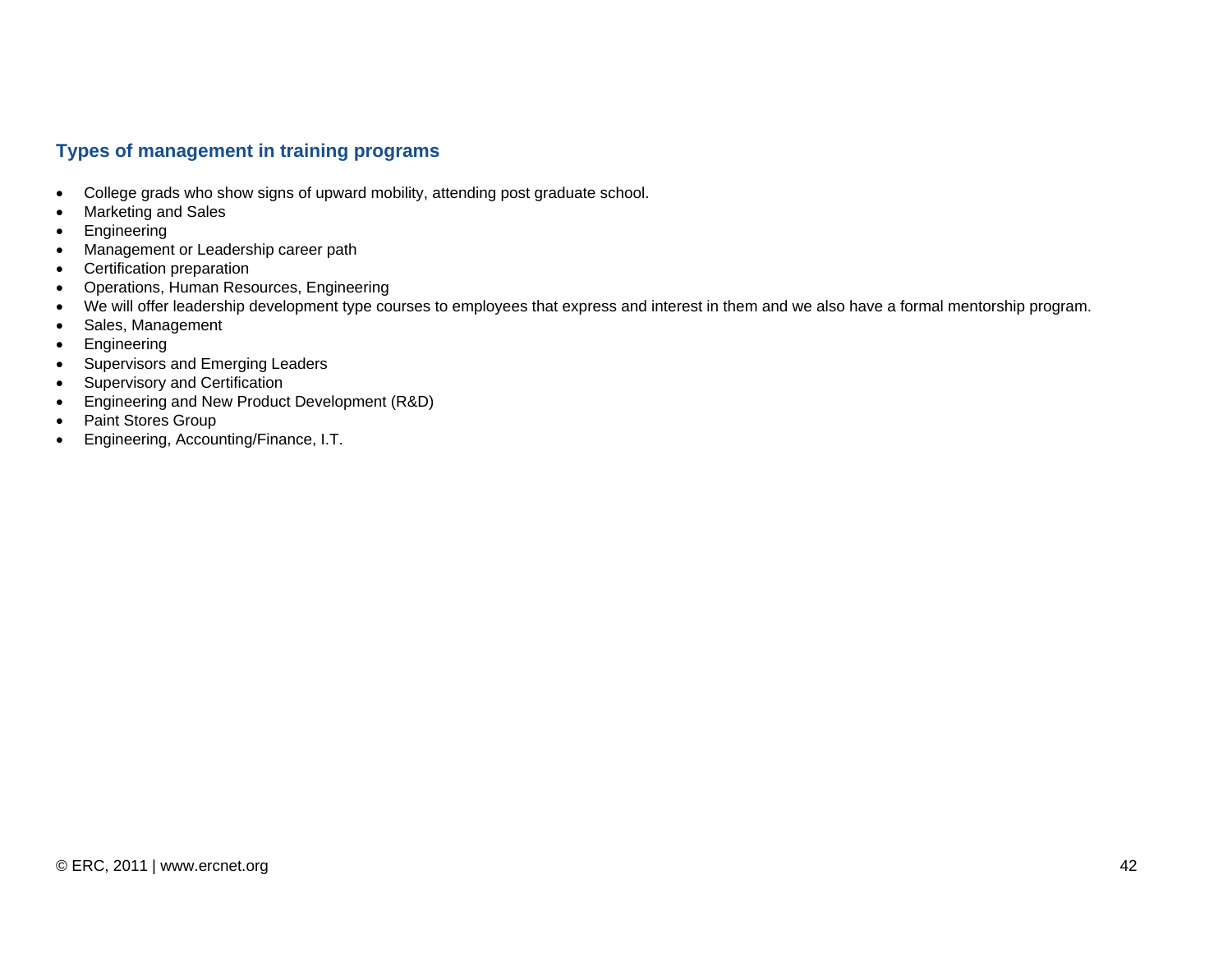# **Responsibilities of interns' supervisors and mentors**

## **Responsibilities of supervisors**

## **Figure 20 | All organizations**

|                                                             | <b>All Organizations</b> |
|-------------------------------------------------------------|--------------------------|
| Assigning or managing projects                              | 79%                      |
| Providing feedback or coaching                              | 78%                      |
| Training or teaching new skills                             | 78%                      |
| Administrative tasks (signing time sheet, scheduling, etc.) | 75%                      |
| Evaluating performance                                      | 73%                      |
| Ensuring that the internship is a learning experience       | 69%                      |
| Exposing intern to subject matter experts                   | 61%                      |

### **Figure 20a | Industry**

|                                                             | Manufacturing | Non-Manufacturing | Non-Profit |
|-------------------------------------------------------------|---------------|-------------------|------------|
| Assigning or managing projects                              | 77%           | 76%               | 100%       |
| Providing feedback or coaching                              | 74%           | 70%               | 100%       |
| Training or teaching new skills                             | 71%           | 73%               | 100%       |
| Administrative tasks (signing time sheet, scheduling, etc.) | 65%           | 76%               | 92%        |
| Evaluating performance                                      | 62%           | 73%               | 83%        |
| Ensuring that the internship is a learning experience       | 62%           | 68%               | 100%       |
| Exposing intern to subject matter experts                   | 47%           | 65%               | 92%        |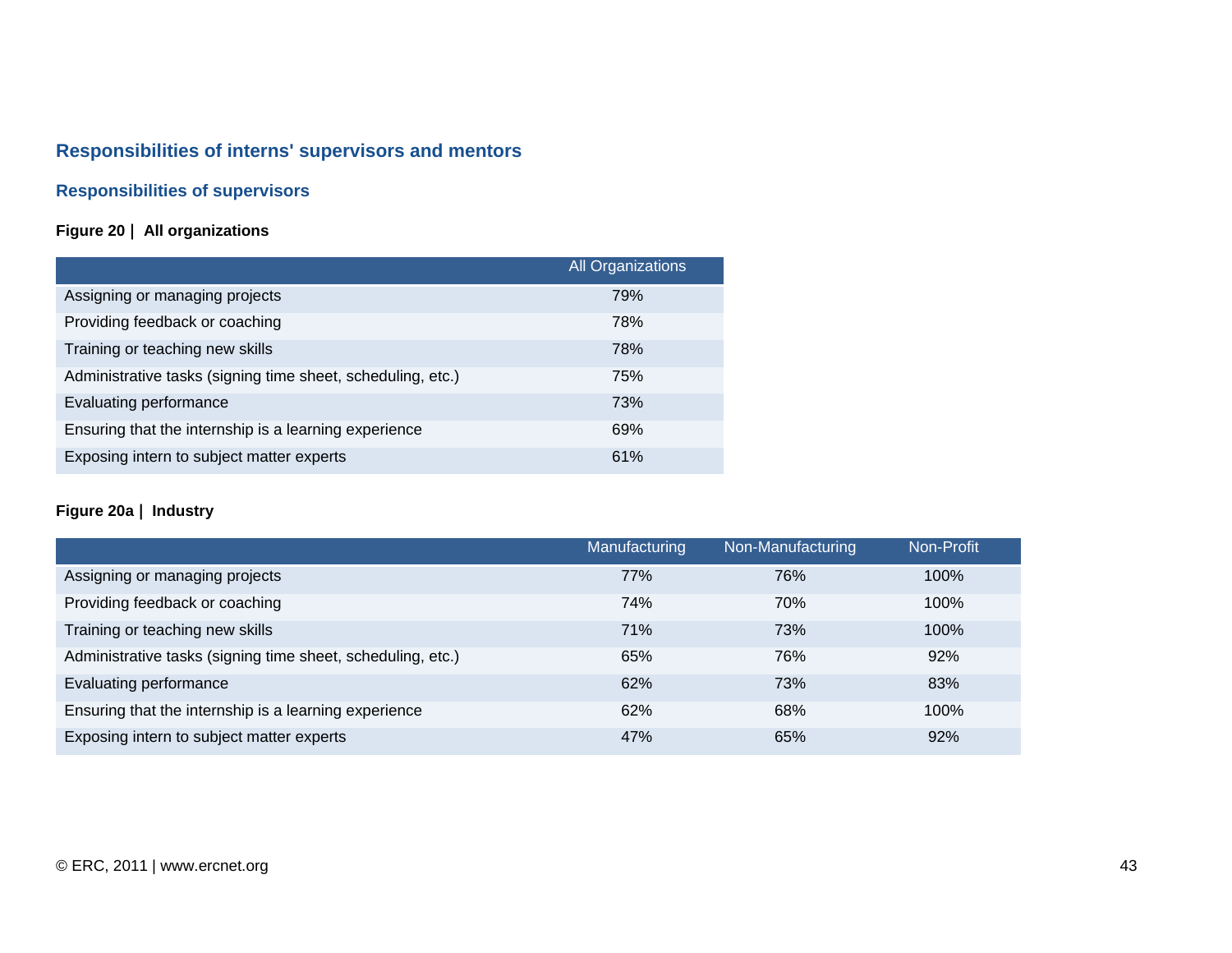## **Figure 20b | Organizational size**

|                                                             | $1 - 50$ | $51 - 250$ | 251-500 | <b>Over 500</b> |
|-------------------------------------------------------------|----------|------------|---------|-----------------|
| Assigning or managing projects                              | 81%      | 73%        | 89%     | 85%             |
| Providing feedback or coaching                              | 71%      | 73%        | 89%     | 85%             |
| Training or teaching new skills                             | 74%      | 73%        | 89%     | 77%             |
| Administrative tasks (signing time sheet, scheduling, etc.) | 77%      | 67%        | 67%     | 85%             |
| Evaluating performance                                      | 77%      | 60%        | 78%     | 69%             |
| Ensuring that the internship is a learning experience       | 68%      | 63%        | 89%     | 77%             |
| Exposing intern to subject matter experts                   | 61%      | 60%        | 78%     | 54%             |

# **Responsibilities of mentors**

### **Figure 20c | All organizations**

|                                                             | <b>All Organizations</b> |
|-------------------------------------------------------------|--------------------------|
| Providing feedback or coaching                              | 54%                      |
| Training or teaching new skills                             | 47%                      |
| Ensuring that the internship is a learning experience       | 43%                      |
| Exposing intern to subject matter experts                   | 39%                      |
| <b>Evaluating performance</b>                               | <b>20%</b>               |
| Assigning or managing projects                              | 15%                      |
| Administrative tasks (signing time sheet, scheduling, etc.) | 12%                      |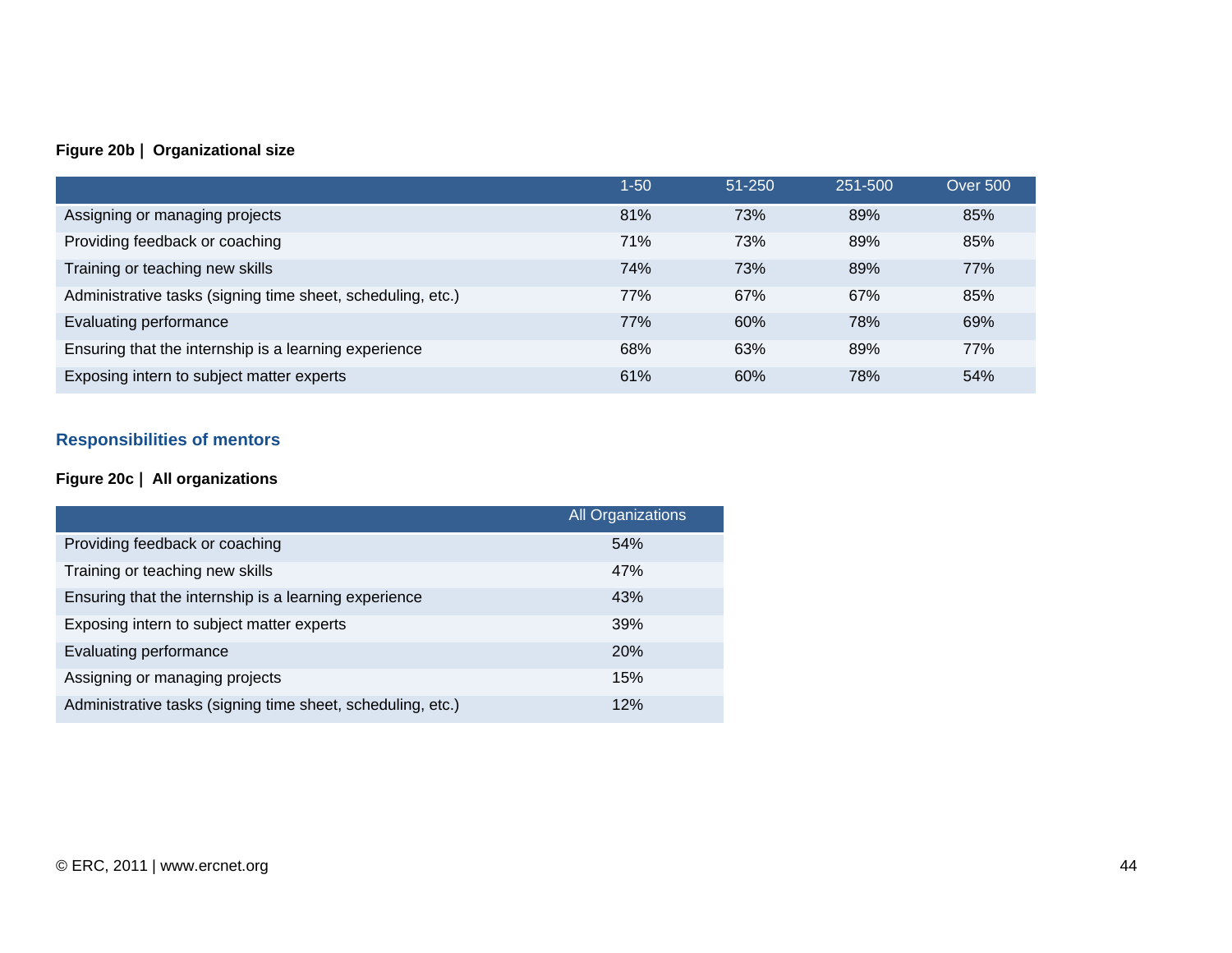# **Figure 20d | Industry**

|                                                             | Manufacturing | Non-Manufacturing | Non-Profit |
|-------------------------------------------------------------|---------------|-------------------|------------|
| Providing feedback or coaching                              | 35%           | 65%               | 50%        |
| Training or teaching new skills                             | 32%           | 54%               | 50%        |
| Ensuring that the internship is a learning experience       | 38%           | 43%               | 33%        |
| Exposing intern to subject matter experts                   | 32%           | 43%               | 42%        |
| Evaluating performance                                      | 15%           | 19%               | 17%        |
| Assigning or managing projects                              | 15%           | 14%               | 8%         |
| Administrative tasks (signing time sheet, scheduling, etc.) | 12%           | 14%               | 8%         |

# **Figure 20e | Organizational size**

|                                                             | $1 - 50$ | $51 - 250$ | $251 - 500$ | <b>Over 500</b> |
|-------------------------------------------------------------|----------|------------|-------------|-----------------|
| Providing feedback or coaching                              | 52%      | 43%        | 56%         | 62%             |
| Training or teaching new skills                             | 52%      | 40%        | 22%         | 54%             |
| Ensuring that the internship is a learning experience       | 42%      | 40%        | 33%         | 39%             |
| Exposing intern to subject matter experts                   | 39%      | 30%        | 56%         | 46%             |
| Evaluating performance                                      | 19%      | 13%        | 11%         | 23%             |
| Assigning or managing projects                              | 10%      | 13%        | 11%         | 23%             |
| Administrative tasks (signing time sheet, scheduling, etc.) | 10%      | 13%        | $0\%$       | 23%             |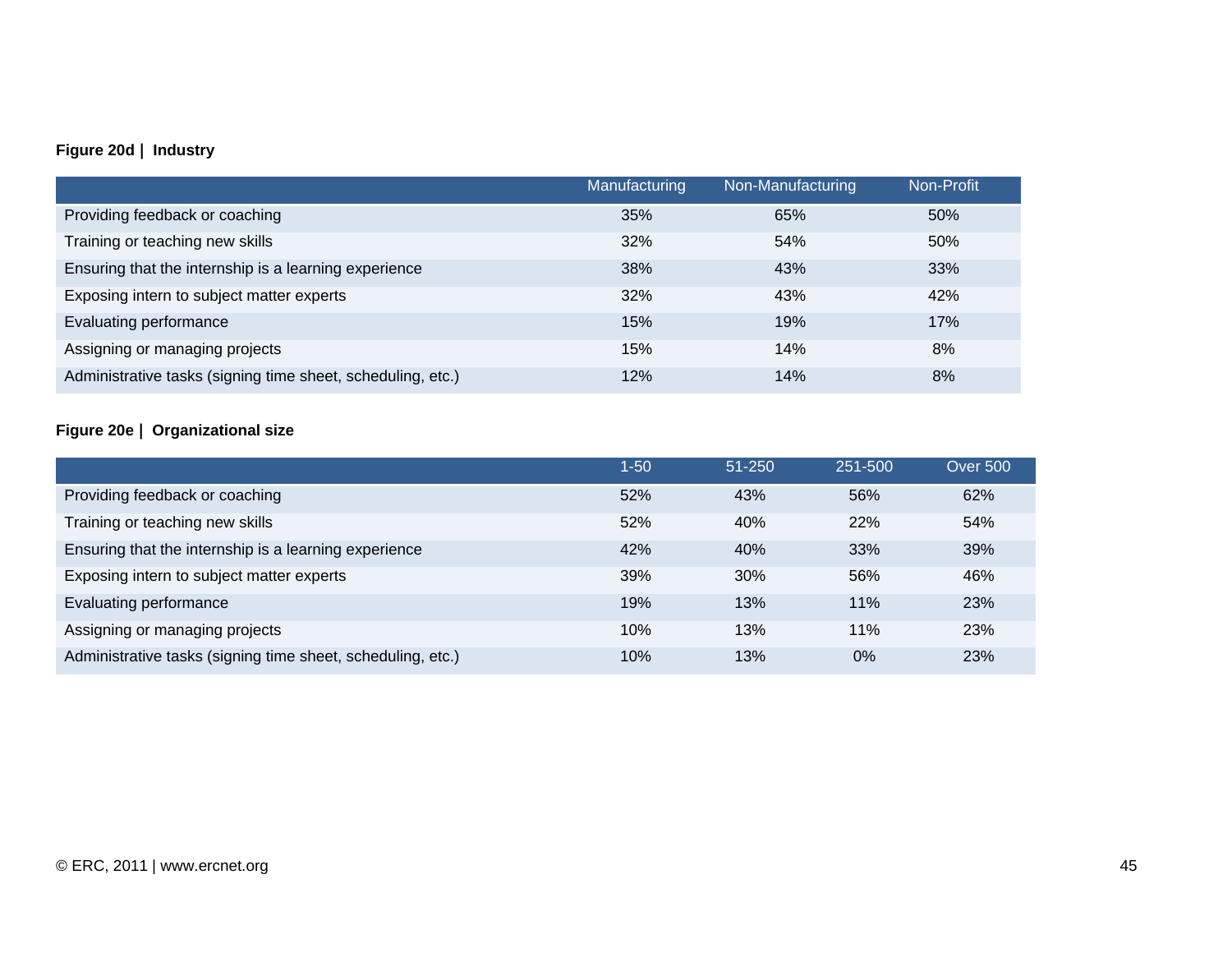# **Aspects of intern performance that are assessed if performance evaluations are given**

### **Figure 21 | All organizations**

|                                          | <b>All Organizations</b> |
|------------------------------------------|--------------------------|
| Communication                            | 75%                      |
| Ability/willingness to learn and develop | 73%                      |
| Attitude                                 | 73%                      |
| Quality of work                          | 71%                      |
| Dependability                            | 70%                      |
| Professionalism                          | 69%                      |
| <b>Teamwork</b>                          | 69%                      |
| Productivity/efficiency                  | 66%                      |
| Interpersonal skills                     | 64%                      |
| Problem solving                          | 55%                      |
| Creativity/innovation                    | 45%                      |
| Level or value of contributions          | 40%                      |
| Customer service                         | 37%                      |

### **Figure 21a | Industry**

|                                          | Manufacturing | Non-Manufacturing | Non-Profit |
|------------------------------------------|---------------|-------------------|------------|
| Communication                            | 74%           | 73%               | 83%        |
| Ability/willingness to learn and develop | 68%           | 70%               | 83%        |
| Attitude                                 | 74%           | 68%               | 83%        |
| Quality of work                          | 71%           | 68%               | 75%        |
| Dependability                            | 65%           | 68%               | 83%        |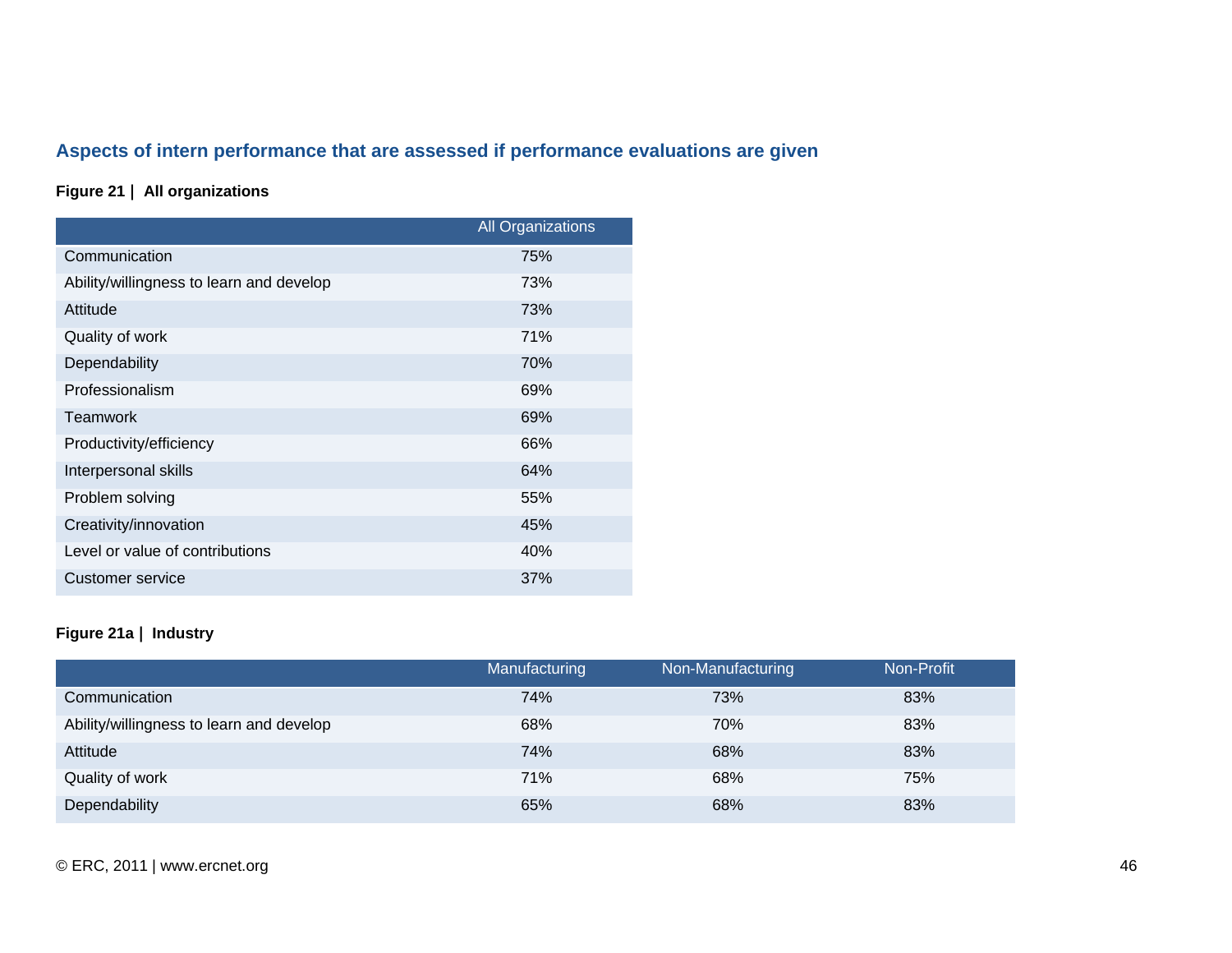|                                 | Manufacturing | Non-Manufacturing | Non-Profit |
|---------------------------------|---------------|-------------------|------------|
| Professionalism                 | 68%           | 68%               | 83%        |
| <b>Teamwork</b>                 | 56%           | 73%               | 83%        |
| Productivity/efficiency         | 65%           | 60%               | 75%        |
| Interpersonal skills            | 62%           | 57%               | 83%        |
| Problem solving                 | 62%           | 46%               | 58%        |
| Creativity/innovation           | 35%           | 43%               | 58%        |
| Level or value of contributions | 38%           | 41%               | 58%        |
| <b>Customer service</b>         | 35%           | 46%               | 42%        |

## **Figure 21b | Organizational size**

|                                          | $1 - 50$ | 51-250 | 251-500 | <b>Over 500</b> |
|------------------------------------------|----------|--------|---------|-----------------|
| Communication                            | 81%      | 63%    | 78%     | 85%             |
| Ability/willingness to learn and develop | 77%      | 63%    | 78%     | 69%             |
| Attitude                                 | 77%      | 67%    | 78%     | 69%             |
| Quality of work                          | 74%      | 63%    | 67%     | 77%             |
| Dependability                            | 77%      | 57%    | 78%     | 69%             |
| Professionalism                          | 77%      | 60%    | 67%     | 77%             |
| Teamwork                                 | 71%      | 60%    | 78%     | 69%             |
| Productivity/efficiency                  | 65%      | 63%    | 67%     | 62%             |
| Interpersonal skills                     | 68%      | 53%    | 78%     | 62%             |
| Problem solving                          | 55%      | 47%    | 78%     | 54%             |
| Creativity/innovation                    | 52%      | 33%    | 56%     | 31%             |
| Level or value of contributions          | 45%      | 37%    | 33%     | 54%             |
| Customer service                         | 42%      | 37%    | 33%     | 54%             |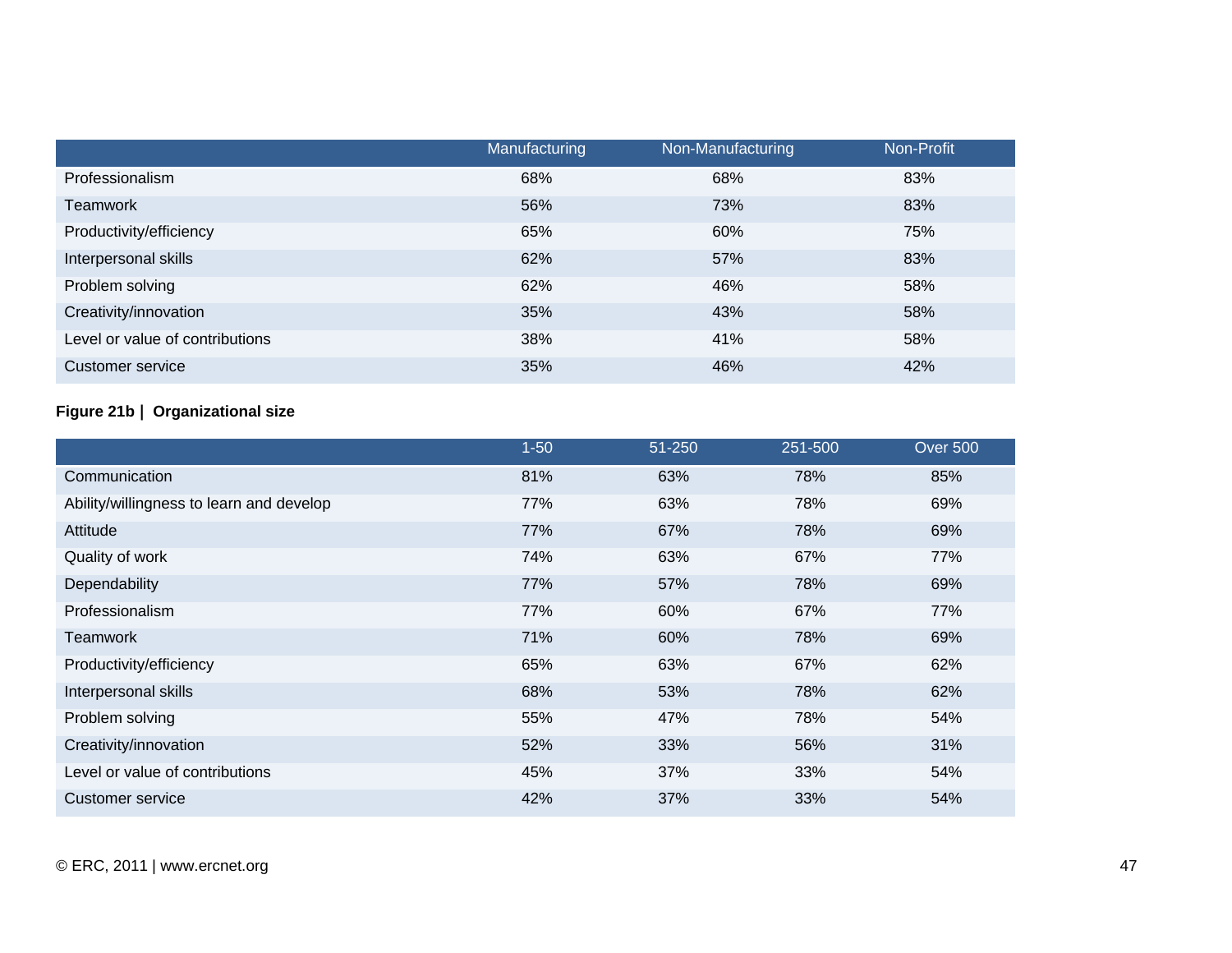### **Other aspects of performance assessed**

- Use performance evaluation given to us from learning institution
- Goals are specific to the position in question.
- Client results; class attendance if instructing
- Have no formal intern evaluation program; but gladly complete evaluations interns provide us from their school program
- Expertise, client focus & delivery, business development, organizational development
- Dependent upon the functional area of the internship
- Service, integrity, and compassion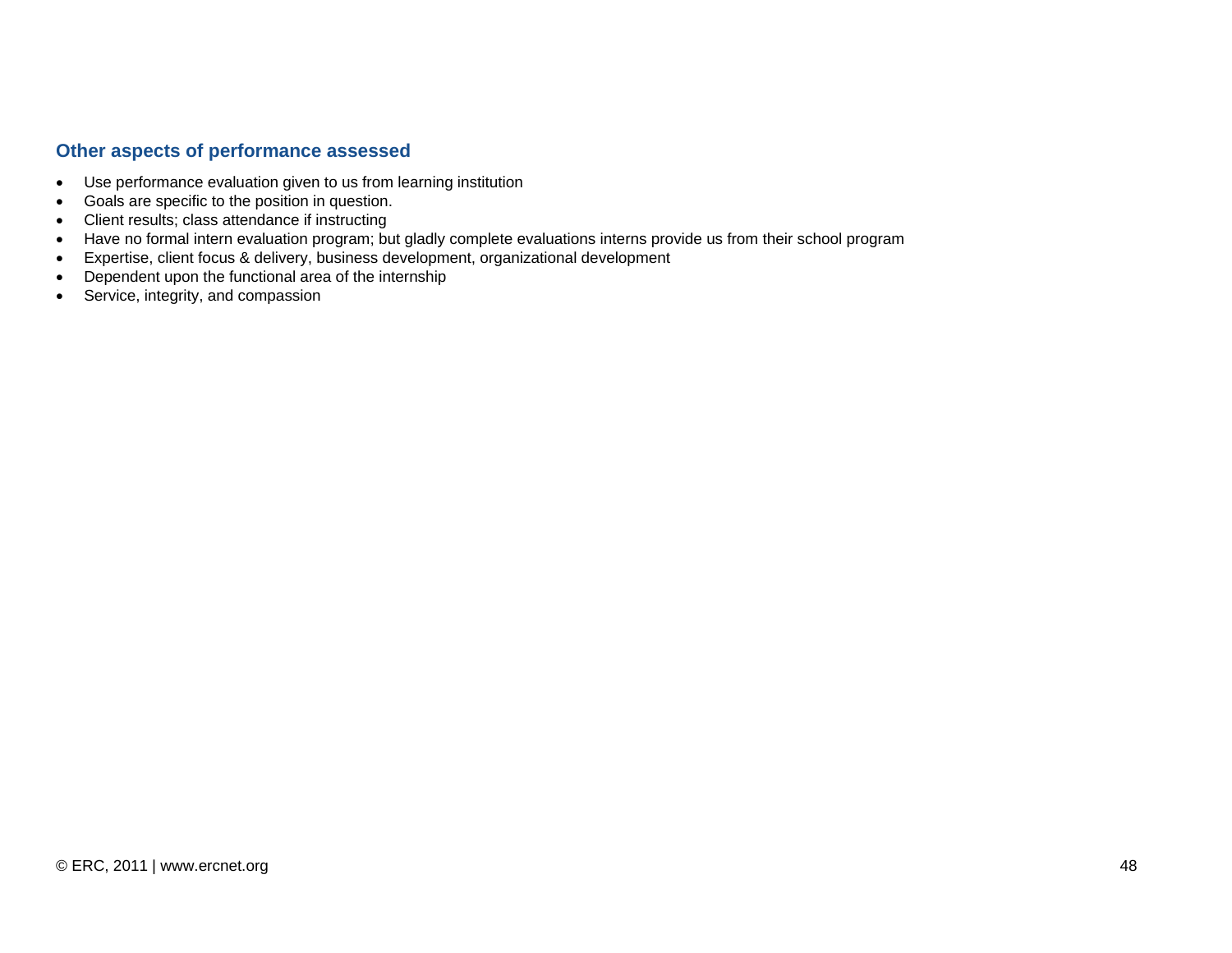# **Types of feedback gathered by organizations from interns at the end of the internship**

## **Figure 22 | All organizations**

|                                                   | <b>All Organizations</b> |
|---------------------------------------------------|--------------------------|
| What they feel they learned or did not learn      | 63%                      |
| Satisfaction with job duties                      | 59%                      |
| How internship differed from expectations         | 56%                      |
| Relevance to their major and/or career goals      | 49%                      |
| Opinions of supervisors and/or mentors            | 48%                      |
| Where they think work processes could be improved | 47%                      |
| Understanding of expectations                     | 44%                      |
| Work they would have liked to do                  | 41%                      |

### **Figure 22a | Industry**

|                                                   | Manufacturing | Non-Manufacturing | Non-Profit |
|---------------------------------------------------|---------------|-------------------|------------|
| What they feel they learned or did not learn      | 56%           | 60%               | 92%        |
| Satisfaction with job duties                      | 47%           | 62%               | 67%        |
| How internship differed from expectations         | 53%           | 54%               | 67%        |
| Relevance to their major and/or career goals      | 38%           | 43%               | 83%        |
| Opinions of supervisors and/or mentors            | 29%           | 54%               | 67%        |
| Where they think work processes could be improved | 38%           | 46%               | 58%        |
| Understanding of expectations                     | 35%           | 46%               | 42%        |
| Work they would have liked to do                  | 35%           | 46%               | 42%        |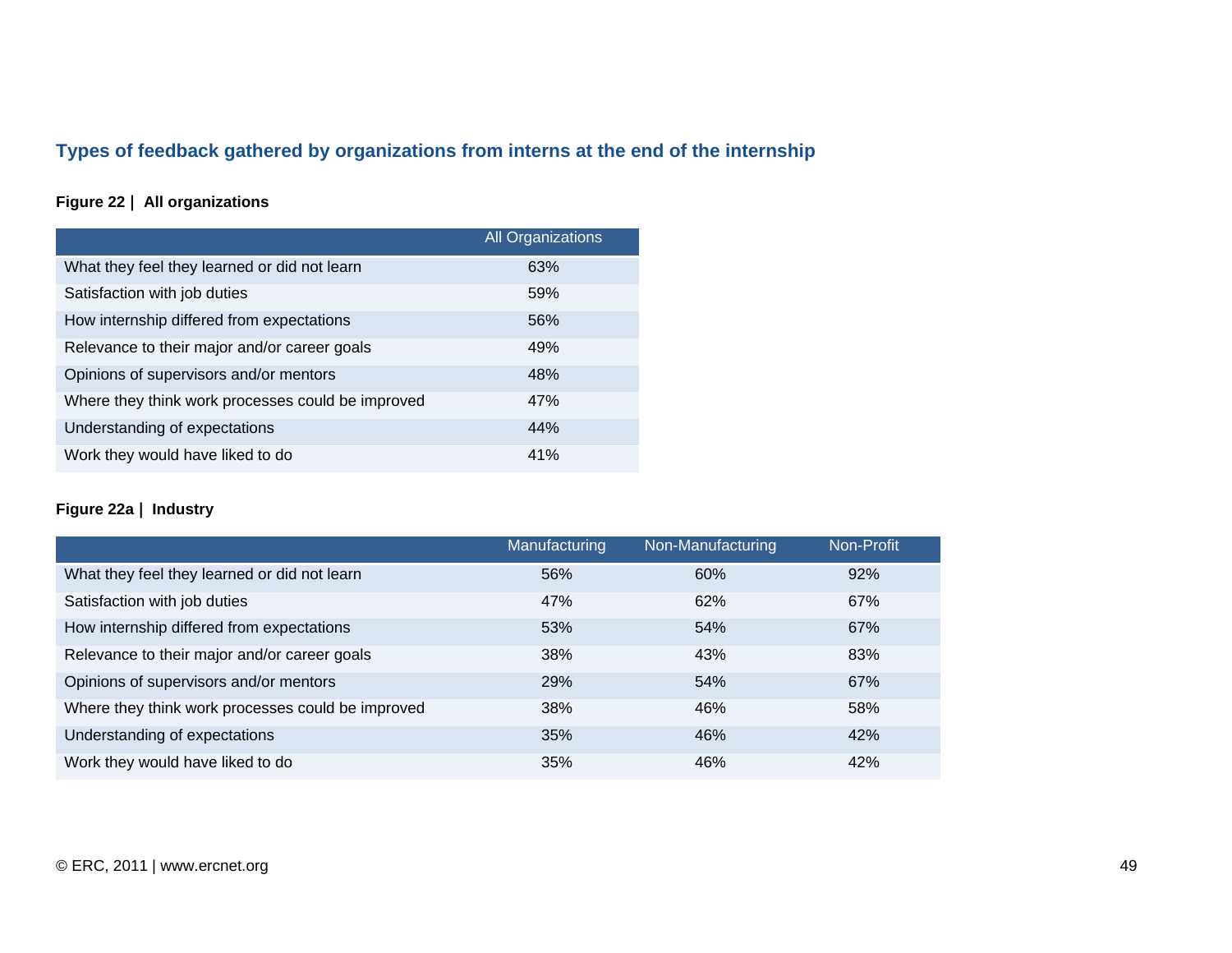## **Figure 22b | Organizational size**

|                                                   | $1 - 50$ | 51-250 | 251-500 | <b>Over 500</b> |
|---------------------------------------------------|----------|--------|---------|-----------------|
| What they feel they learned or did not learn      | 61%      | 63%    | 67%     | 62%             |
| Satisfaction with job duties                      | 48%      | 60%    | 56%     | 69%             |
| How internship differed from expectations         | 48%      | 60%    | 67%     | 54%             |
| Relevance to their major and/or career goals      | 45%      | 50%    | 33%     | 54%             |
| Opinions of supervisors and/or mentors            | 39%      | 53%    | 22%     | 62%             |
| Where they think work processes could be improved | 45%      | 47%    | 44%     | 39%             |
| Understanding of expectations                     | 32%      | 47%    | 44%     | 46%             |
| Work they would have liked to do                  | 32%      | 57%    | 11%     | 46%             |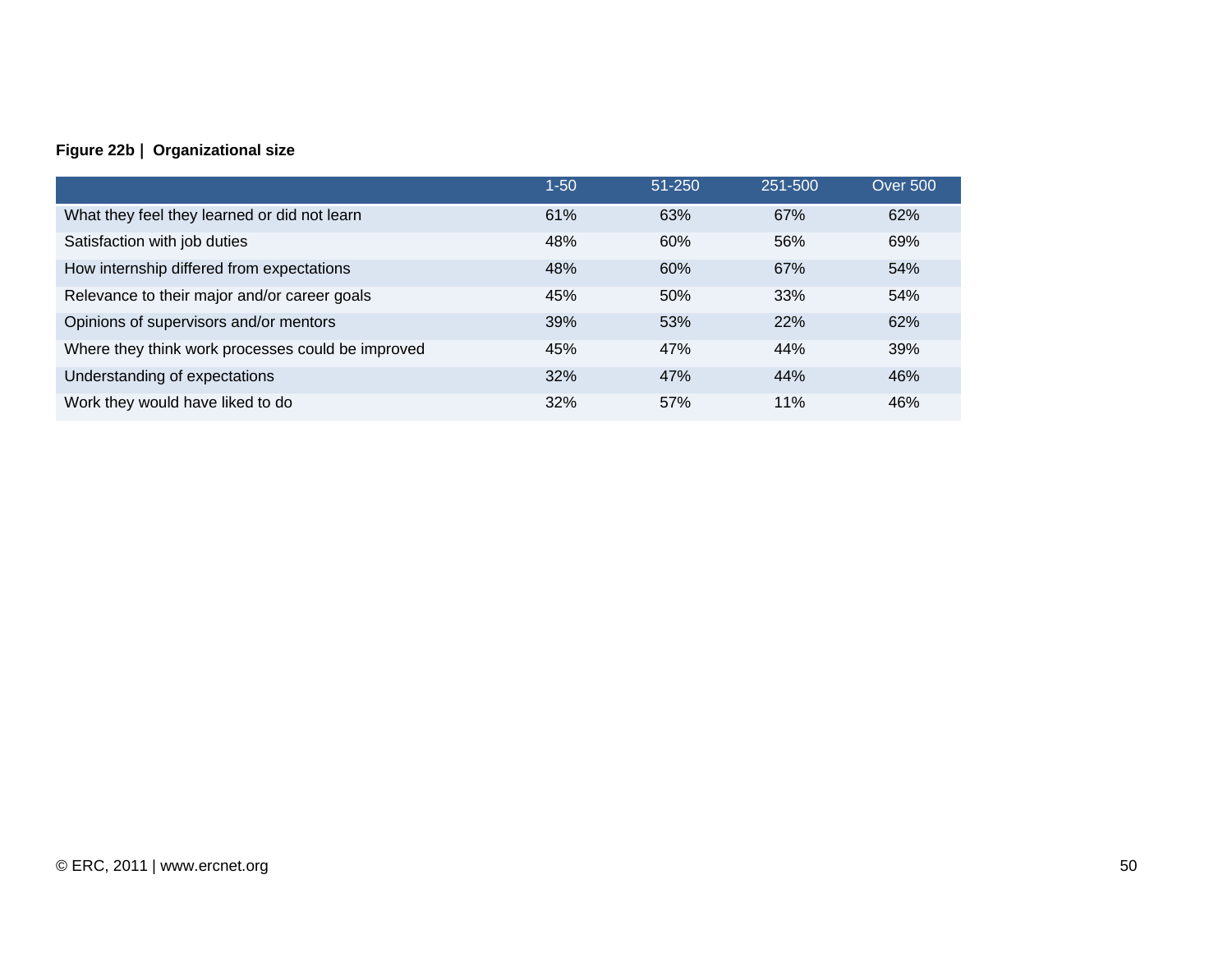# **Methods organizations use to continue to engage interns**

## **Figure 23 | All organizations**

|                                 | All Organizations |
|---------------------------------|-------------------|
| Offer employment (if available) | 62%               |
| Keep in contact with intern     | 49%               |
| Hold intern "alumni" events     | 4%                |

### **Figure 23a | Industry**

|                                 | Manufacturing | Non-Manufacturing | Non-Profit |
|---------------------------------|---------------|-------------------|------------|
| Offer employment (if available) | 47%           | 65%               | 58%        |
| Keep in contact with intern     | 41%           | 51%               | 50%        |
| Hold intern "alumni" events     | 3%            | 5%                | $0\%$      |

### **Figure 23b | Organizational size**

|                                 | 1-50  | $51 - 250$ | 251-500 | <b>Over 500</b> |
|---------------------------------|-------|------------|---------|-----------------|
| Offer employment (if available) | 48%   | 53%        | 67%     | 77%             |
| Keep in contact with intern     | 48%   | 37%        | 67%     | 54%             |
| Hold intern "alumni" events     | $0\%$ | 7%         | $0\%$   | 8%              |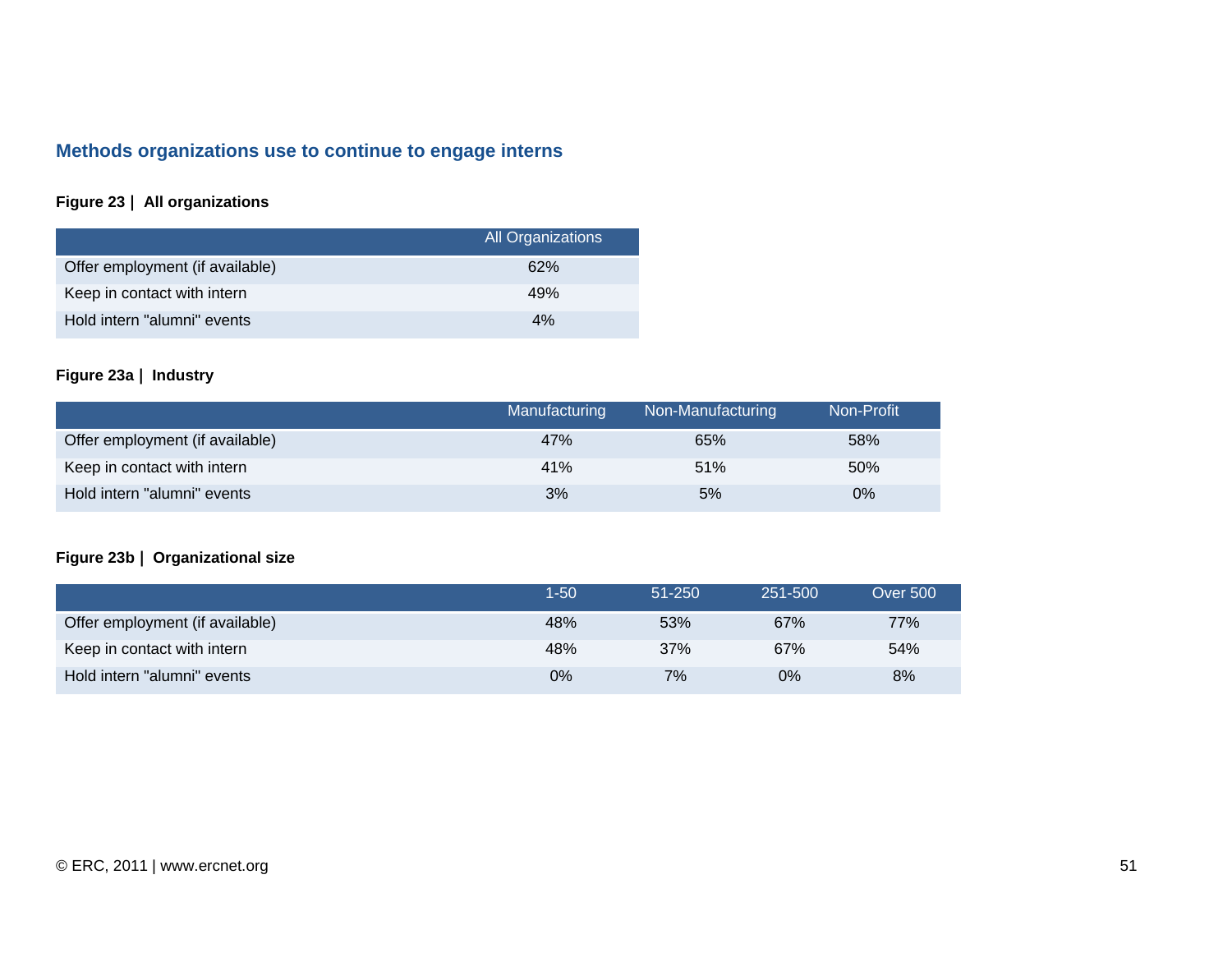# **Organizations that offered interns full-time employment**

## **Figure 24 | All organizations**

|                                                       | All Organizations |
|-------------------------------------------------------|-------------------|
| All interns were offered full-time employment         | 5%                |
| Some of the interns were offered full-time employment | 74%               |
| The interns were not offered full-time employment     | 21%               |

### **Figure 24a | Industry**

|                                                       | Manufacturing | Non-Manufacturing | Non-Profit |
|-------------------------------------------------------|---------------|-------------------|------------|
| All interns were offered full-time employment         | 0%            | 7%                | 8%         |
| Some of the interns were offered full-time employment | 78%           | 76%               | 50%        |
| The interns were not offered full-time employment     | 22%           | 17%               | 42%        |

### **Figure 24b | Organizational size**

|                                                       | $1 - 50$ | $51 - 250$ | 251-500 | <b>Over 500</b> |
|-------------------------------------------------------|----------|------------|---------|-----------------|
| All interns were offered full-time employment         | 4%       | 4%         | 13%     | 0%              |
| Some of the interns were offered full-time employment | 70%      | 67%        | 63%     | 92%             |
| The interns were not offered full-time employment     | 26%      | 29%        | 25%     | 8%              |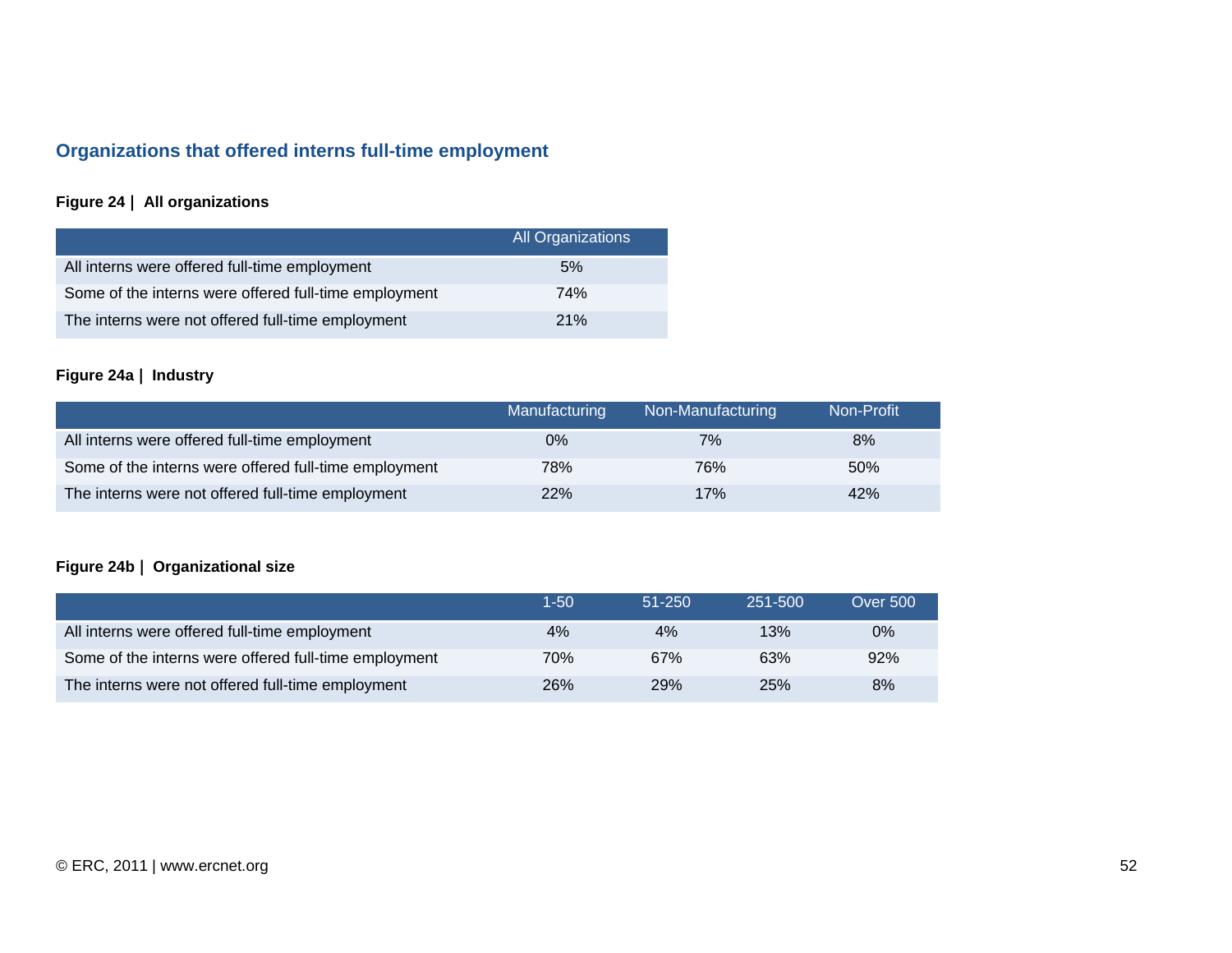# **Reasons organizations did not offer employment to any or some interns**

## **Figure 25 | All organizations**

|                                               | <b>All Organizations</b> |
|-----------------------------------------------|--------------------------|
| No positions open                             | 56%                      |
| Intern had not graduated                      | 36%                      |
| Intern was not ready for full time employment | <b>28%</b>               |
| Intern performance was poor                   | 28%                      |

### **Figure 25a | Industry**

|                                               | Manufacturing | Non-Manufacturing | Non-Profit |
|-----------------------------------------------|---------------|-------------------|------------|
| No positions open                             | 56%           | 51%               | 58%        |
| Intern had not graduated                      | 29%           | 43%               | 25%        |
| Intern was not ready for full time employment | 29%           | 32%               | 17%        |
| Intern performance was poor                   | 18%           | 41%               | 8%         |

### **Figure 25b | Organizational size**

|                                               | $1 - 50$ | 51-250 | 251-500 | <b>Over 500</b> |
|-----------------------------------------------|----------|--------|---------|-----------------|
| No positions open                             | 45%      | 60%    | 67%     | 54%             |
| Intern had not graduated                      | 36%      | 37%    | 33%     | 31%             |
| Intern was not ready for full time employment | 23%      | 43%    | 11%     | 23%             |
| Intern performance was poor                   | 23%      | 27%    | 22%     | 39%             |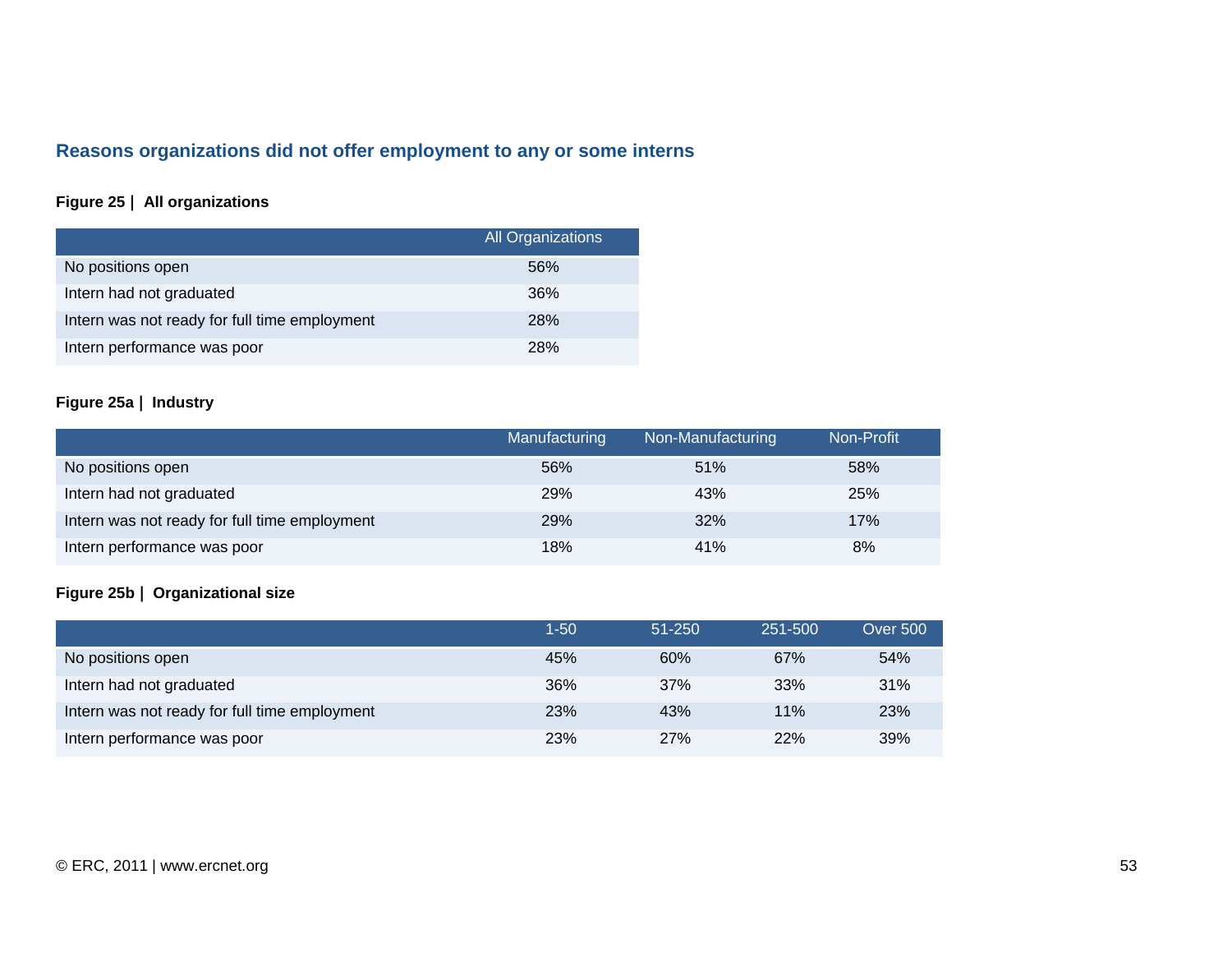# **Ratio of offers made to offers accepted by interns by organizations**

# **Figure 26 | All organizations**

|       | Count                   |
|-------|-------------------------|
| 1:1   | 17                      |
| 2:1   | $\overline{\mathbf{4}}$ |
| 2:2   | 5                       |
| 3:1   | $\overline{3}$          |
| 3:2   | $\overline{2}$          |
| 3:3   | $\overline{7}$          |
| 4:1   | $\sqrt{2}$              |
| 4:3   | $\mathbf 1$             |
| 5:2   | $\mathbf{1}$            |
| 5:3   | $\mathbf 2$             |
| 5:4   | $\sqrt{2}$              |
| 5:5   | $\overline{2}$          |
| 6.6   | $\mathbf{1}$            |
| 7:6   | $\mathbf{1}$            |
| 10:8  | $\mathbf{1}$            |
| 10:10 | $\mathbf{1}$            |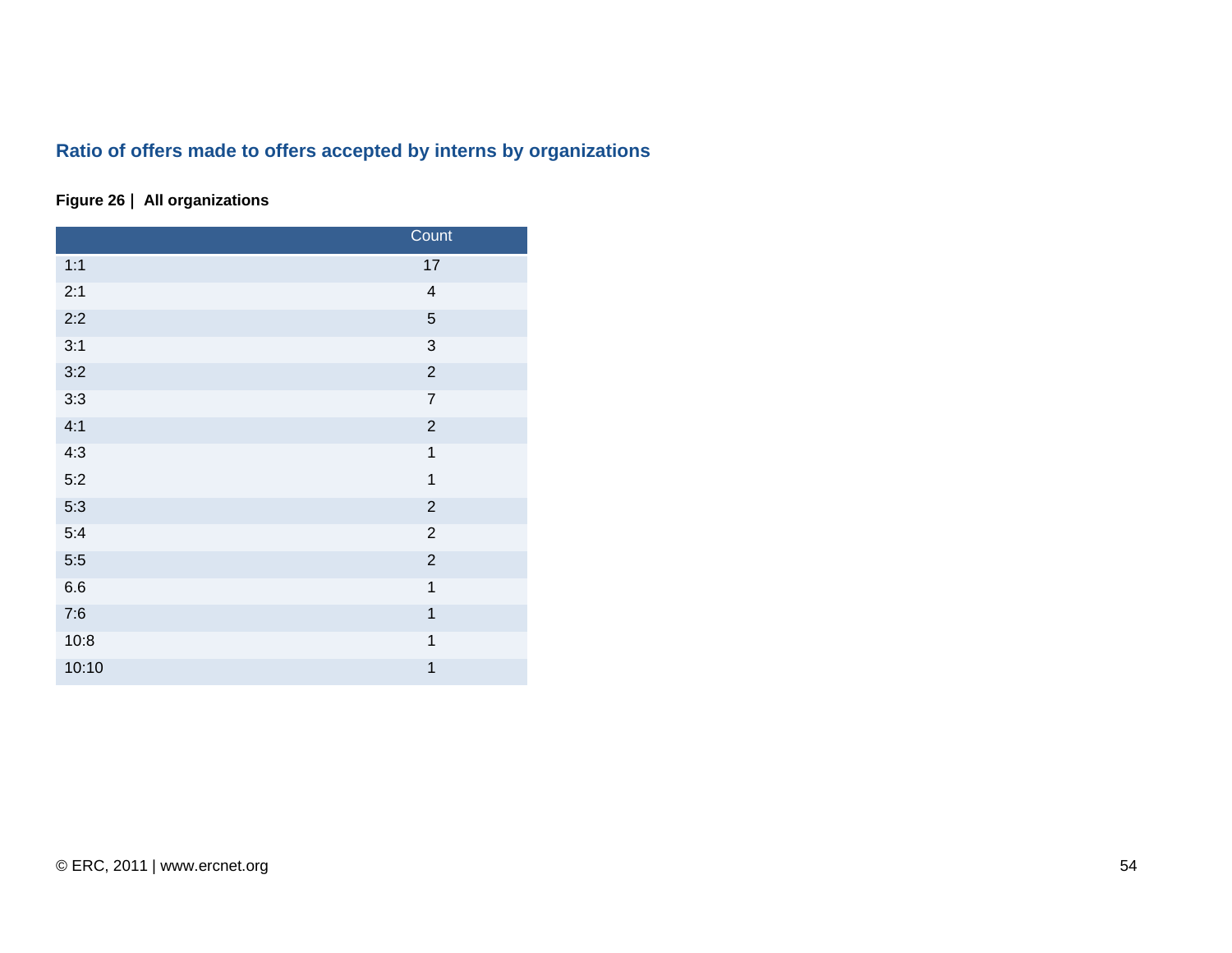# **Types of reimbursements organizations obtained for internships**

### **Figure 27 | All organizations**

|                                          | <b>All Organizations</b> |
|------------------------------------------|--------------------------|
| <b>Ohio Third Frontier Reimbursement</b> | 21%                      |
| Entrepreneurial Reimbursement*           | 2%                       |
| Summer on the Cuyahoga                   | 4%                       |
| <b>Foundation Reimbursement</b>          | 3%                       |

*\*such as the NOCHE/NEOintern Entrepreneurial Internship Subsidy Program* 

#### **Figure 27a | Industry**

|                                          | Manufacturing | Non-Manufacturing | Non-Profit |
|------------------------------------------|---------------|-------------------|------------|
| <b>Ohio Third Frontier Reimbursement</b> | 24%           | 16%               | $0\%$      |
| <b>Entrepreneurial Reimbursement</b>     | 3%            | 3%                | $0\%$      |
| Summer on the Cuyahoga                   | 6%            | 3%                | 0%         |
| <b>Foundation Reimbursement</b>          | 3%            | 3%                | 8%         |

#### **Figure 27b | Organizational size**

|                                          | $1 - 50$ | 51-250 | 251-500 | <b>Over 500</b> |
|------------------------------------------|----------|--------|---------|-----------------|
| <b>Ohio Third Frontier Reimbursement</b> | 16%      | 13%    | 22%     | 23%             |
| <b>Entrepreneurial Reimbursement</b>     | 7%       | $0\%$  | $0\%$   | $0\%$           |
| Summer on the Cuyahoga                   | $0\%$    | $0\%$  | $0\%$   | 23%             |
| <b>Foundation Reimbursement</b>          | 7%       | 3%     | 0%      | $0\%$           |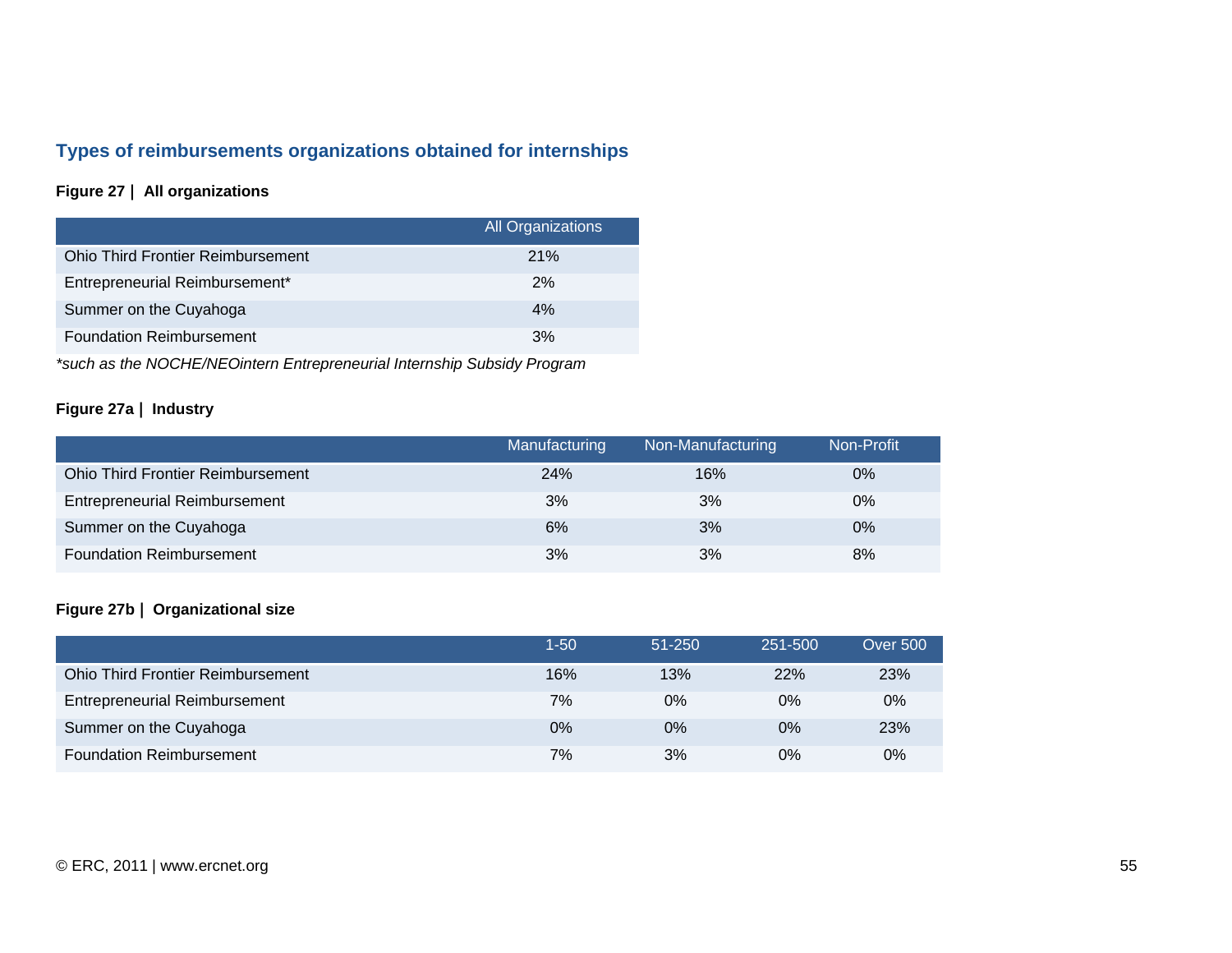# **Average percent of organizations' entry-level positions that come from new graduates**

## **Figure 28 | All breakouts**

|                            | Percent |
|----------------------------|---------|
| All Organizations          | 39%     |
| <b>Industry</b>            |         |
| Manufacturing              | 25%     |
| Non-Manufacturing          | 47%     |
| Non-Profit                 | 47%     |
| <b>Organizational Size</b> |         |
| $1 - 50$                   | 47%     |
| 51-250                     | 28%     |
| 251-500                    | 43%     |
| <b>Over 500</b>            | 48%     |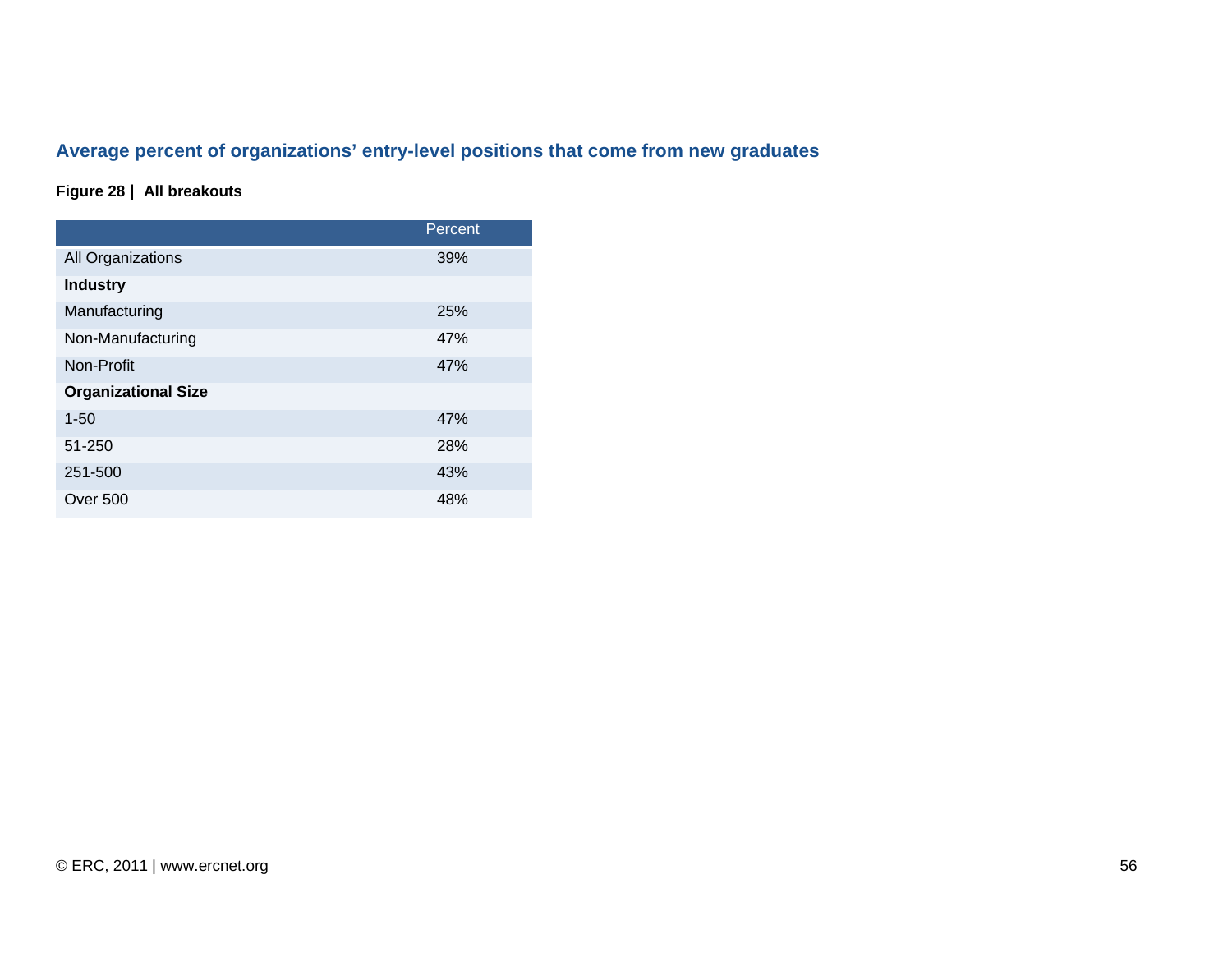# **Average percent of new college graduates hired in 2010 and so far in 2011 have interned previously with the organization**

### **Figure 29 | All breakouts**

|                            | Percent |
|----------------------------|---------|
| All Organizations          | 47%     |
| <b>Industry</b>            |         |
| Manufacturing              | 49%     |
| Non-Manufacturing          | 49%     |
| Non-Profit                 | 32%     |
| <b>Organizational Size</b> |         |
| $1 - 50$                   | 64%     |
| 51-250                     | 55%     |
| 251-500                    | 54%     |
| <b>Over 500</b>            | 21%     |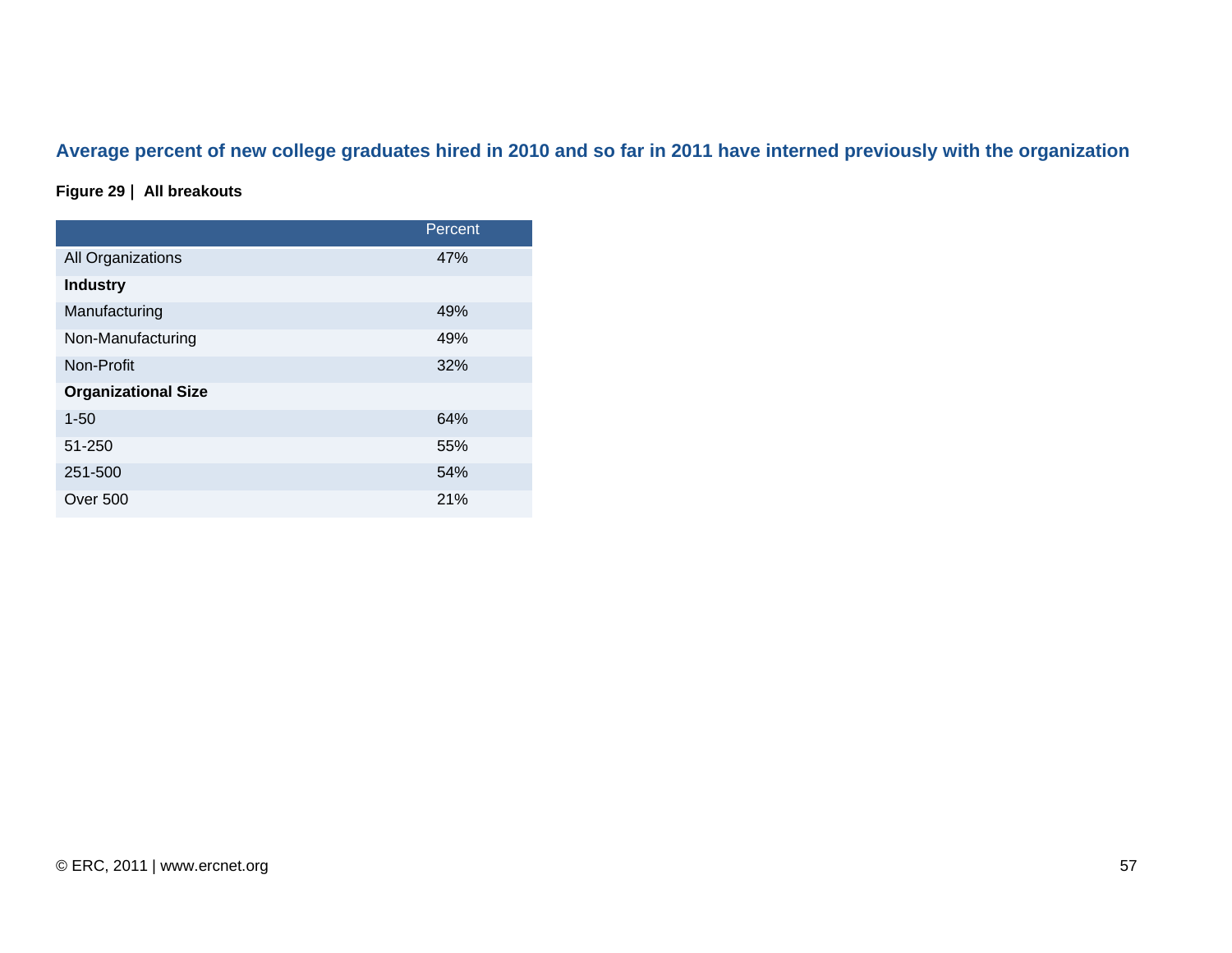### **Average percent of new college graduates hired in 2010 and so far in 2011 that have interned elsewhere previously, not at the organization in which they were hired**

### **Figure 30 | All breakouts**

|                            | Percent |
|----------------------------|---------|
| All Organizations          | 45%     |
| <b>Industry</b>            |         |
| Manufacturing              | 39%     |
| Non-Manufacturing          | 62%     |
| Non-Profit                 | 50%     |
| <b>Organizational Size</b> |         |
| $1 - 50$                   | 91%     |
| 51-250                     | 52%     |
| 251-500                    | 23%     |
| <b>Over 500</b>            | 47%     |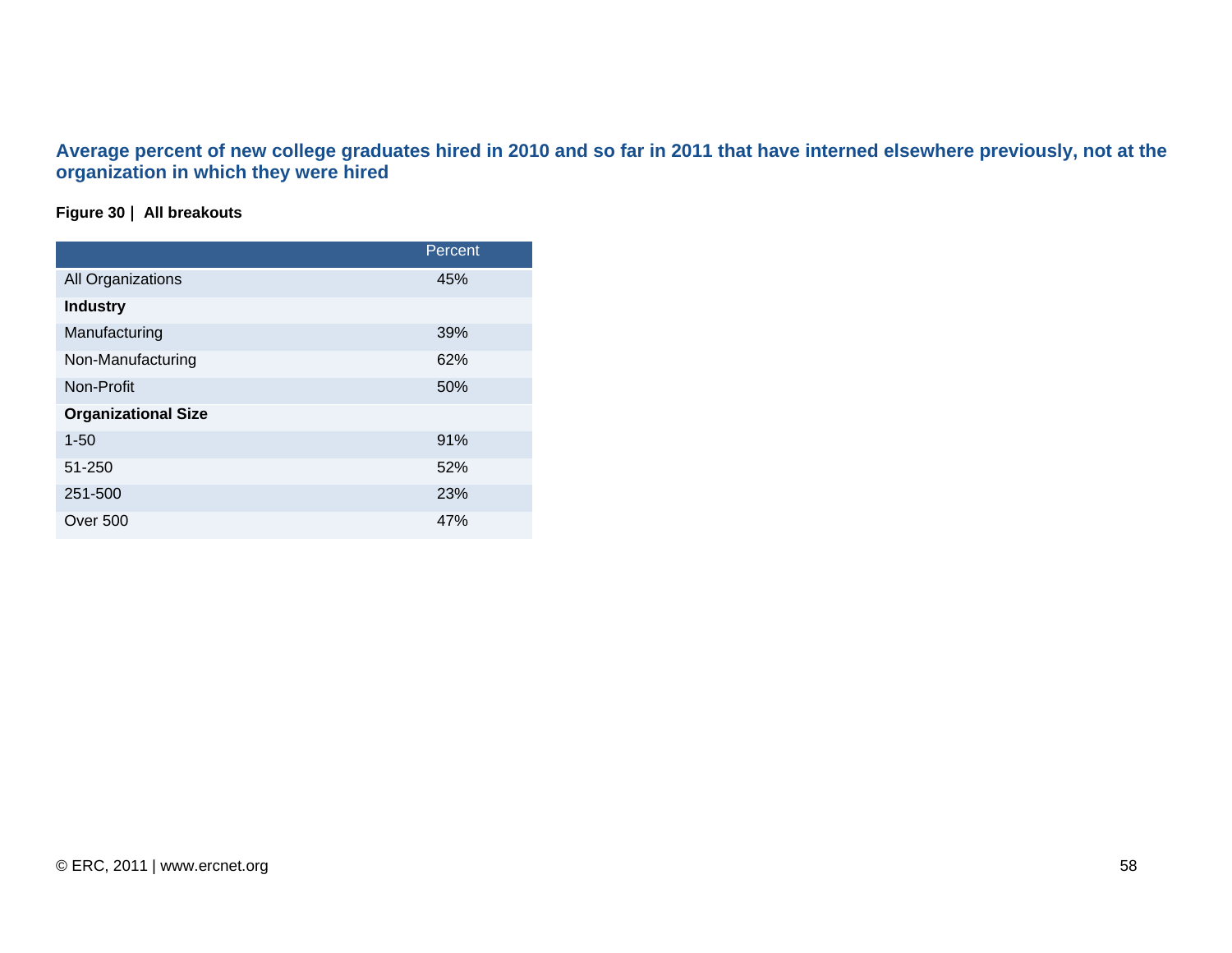# **Benefits of Using Interns & New Graduates**

Organizations were asked to state the primary benefit that using interns and new graduates has had on their organization. A thematic analysis was conducted on the responses and yielded seven common advantages that interns and new graduates provide. Several of them were consistent with the findings in the 2010 survey.

#### **Development of careers, jobs, and a talent pipeline**

The most prevalent benefit of employing interns and recent graduates is developing a talent pipeline of new hires for positions in the organization. More organizations are citing that interns and recent graduates are most valuable in terms of growing their talent pipeline. Organizations cite that having interns on staff allows them to grow their own talent, test potential employees, and provide career paths for employees. Organizations say that the benefits of employing an intern and/or new graduate include the ability to:

- Test or try out potential employees before hiring them ("try before you buy")
- Expose both intern and organization to new talent and experiences
- Develop talent for future positions
- Create a pipeline for entry-level talent
- Find employees that are a fit for the organization
- Hire talent that is familiar with the organization's operations
- Allow students to explore career paths at the organization

#### **Workforce and project support**

Another primary benefit of using interns is to support the workforce, projects, and current employees' workloads. Interns can provide administrative support and support an organization's workforce during busy times. Interns, in particular, are a cost-effective and short term solution for adding workforce support. Organizations say that benefits of employing an intern include the ability to:

- Provide more inexpensive and affordable support
- Support vacation schedules
- Assist organization with project work

#### © ERC, 2011 | www.ercnet.org 59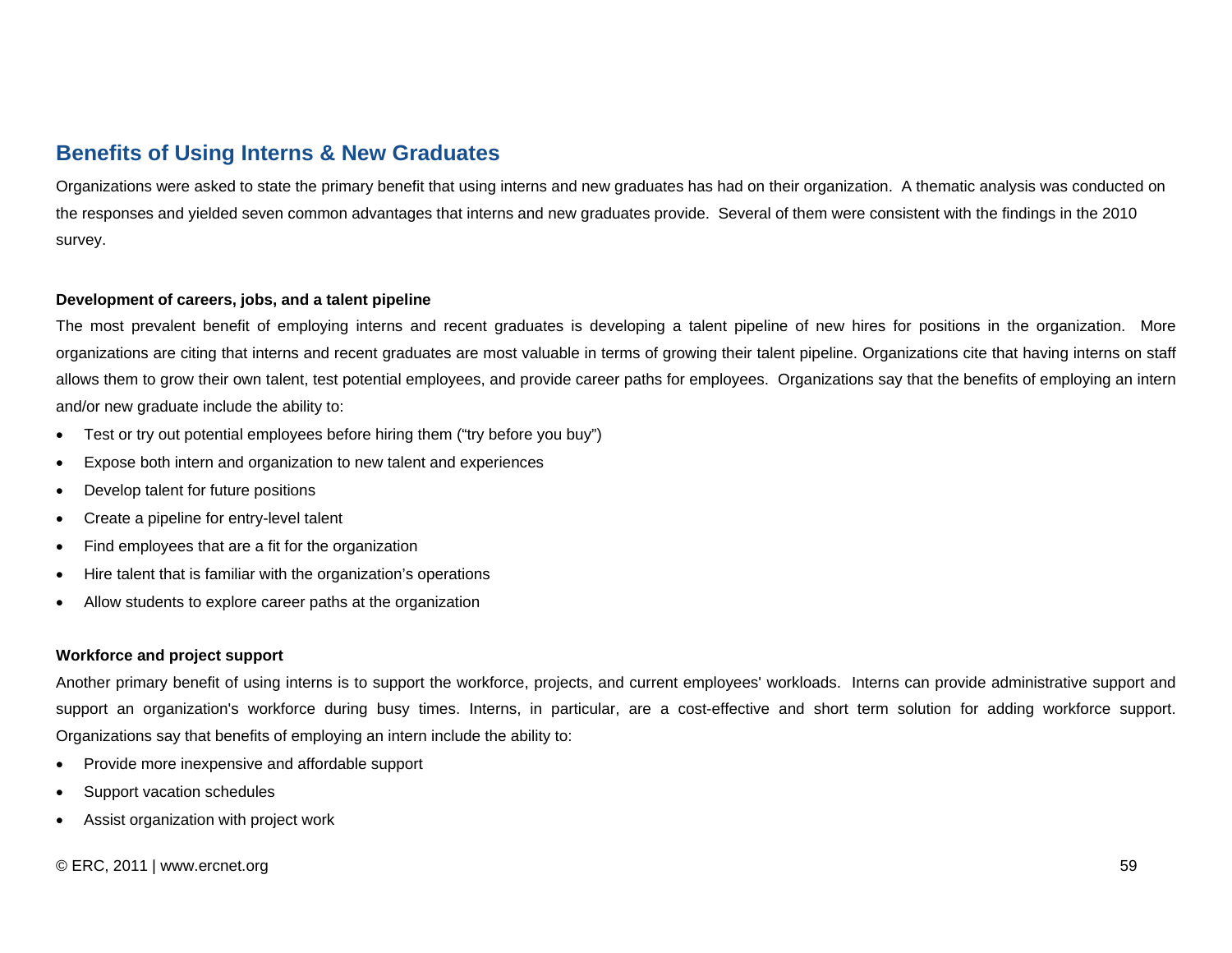- Complete special projects
- Alleviate workload of other staff
- Offer technical expertise
- Provide efficient support
- Fill staffing gaps in a low-cost manner

#### **Freshness, energy, and enthusiasm**

Freshness, energy, and enthusiasm, are what many organizations perceive as the greatest benefit of having an intern and/or recent graduate on staff. Interns and recent graduates also bring creativity and new ideas to organizations. Organizations find interns and recent graduates to be eager to learn and approach work with an energetic way. Organizations say that the benefits of employing an intern and/or recent graduate include their ability to:

- Offer fresh insights and perspectives
- Contribute new and fresh ideas
- Bring excitement and enthusiasm
- Show willingness and eagerness to learn
- Demonstrate energy and passion
- Stimulate creativity
- Exhibit flexibility and open-mindedness
- Familiar with new topics and technology

#### **Practical experience, acclimation to workforce, and college relations**

Organizations provide students with practical experience in business through internships. Employing interns and recent graduates allows them to mentor them in their field, and enhance their prospects for future employment. Some organizations also believe that using interns and recent graduates aids in better relationships and exposure at local colleges and universities. Organizations say that benefits of employing an intern and/or recent graduate include the ability to:

- Provide students with valuable experience
- Provide goodwill in the community
- Able to be "molded" and trained to how the organization is run

#### © ERC, 2011 | www.ercnet.org 60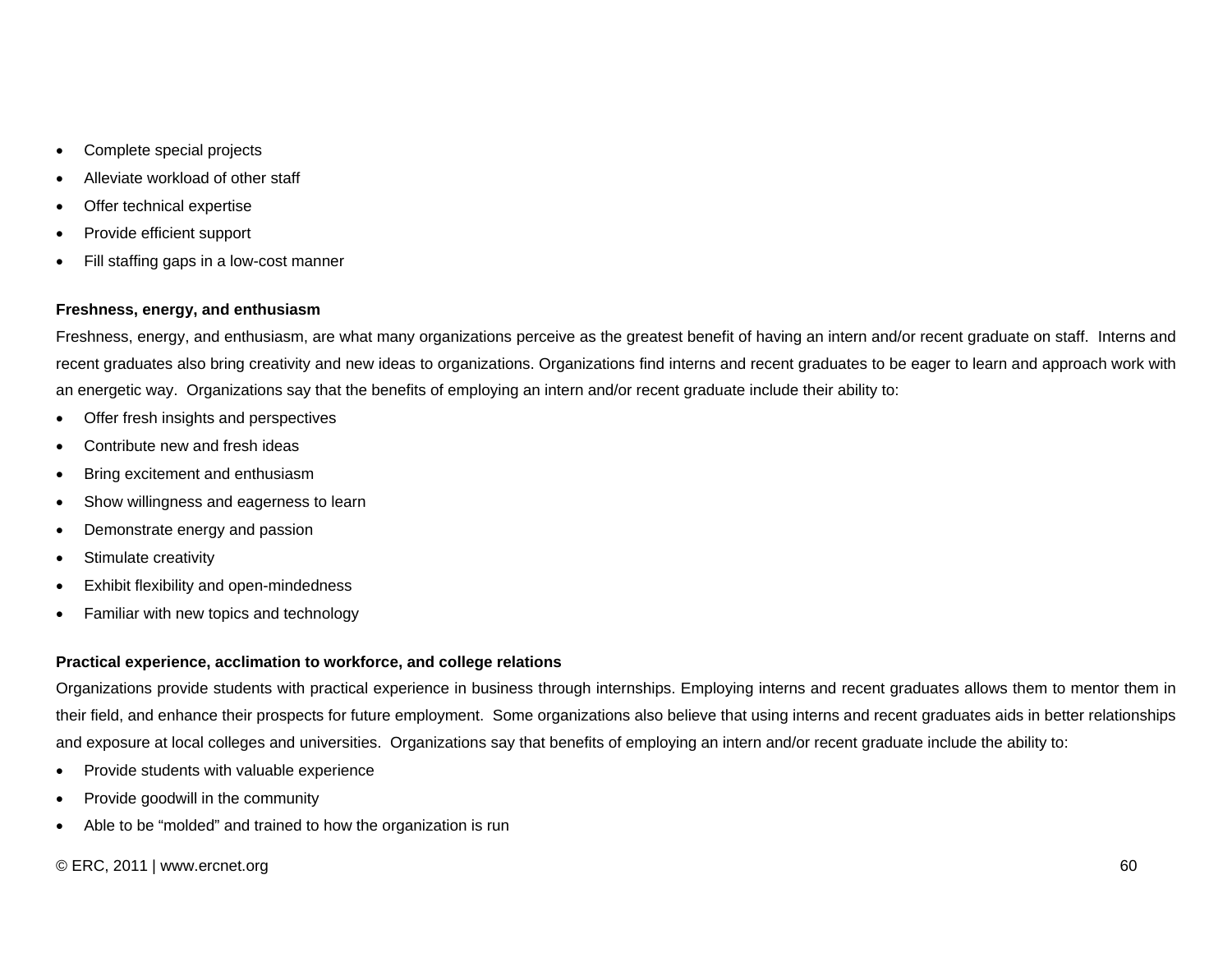- Offer knowledge about the organization
- Develop relationships with local colleges and universities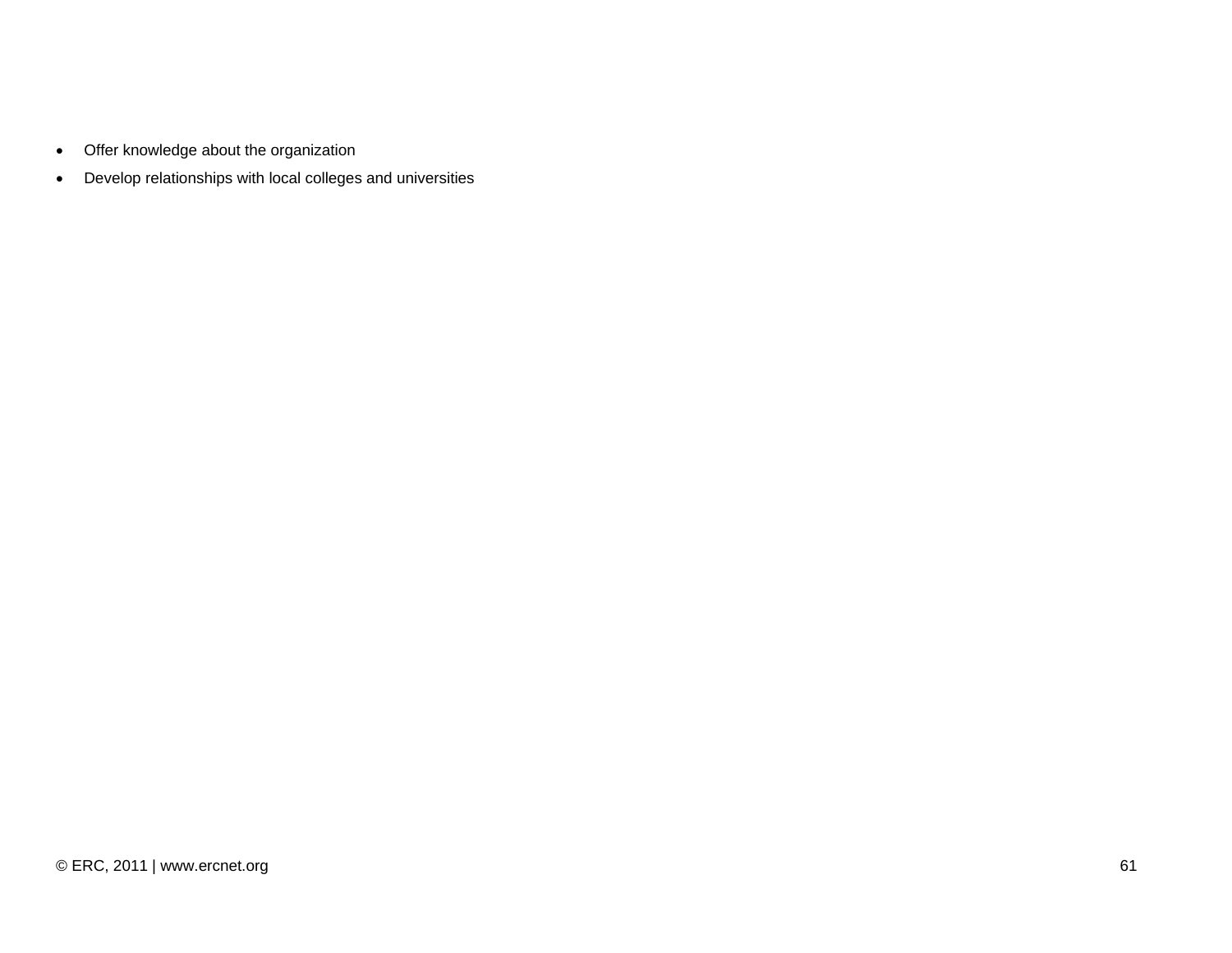# **Intern Pay Rates**

# **Accounting Intern**

### **Types of projects or assignments**

|                                  | Percent |
|----------------------------------|---------|
| Accounting                       | 71%     |
| Accounts payable or receivable   | 71%     |
| Auditing                         | 43%     |
| <b>Billing</b>                   | 19%     |
| Financial analysis and reporting | 62%     |
| Insurance                        | 10%     |
| Tax                              | 33%     |

Other types of projects or assignments: procurement

|                 |                   |                               | <b>Paid Internships</b><br><b>Unpaid Internships</b> |                               |                             |                                       |               |                                       |         |
|-----------------|-------------------|-------------------------------|------------------------------------------------------|-------------------------------|-----------------------------|---------------------------------------|---------------|---------------------------------------|---------|
|                 |                   | Number of<br><b>Employers</b> | Number of<br><b>Interns</b>                          | Number of<br><b>Employers</b> | Number of<br><b>Interns</b> | 25 <sup>th</sup><br><b>Percentile</b> | <b>Median</b> | $75^{\text{th}}$<br><b>Percentile</b> | Average |
| <b>Industry</b> |                   |                               |                                                      |                               |                             |                                       |               |                                       |         |
|                 | Manufacturing     |                               | 48                                                   |                               |                             | \$11.20                               | \$13.50       | \$15.36                               | \$13.24 |
|                 | Non-Manufacturing |                               | 27                                                   |                               |                             | \$11.00                               | \$12.00       | \$14.00                               | \$12.50 |
| <b>Total</b>    |                   | 20                            | 110                                                  |                               |                             | \$11.00                               | \$12.25       | \$15.04                               | \$13.25 |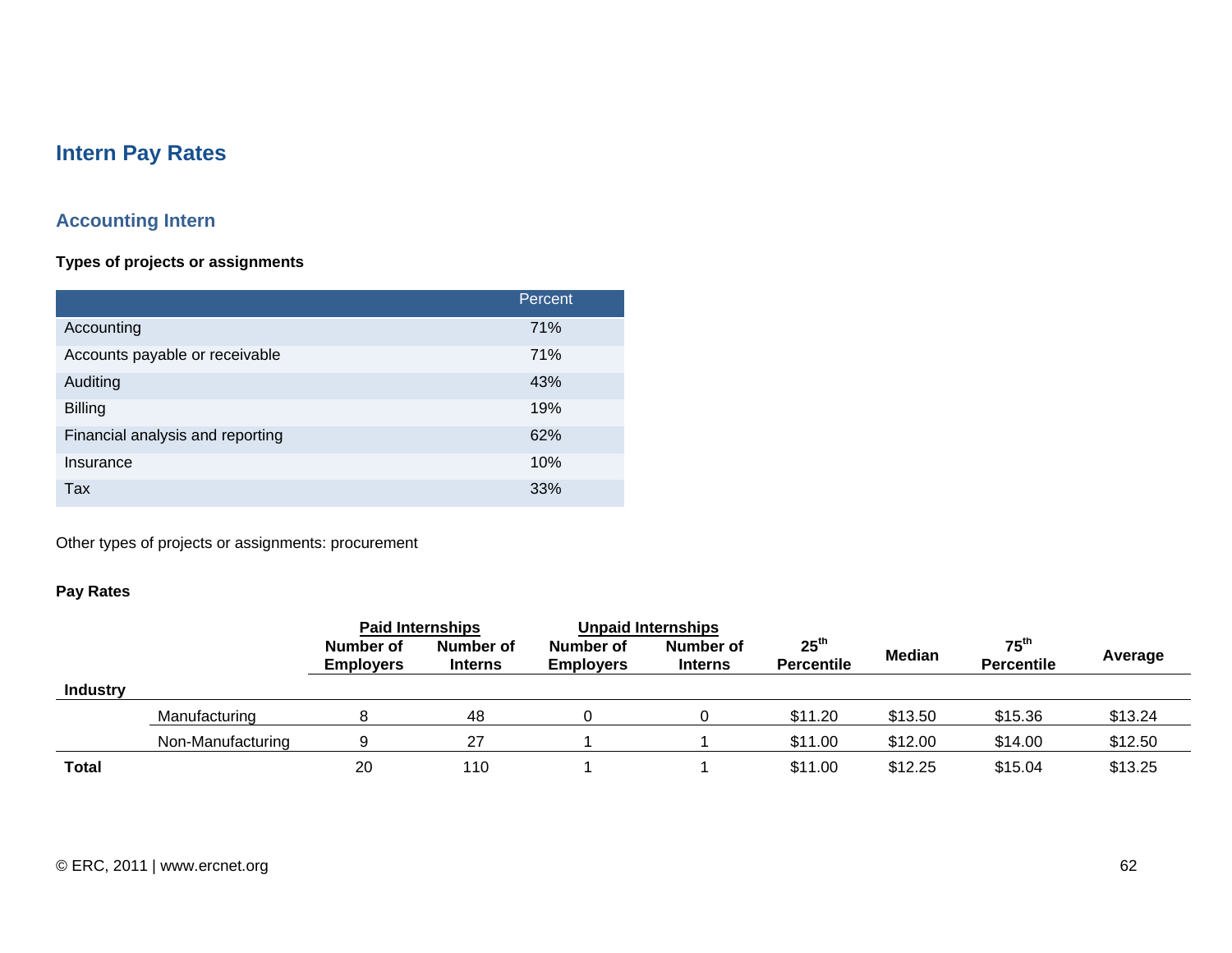# **Engineering Intern**

### **Types of projects or assignments**

|                   | Percent |
|-------------------|---------|
| Application       | 13%     |
| Bio-engineering   | 4%      |
| Chemical          | 13%     |
| Civil             | 4%      |
| Computer software | 21%     |
| Design/drafting   | 8%      |
| Electrical        | 25%     |
| Industrial        | 25%     |
| Mechanical        | 67%     |
| Systems           | 13%     |

Other types of projects or assignments: manufacturing, materials science, layout

|                 |                   | <b>Paid Internships</b>       |                             | <b>Unpaid Internships</b>     |                             |                                       |               |                                       |         |
|-----------------|-------------------|-------------------------------|-----------------------------|-------------------------------|-----------------------------|---------------------------------------|---------------|---------------------------------------|---------|
|                 |                   | Number of<br><b>Employers</b> | Number of<br><b>Interns</b> | Number of<br><b>Employers</b> | Number of<br><b>Interns</b> | 25 <sup>th</sup><br><b>Percentile</b> | <b>Median</b> | $75^{\text{th}}$<br><b>Percentile</b> | Average |
| <b>Industry</b> |                   |                               |                             |                               |                             |                                       |               |                                       |         |
|                 | Manufacturing     | 14                            | 66                          |                               |                             | \$12.25                               | \$14.50       | \$17.50                               | \$14.82 |
|                 | Non-Manufacturing |                               | 14                          |                               |                             | n/a                                   | n/a           | n/a                                   | \$13.50 |
| <b>Total</b>    |                   | 21                            | 187                         |                               |                             | \$12.00                               | \$15.00       | \$18.00                               | \$14.97 |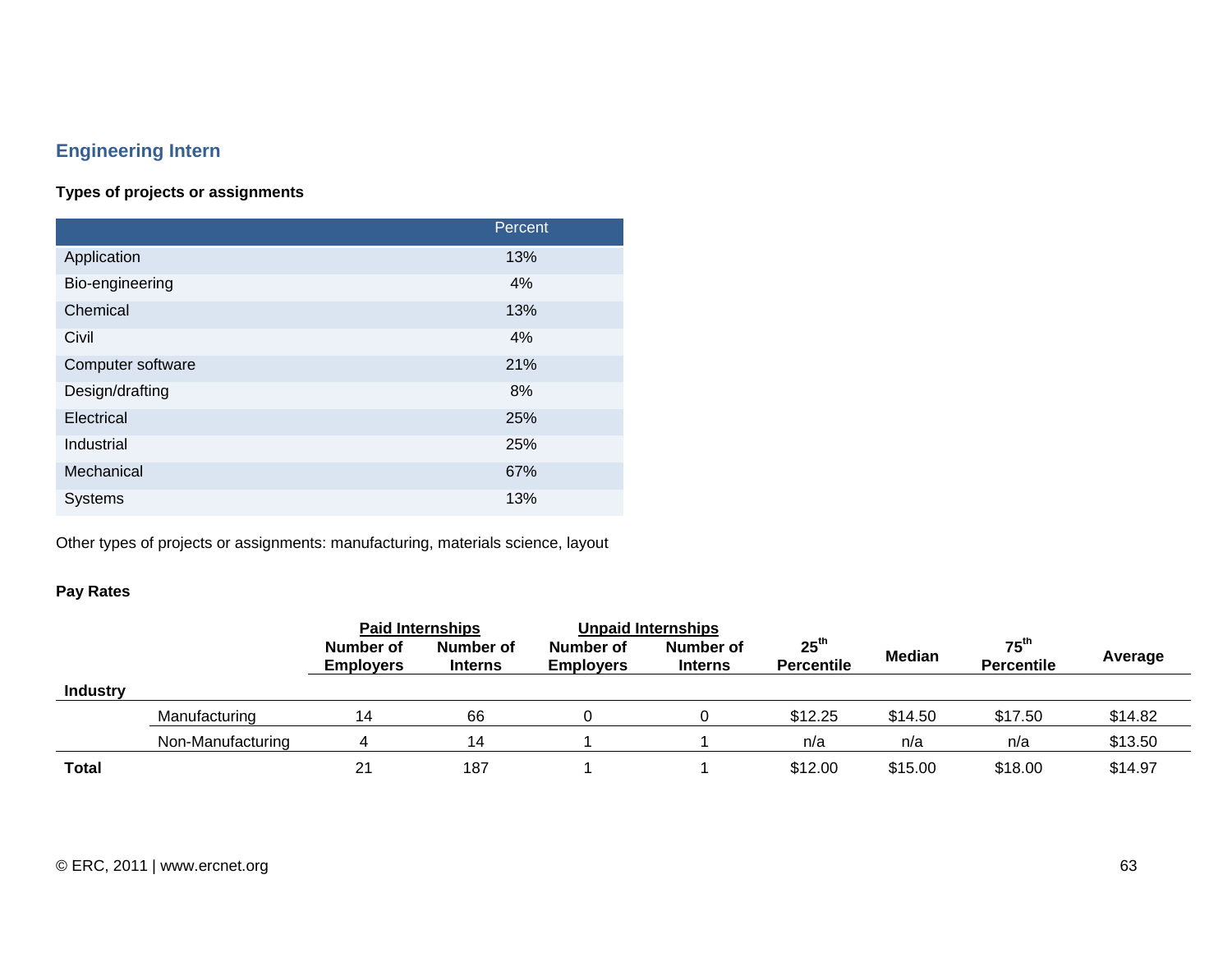### **Human Resources Intern**

#### **Types of projects or assignments**

|                                                            | Percent |
|------------------------------------------------------------|---------|
| <b>Benefits</b>                                            | 36%     |
| Administration (policies, job descriptions, document mgt.) | 71%     |
| Compensation management                                    | 14%     |
| Employee relations program coordination                    | 7%      |
| Payroll administration                                     | 14%     |
| Performance management                                     | 14%     |
| Recruiting                                                 | 43%     |
| Training and development                                   | 36%     |
| Wellness                                                   | 29%     |

Other types of projects or assignments: employee file management, unemployment, New hire orientation and paperwork, training grants research, safety

|                 |                   | <b>Paid Internships</b>       |                             | <b>Unpaid Internships</b>     |                             |                                       |               |                                       |         |
|-----------------|-------------------|-------------------------------|-----------------------------|-------------------------------|-----------------------------|---------------------------------------|---------------|---------------------------------------|---------|
|                 |                   | Number of<br><b>Employers</b> | Number of<br><b>Interns</b> | Number of<br><b>Employers</b> | Number of<br><b>Interns</b> | 25 <sup>th</sup><br><b>Percentile</b> | <b>Median</b> | $75^{\text{th}}$<br><b>Percentile</b> | Average |
| <b>Industry</b> |                   |                               |                             |                               |                             |                                       |               |                                       |         |
|                 | Manufacturing     |                               | 13                          |                               |                             | n/a                                   | n/a           | n/a                                   | \$12.76 |
|                 | Non-Manufacturing |                               | 10                          |                               |                             | \$10.00                               | \$11.00       | \$12.00                               | \$11.17 |
| <b>Total</b>    |                   | 13                            | 30                          |                               |                             | \$10.00                               | \$11.00       | \$12.50                               | \$11.54 |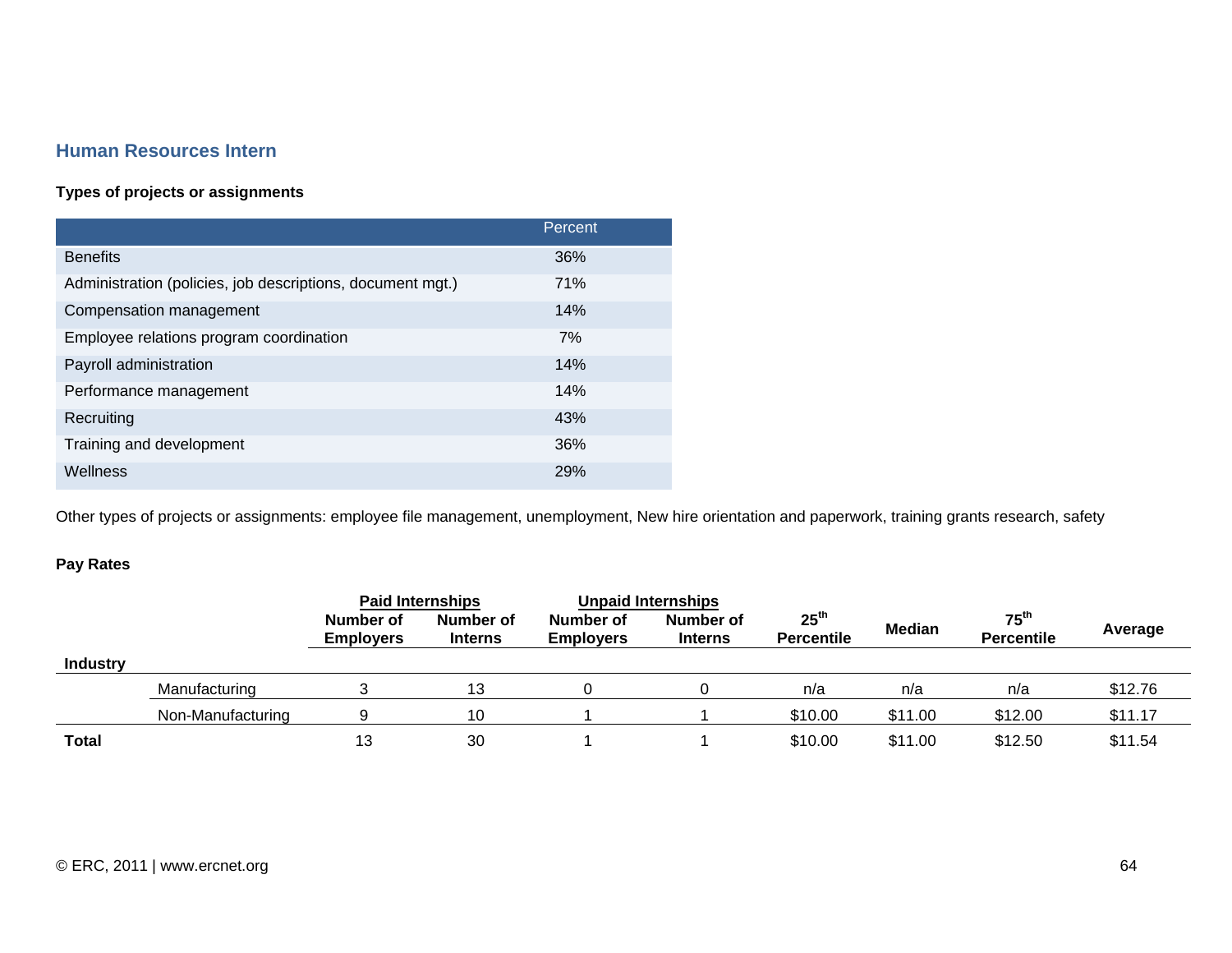# **Information Technology Intern**

#### **Types of projects or assignments**

|                                       | Percent    |
|---------------------------------------|------------|
| Application development               | 35%        |
| Database development or management    | 40%        |
| Help desk support                     | 60%        |
| Network administration or maintenance | 45%        |
| Programming                           | 35%        |
| Project management                    | 25%        |
| Security                              | <b>20%</b> |
| Software development                  | 30%        |
| Web administration                    | 35%        |

Other types of projects or assignments: software support, software testing, business analysis, hardware support

#### **Pay Rates**

|                 |                   | <b>Paid Internships</b>       |                             | <b>Unpaid Internships</b>     |                             |                                       |               |                                       |         |
|-----------------|-------------------|-------------------------------|-----------------------------|-------------------------------|-----------------------------|---------------------------------------|---------------|---------------------------------------|---------|
|                 |                   | Number of<br><b>Employers</b> | Number of<br><b>Interns</b> | Number of<br><b>Employers</b> | Number of<br><b>Interns</b> | $25^{\text{th}}$<br><b>Percentile</b> | <b>Median</b> | $75^{\text{th}}$<br><b>Percentile</b> | Average |
| <b>Industry</b> |                   |                               |                             |                               |                             |                                       |               |                                       |         |
|                 | Manufacturing     |                               | 54                          |                               |                             | \$13.11                               | \$16.00       | \$18.00                               | \$15.50 |
|                 | Non-Manufacturing |                               | 173                         |                               |                             | $$10.00*$                             | $$10.00*$     | \$12.00                               | \$11.32 |
| <b>Total</b>    |                   | 19                            | 273                         |                               |                             | \$10.00                               | \$12.00       | \$14.50                               | \$12.84 |

\*The same values reported for 25<sup>th</sup> Percentile and Median are due to multiple employers paying the same pay rate.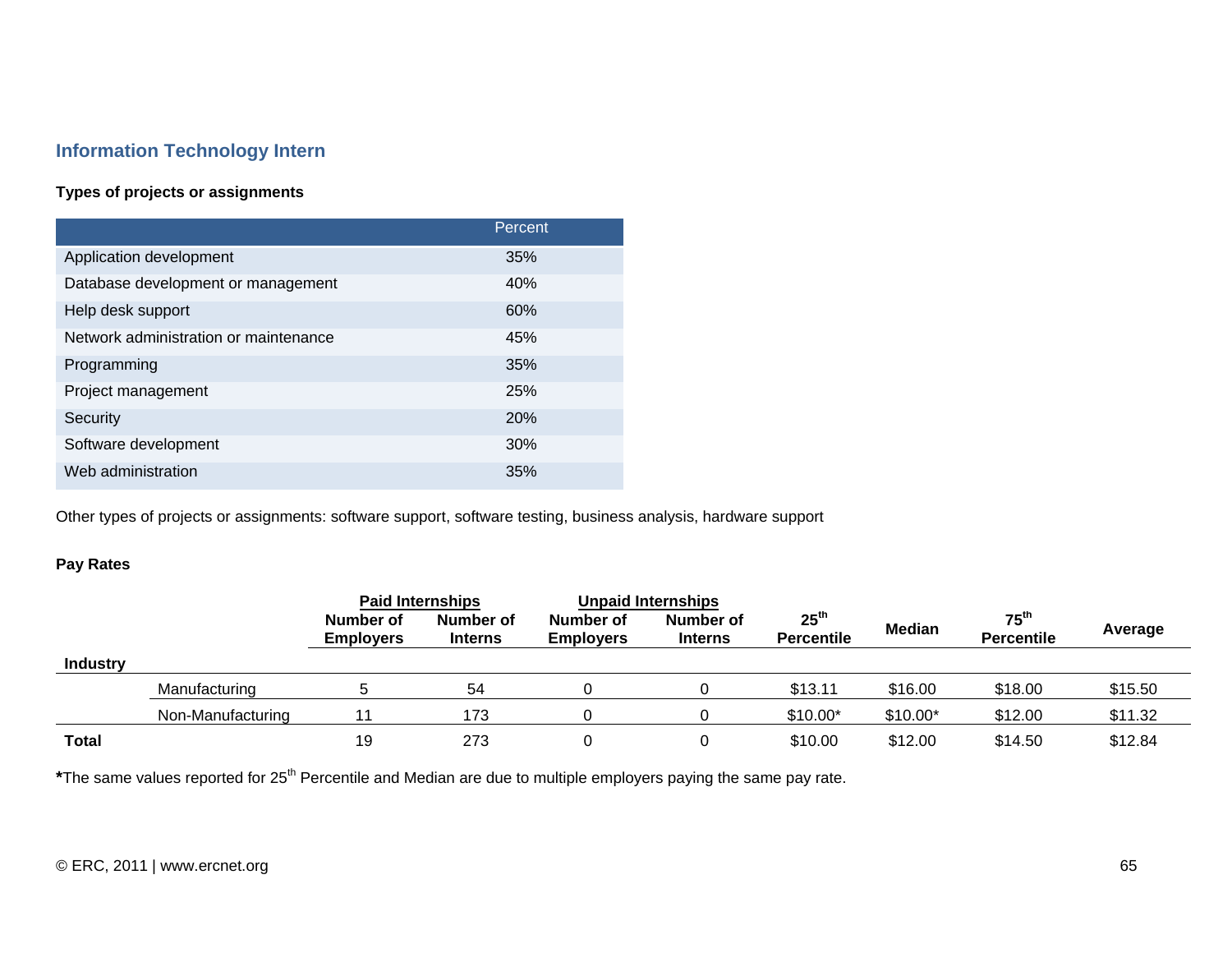# **Marketing/Communications Intern**

## **Types of projects or assignments**

|                                  | Percent |
|----------------------------------|---------|
| Advertising                      | 28%     |
| Graphic design                   | 28%     |
| Market research                  | 66%     |
| Mass communication/mailing lists | 66%     |
| Media design of video or audio   | 13%     |
| Product management               | 19%     |
| Program and event coordination   | 53%     |
| <b>Promotional materials</b>     | 72%     |
| Public relations/press releases  | 56%     |
| Reporting/editing                | 41%     |
| Social networking                | 56%     |
| Web content or administration    | 56%     |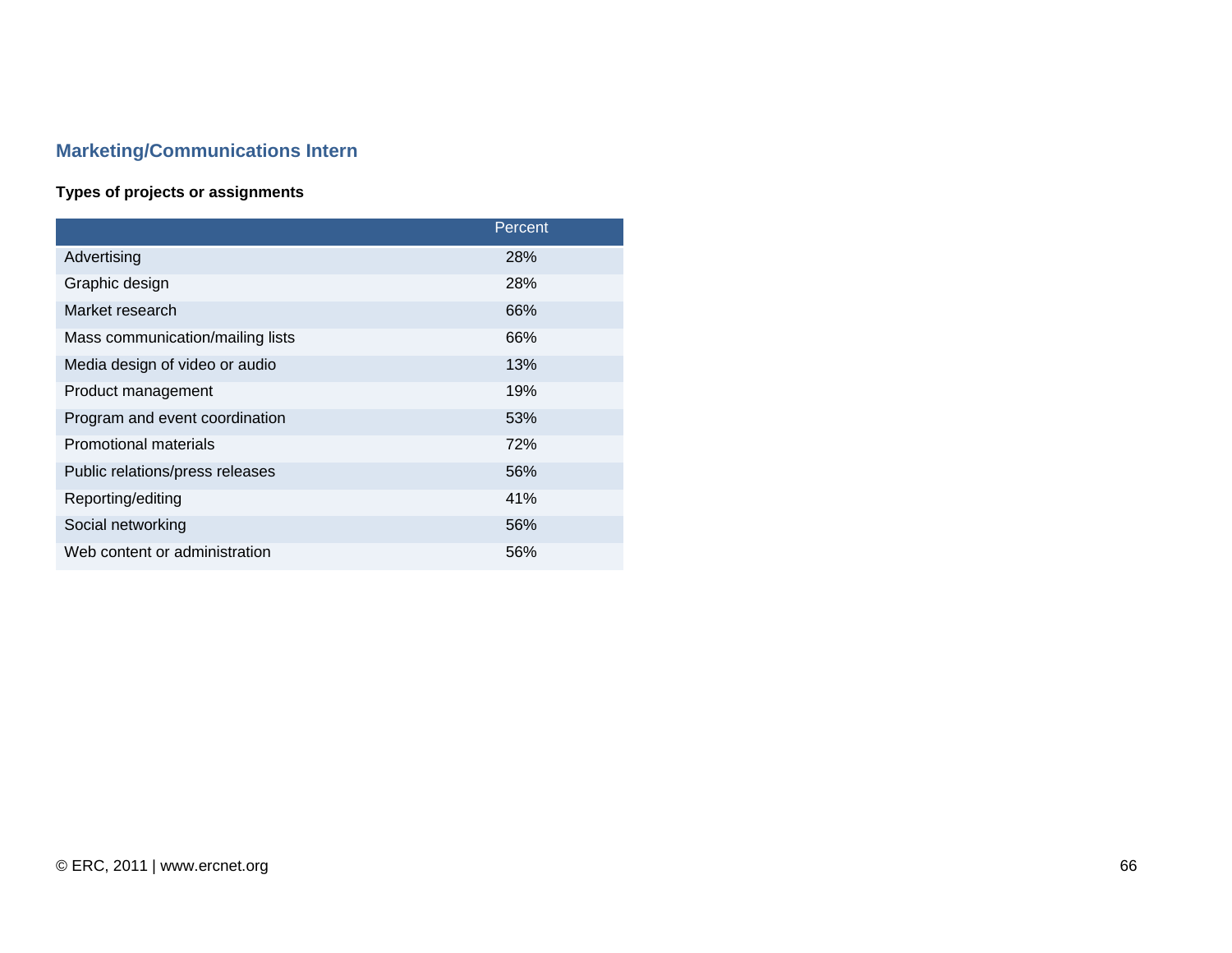# **Marketing/Communications Intern**

### **Pay Rates**

|                 |                   | <b>Paid Internships</b>       |                             | <b>Unpaid Internships</b>     |                             |                                       |               |                                       |         |
|-----------------|-------------------|-------------------------------|-----------------------------|-------------------------------|-----------------------------|---------------------------------------|---------------|---------------------------------------|---------|
|                 |                   | Number of<br><b>Employers</b> | Number of<br><b>Interns</b> | Number of<br><b>Employers</b> | Number of<br><b>Interns</b> | 25 <sup>th</sup><br><b>Percentile</b> | <b>Median</b> | $75^{\text{th}}$<br><b>Percentile</b> | Average |
| <b>Industry</b> |                   |                               |                             |                               |                             |                                       |               |                                       |         |
|                 | Manufacturing     |                               | 14                          |                               |                             | \$10.00                               | \$10.50       | \$12.20                               | \$11.67 |
|                 | Non-Manufacturing | 16                            | 62                          |                               |                             | \$9.75                                | \$10.00       | \$11.25                               | \$10.55 |
| <b>Total</b>    |                   | 26                            | 82                          |                               |                             | $$10.00*$                             | $$10.00*$     | \$11.24                               | \$10.94 |

\*The same values reported for 25<sup>th</sup> Percentile and Median are due to multiple employers paying the same pay rate.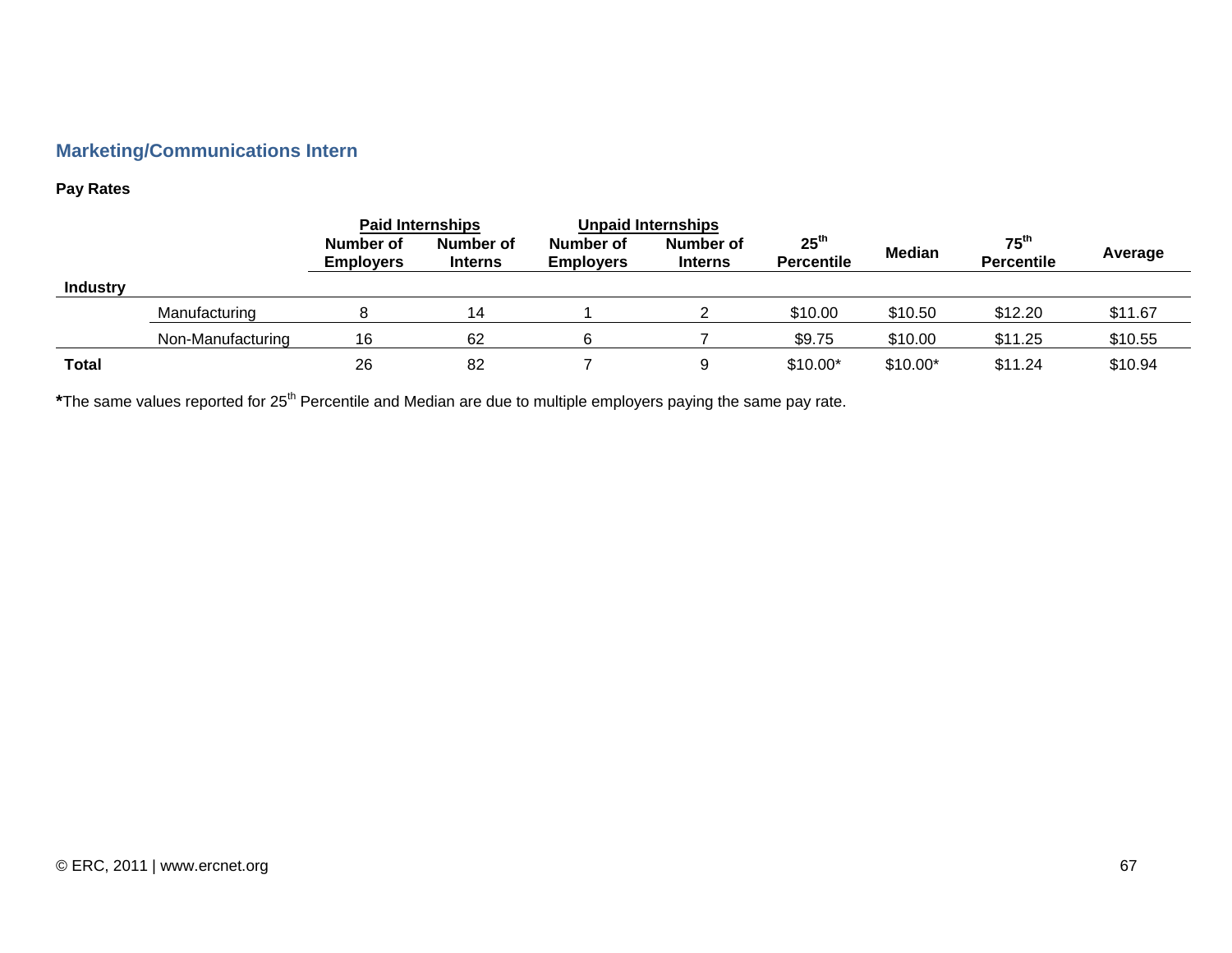## **Operations Intern**

## **Types of projects or assignments**

|                          | Percent |
|--------------------------|---------|
| <b>Business analysis</b> | 23%     |
| Logistics                | 15%     |
| Office management        | 23%     |
| Process improvement      | 31%     |
| Project management       | 38%     |
| Purchasing               | 23%     |
| Supply chain management  | 15%     |

Other types of projects or assignments: media help desk calls, customer service dispatching, field operations, time studies, arts administration

|                 |                   | <b>Paid Internships</b>       |                             | <b>Unpaid Internships</b>     |                             |                                       |               |                                       |         |
|-----------------|-------------------|-------------------------------|-----------------------------|-------------------------------|-----------------------------|---------------------------------------|---------------|---------------------------------------|---------|
|                 |                   | Number of<br><b>Employers</b> | Number of<br><b>Interns</b> | Number of<br><b>Employers</b> | Number of<br><b>Interns</b> | 25 <sup>th</sup><br><b>Percentile</b> | <b>Median</b> | $75^{\text{th}}$<br><b>Percentile</b> | Average |
| <b>Industry</b> |                   |                               |                             |                               |                             |                                       |               |                                       |         |
|                 | Manufacturing     |                               | 21                          |                               |                             | \$11.00                               | \$11.50       | \$12.38                               | \$11.86 |
|                 | Non-Manufacturing | ี่ค                           | 17                          |                               |                             | \$10.00                               | \$11.00       | \$12.00                               | \$11.08 |
| <b>Total</b>    |                   | 13                            | -41                         |                               |                             | \$10.00                               | \$12.00       | \$12.50                               | \$11.55 |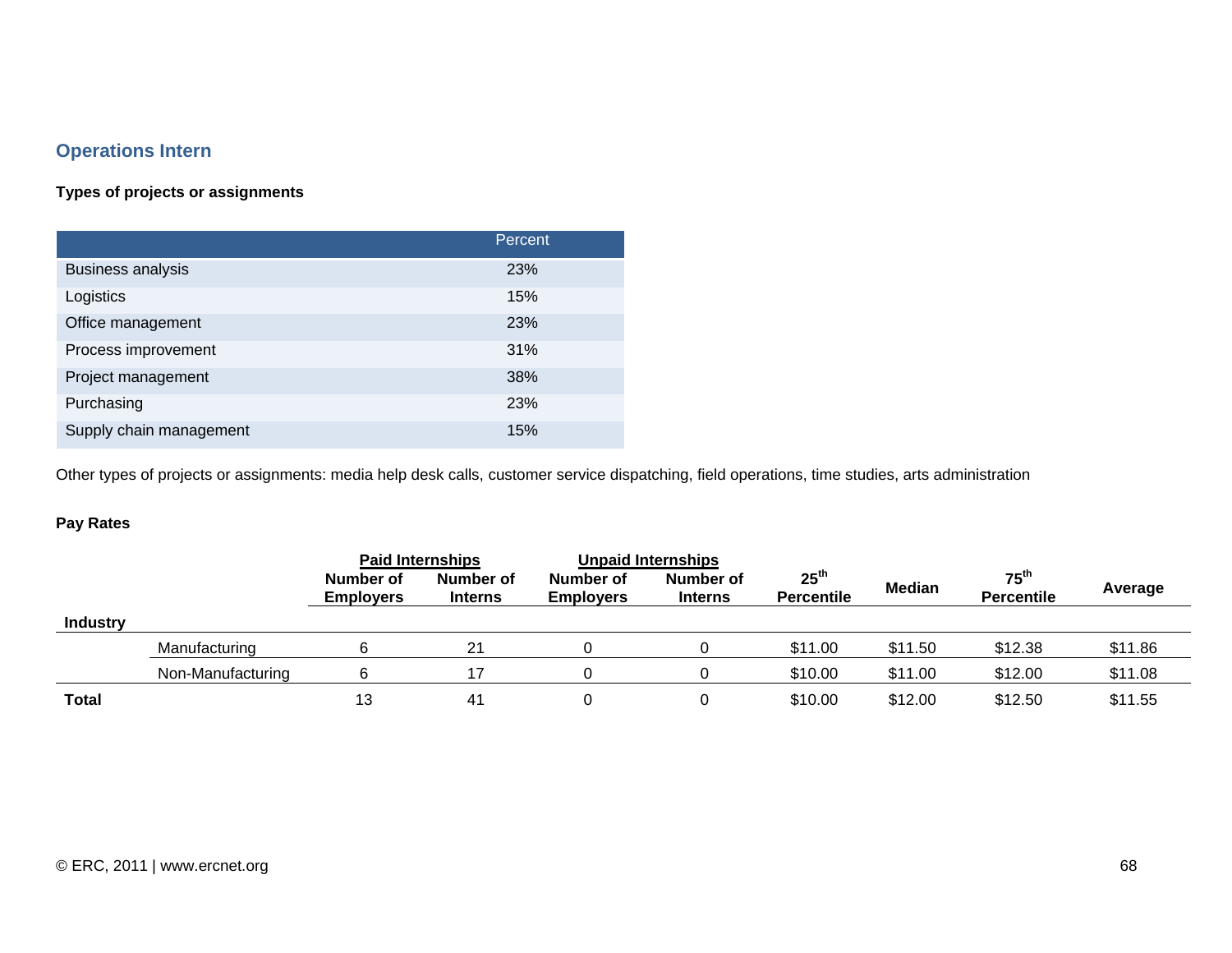#### **Research Intern**

### **Types of projects or assignments**

|                                | Percent |
|--------------------------------|---------|
| Data collection and analysis   | 67%     |
| Economic or policy research    | $0\%$   |
| Scientific laboratory research | 50%     |
| Social science research        | 17%     |
| Quality control and testing    | $0\%$   |

### **Pay Rates**

|                 |                   | <b>Paid Internships</b>       |                             | Unpaid Internships            |                             |                                       |               |                                       |         |
|-----------------|-------------------|-------------------------------|-----------------------------|-------------------------------|-----------------------------|---------------------------------------|---------------|---------------------------------------|---------|
|                 |                   | Number of<br><b>Employers</b> | Number of<br><b>Interns</b> | Number of<br><b>Employers</b> | Number of<br><b>Interns</b> | 25 <sup>th</sup><br><b>Percentile</b> | <b>Median</b> | 75 <sup>th</sup><br><b>Percentile</b> | Average |
| <b>Industry</b> |                   |                               |                             |                               |                             |                                       |               |                                       |         |
|                 | Manufacturing     |                               |                             |                               |                             | n/a                                   | n/a           | n/a                                   | \$14.07 |
|                 | Non-Manufacturing |                               |                             |                               |                             | n/a                                   | n/a           | n/a                                   | n/a     |
| <b>Total</b>    |                   |                               |                             |                               |                             | $$12.00*$                             | $$12.00*$     | \$16.65                               | 13.95   |

\*The same values reported for 25<sup>th</sup> Percentile and Median are due to multiple employers paying the same pay rate.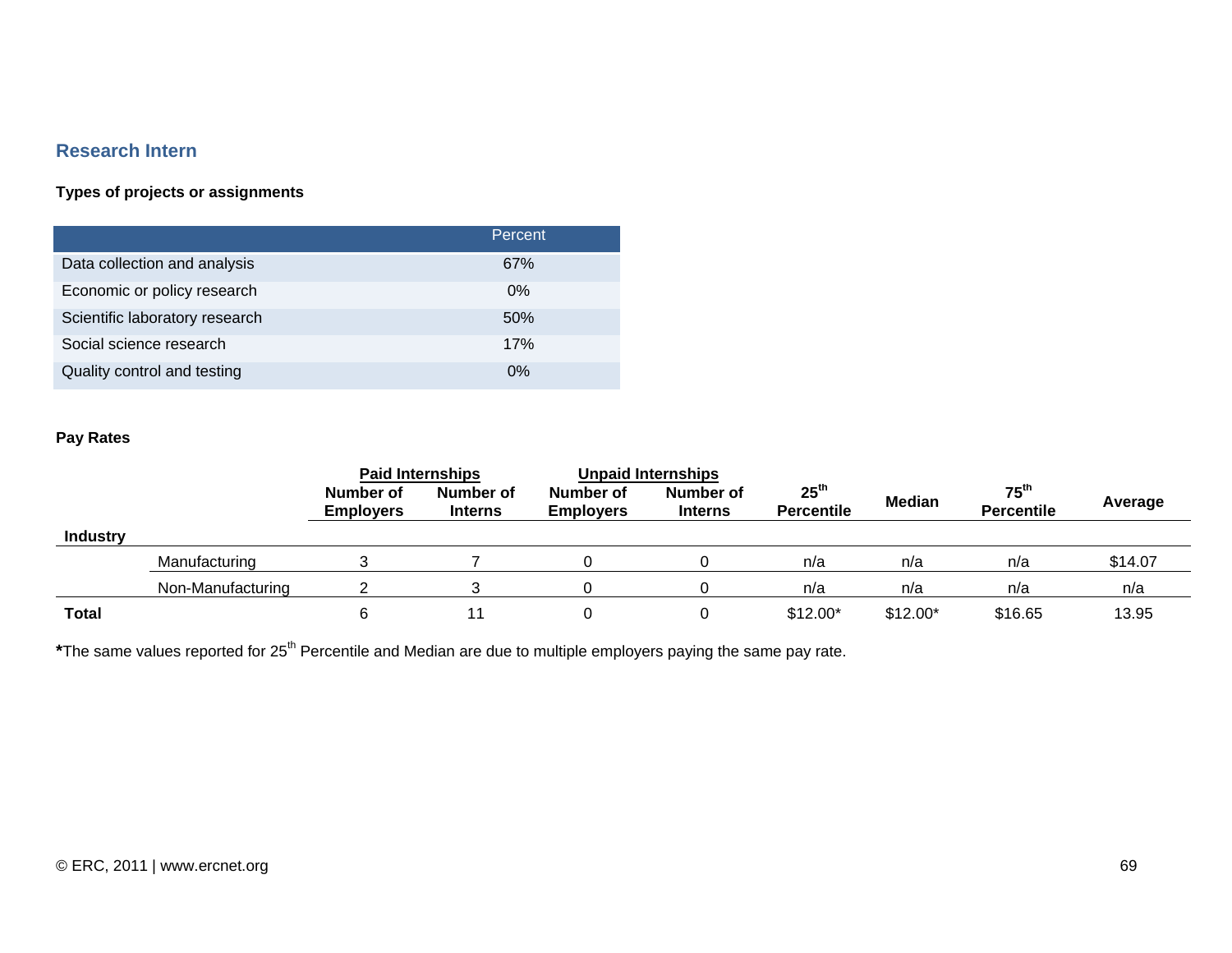# **Sales/Customer Service Intern**

#### **Types of projects or assignments**

|                                  | Percent |
|----------------------------------|---------|
| Account management               | 38%     |
| Administrative/clerical work     | 63%     |
| <b>Business development</b>      | 25%     |
| Customer intake                  | 25%     |
| Customer database administration | 75%     |
| Customer service                 | 38%     |
| Inside sales                     | $0\%$   |
| Outside sales                    | $0\%$   |

### **Pay Rates**

|                 |                   | <b>Paid Internships</b>       |                             | <b>Unpaid Internships</b>     |                             |                                       |               |                                       |         |
|-----------------|-------------------|-------------------------------|-----------------------------|-------------------------------|-----------------------------|---------------------------------------|---------------|---------------------------------------|---------|
|                 |                   | Number of<br><b>Employers</b> | Number of<br><b>Interns</b> | Number of<br><b>Employers</b> | Number of<br><b>Interns</b> | 25 <sup>th</sup><br><b>Percentile</b> | <b>Median</b> | 75 <sup>th</sup><br><b>Percentile</b> | Average |
| <b>Industry</b> |                   |                               |                             |                               |                             |                                       |               |                                       |         |
|                 | Manufacturing     |                               |                             |                               |                             | n/a                                   | n/a           | n/a                                   | n/a     |
|                 | Non-Manufacturing |                               |                             |                               |                             | $$10.00*$                             | $$10.00*$     | $$10.00*$                             | \$10.40 |
| <b>Total</b>    |                   |                               | 14                          |                               |                             | $$10.00**$                            | $$10.00**$    | \$11.00                               | \$10.38 |

\*The same values reported for 25<sup>th</sup> Percentile, Median, and 75<sup>th</sup> Percentile are due to multiple employers paying the same pay rate.

\*\*The same values reported for 25<sup>th</sup> Percentile and Median are due to multiple employers paying the same pay rate.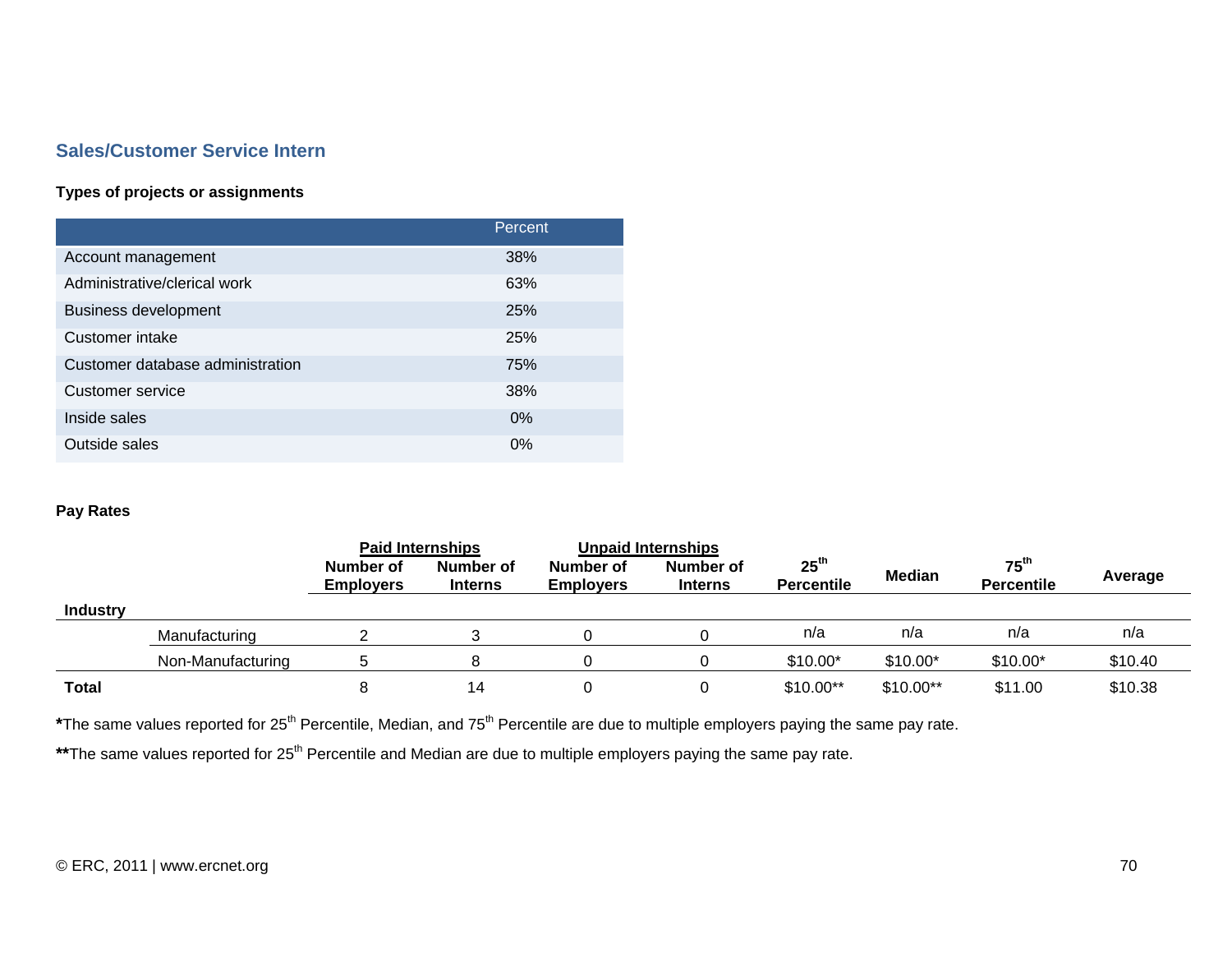### **Non-Profit/Health & Human Services Intern**

### **Types of projects or assignments**

|                                      | Percent |
|--------------------------------------|---------|
| Case management                      | 25%     |
| Child or adolescent development      | 50%     |
| Counseling or social work            | 25%     |
| Fundraising and development          | 25%     |
| Program development and coordination | 75%     |

|                 |                   | <b>Paid Internships</b>       |                             | <b>Unpaid Internships</b>     |                             |                                       |               |                                       |         |
|-----------------|-------------------|-------------------------------|-----------------------------|-------------------------------|-----------------------------|---------------------------------------|---------------|---------------------------------------|---------|
|                 |                   | Number of<br><b>Employers</b> | Number of<br><b>Interns</b> | Number of<br><b>Employers</b> | Number of<br><b>Interns</b> | 25 <sup>th</sup><br><b>Percentile</b> | <b>Median</b> | 75 <sup>th</sup><br><b>Percentile</b> | Average |
| <b>Industry</b> |                   |                               |                             |                               |                             |                                       |               |                                       |         |
|                 | Manufacturing     |                               |                             |                               |                             | n/a                                   | n/a           | n/a                                   | n/a     |
|                 | Non-Manufacturing |                               |                             |                               | 32                          | n/a                                   | n/a           | n/a                                   | n/a     |
| <b>Total</b>    |                   |                               |                             |                               | 32                          | n/a                                   | n/a           | n/a                                   | n/a     |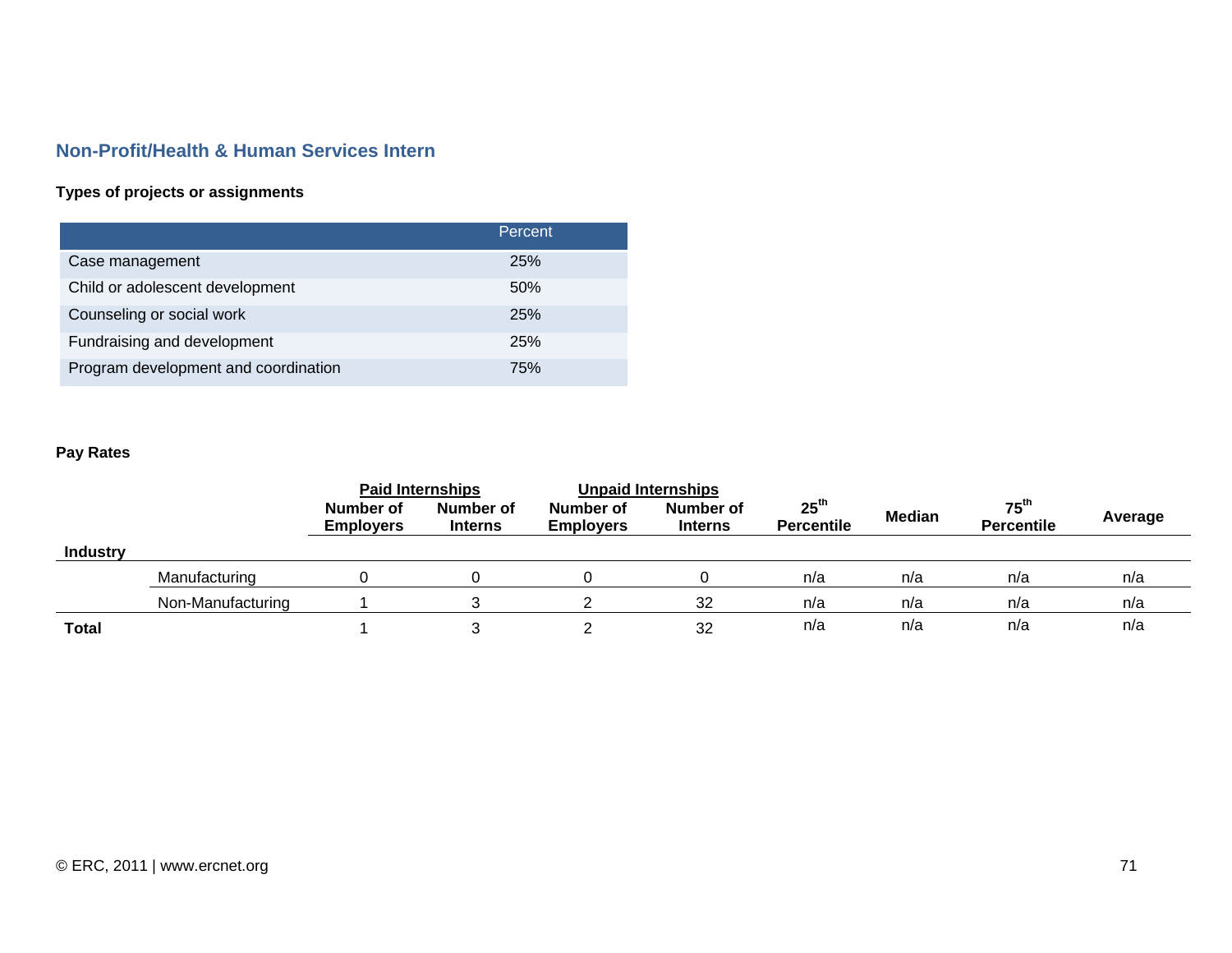## **Recent Graduate Pay**

The following is a summary starting salaries reported by respondents for common college degrees. Data are not reported for any degree for which fewer than five (5) employers submitted salary data.

| Degree Obtained                    | Number of<br><b>Employers</b> | Number of<br><b>Grads Hired</b> | 25 <sup>th</sup><br>Percentile | Median   | $75^{\text{th}}$<br>Percentile | Average  |
|------------------------------------|-------------------------------|---------------------------------|--------------------------------|----------|--------------------------------|----------|
| Bachelors, Accounting              | 5                             | 22                              | \$38,000                       | \$46,000 | \$49,000                       | \$43,400 |
| Bachelors, Business Administration |                               | 6                               | \$30,000                       | \$31,000 | \$33,000                       | \$32,571 |
| Bachelors, Communications          | 3                             | 6                               | n/a                            | n/a      | n/a                            | \$31,000 |
| Bachelors, Computer Science        | 4                             | 9                               | n/a                            | n/a      | n/a                            | \$47,250 |
| Bachelors, Engineering             | 11                            | 81                              | \$43,500                       | \$55,000 | \$58,000                       | \$51,455 |
| Bachelors, Information Technology  | 4                             | $\overline{7}$                  | n/a                            | n/a      | n/a                            | \$43,500 |
| Bachelors, Management              | 3                             | 3                               | n/a                            | n/a      | n/a                            | \$50,000 |
| Bachelors, Marketing               | 3                             | 27                              | n/a                            | n/a      | n/a                            | \$37,333 |
| Bachelors, Sales                   | 4                             | 34                              | n/a                            | n/a      | n/a                            | \$40,000 |
| Masters, Business Administration   | 3                             | 3                               | n/a                            | n/a      | n/a                            | \$37,000 |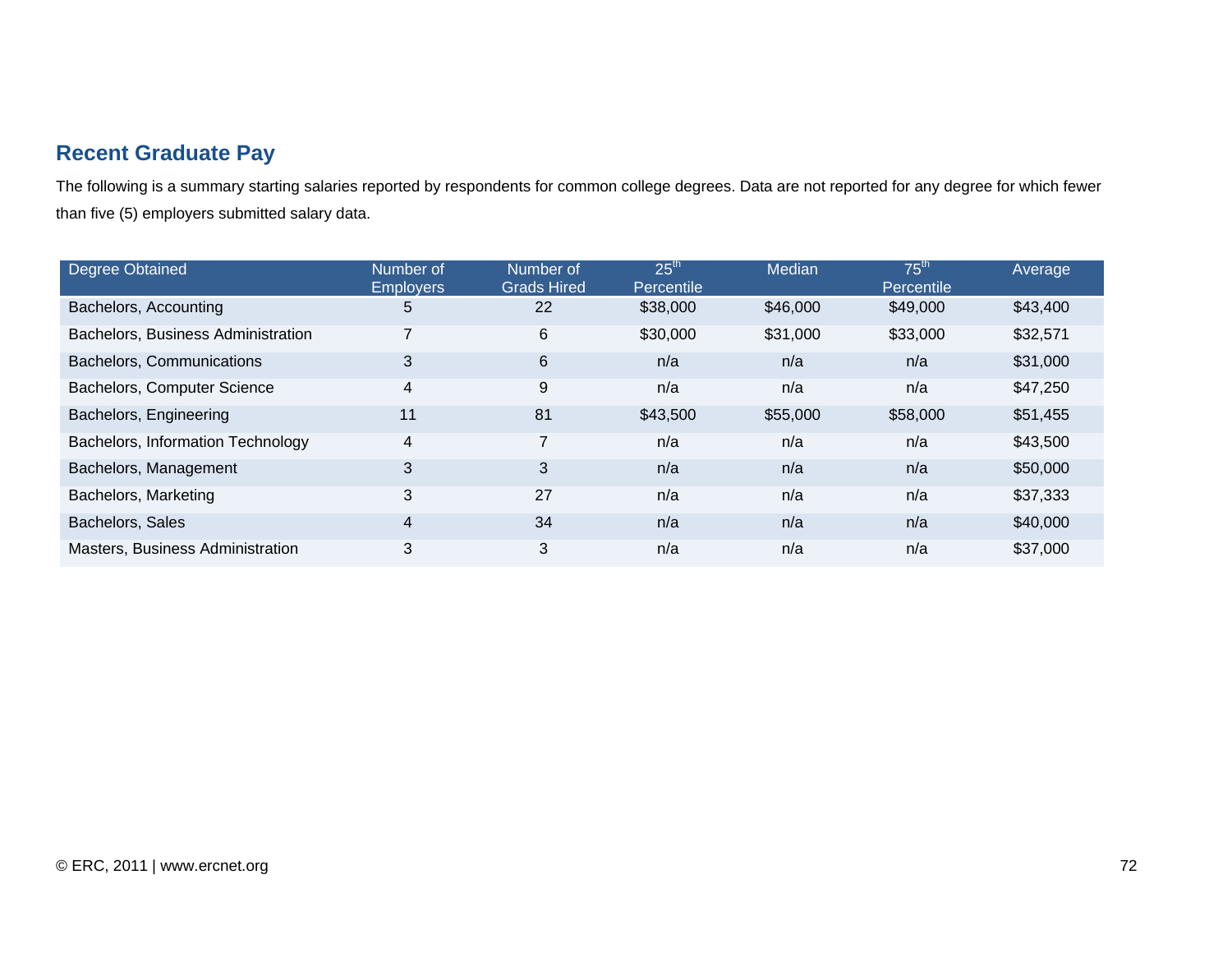The following is a listing of job titles reported by respondents for common college degrees.

| Degree Obtained                    | Job titles reported by respondents                                                             |
|------------------------------------|------------------------------------------------------------------------------------------------|
| Bachelors, Accounting              | Staff Accountant, Associate                                                                    |
| Bachelors, Business Administration | Logistics Analyst, Account Coordinator, Media Coordinator                                      |
| Bachelors, Communications          | <b>Account Coordinator</b>                                                                     |
| Bachelors, Computer Science        | <b>Business Systems Analyst</b>                                                                |
| Bachelors, Engineering             | Junior Engineer, Product Development, Engineer, Quality Engineer, Process Engineers, Chemist I |
| Bachelors, Information Technology  | Software Engineer, Web Developer, Support Specialist                                           |
| Bachelors, Management              | Management                                                                                     |
| Bachelors, Marketing               | Client Service Account Executive, Assistant Account Manager                                    |
| Bachelors, Sales                   | Sales Representative, Sales Trainee, Outside Sales                                             |
| Masters, Business Administration   | Human Resources Coordinator, Research & Customer Experience Analyst, Coordinator               |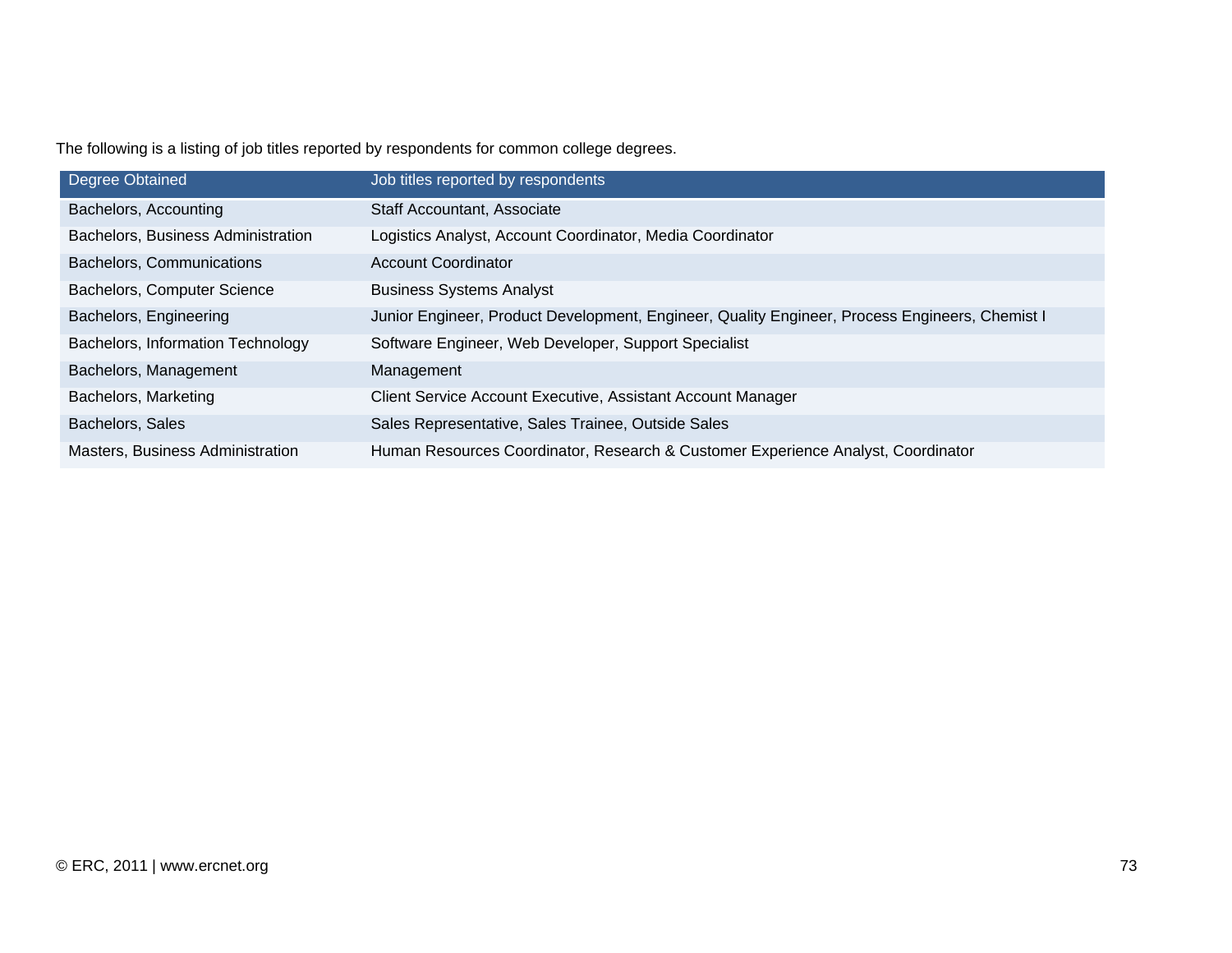## **Respondent Demographics**

One-hundred and two (102) organizations in Northeast Ohio participated in the survey; a breakdown of the industries and sizes they represent is provided below.

|                             | Percent |
|-----------------------------|---------|
| <b>Industry</b>             |         |
| Manufacturing               | 41%     |
| Non-Manufacturing           | 45%     |
| Non-Profit                  | 14%     |
| <b>Organizational size</b>  |         |
| $1 - 50$                    | 37%     |
| 51-200                      | 36%     |
| 201-500                     | 11%     |
| Over 500                    | 16%     |
| <b>Annual revenue</b>       |         |
| $$0 - $5,000,000$           | 30%     |
| \$5,000,000 - \$9,999,999   | 20%     |
| \$10,000,000 - \$19,999,999 | 10%     |
| \$20,000,000 - \$49,000,000 | 23%     |
| \$50,000,000+               | 17%     |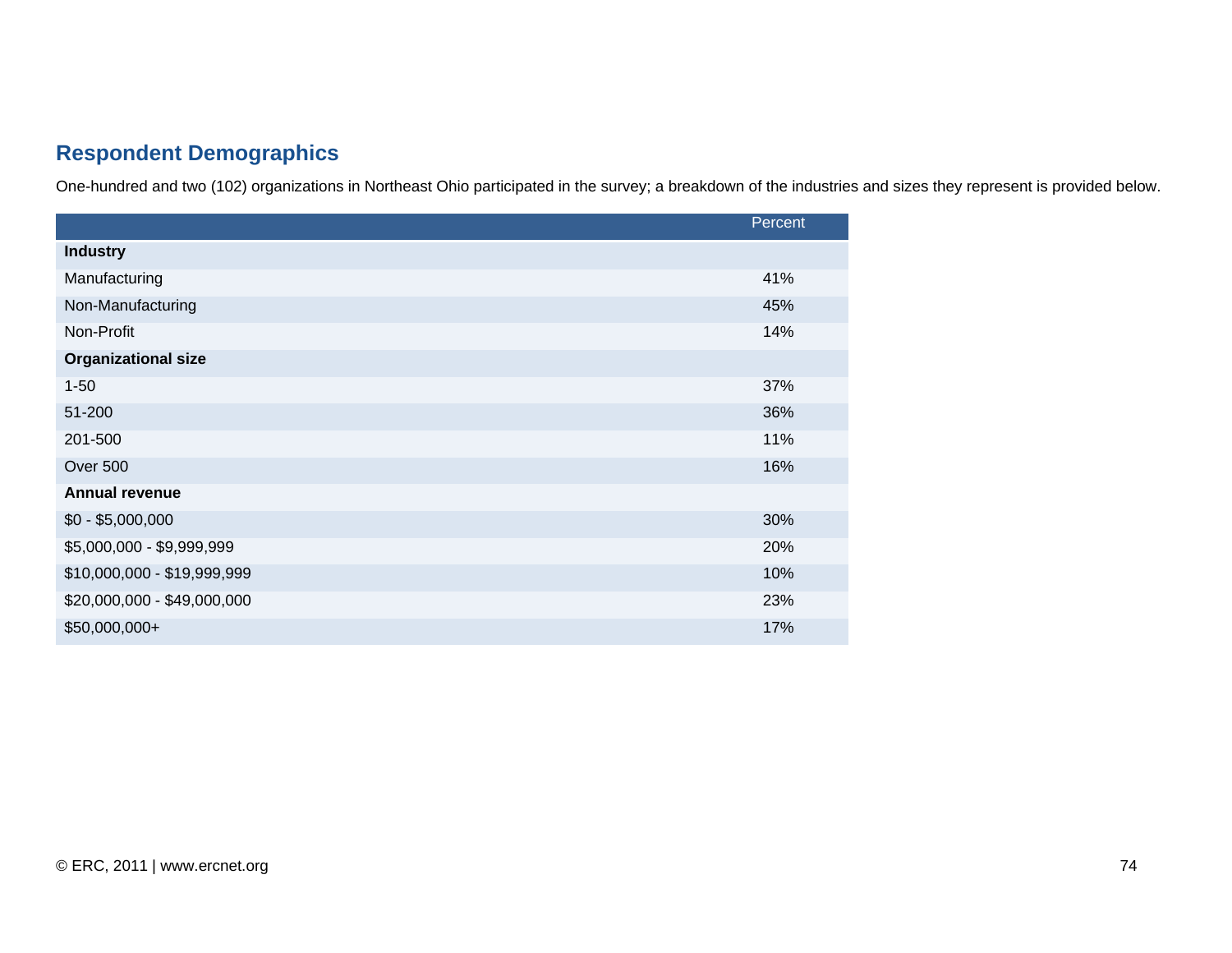## **Participating Organizations**

Advance Payroll Funding Allen Aircraft Products, Inc. American Winds Flight Academy Arrow Electronics Bellefaire JCB Bowden Manufacturing BrandMuscle, Inc. C&K Industrial Services Catacel Corp Dix & Eaton **Dots** Duramax Marine, LLC DVUV Dwellworks, LLC Earnest Machine Products Company Eberhard Manufacturing Emerge Inc. Empowering Punch EnviroScience, Inc. Five Star Technologies, Inc. ForTec Companies Group Transportation Services Henkel Corporation Honda R&D Americas, Inc. Hughes Corp DBA: Weschler Instruments Hyland Software InfoCision Management Corporation Interlake Steamship Co. JobServe USA Corporation Joy Mining Machinery Kaydon Corporation Lachina Publishing Services Lake County Council on Aging Lanly Company Lauren International LCMP Long Term Care Ombudsman

Lumitex, Inc MAGNET MCPc, Inc. Meister Media Worldwide Mesocoat/Powdermet, Inc. Metrics Marketing Group LLC National Interstate Insurance National Safety Apparel, Inc. NimblePros LLC Norandex Oakwood Laboratories, LLC One Wish LLC Parker Hannifin Corporation Plasticolors, Inc. PMC Gage, Inc Point to Point, Inc. PRC Medical, LLC Preformed Line Products Process Technology Ralston Instruments Reuben Harris Jr. Insurance Agency Inc. Rock and Roll Hall of Fame and Museum Roechling Glasic Composites Ronald McDonald House Rosetta Shoreby Club, Inc SS&G SSI Tangent Company The Ahola Corporation The City of Painesville The Lubrizol Corporation The Sherwin-Williams Company The Timken Company TOA Technologies, Inc. **Tranzonic** Tyler Clark Consulting

© ERC, 2011 | www.ercnet.org 75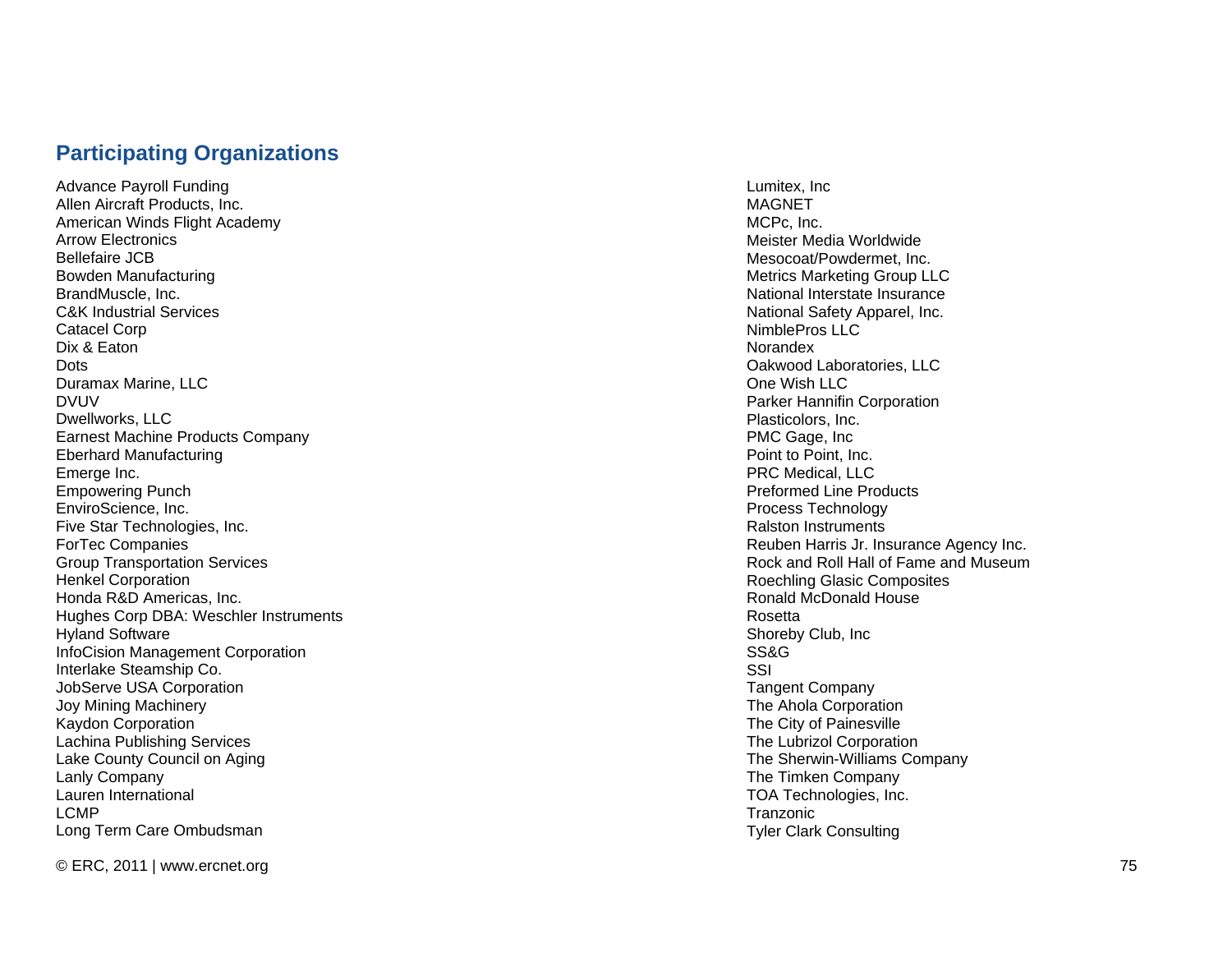ValMark Securities Weaver Leather Western Reserve Controls Whirlaway Corporation Wire Products Company, Inc. Wrayco LLC Young Audiences of Northeast Ohio Youth Challenge